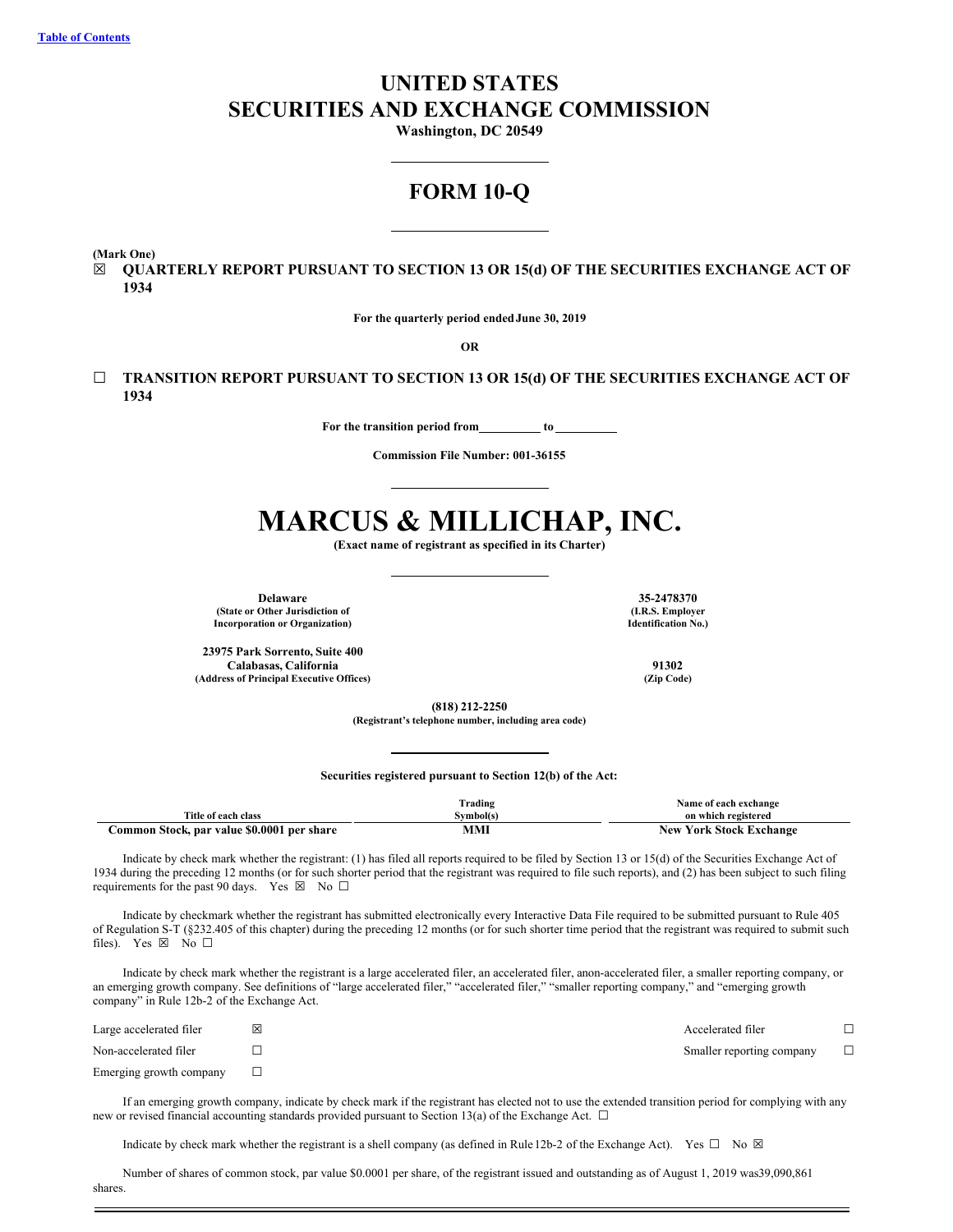#### **MARCUS & MILLICHAP, INC. TABLE OF CONTENTS**

#### <span id="page-1-0"></span>**PART I. FINANCIAL INFORMATION**

|                                                                                                                                 | Page |
|---------------------------------------------------------------------------------------------------------------------------------|------|
| <b>Item 1. Financial Statements</b>                                                                                             |      |
| Condensed Consolidated Balance Sheets at June 30, 2019 (Unaudited) and December 31, 2018                                        | 3    |
| Condensed Consolidated Statements of Net and Comprehensive Income for the Three and Six Months Ended June 30, 2019 and 2018     |      |
| (Unaudited)                                                                                                                     | 4    |
| Condensed Consolidated Statements of Stockholders' Equity for the Three and Six Months Ended June 30, 2019 and 2018 (Unaudited) | 5    |
| Condensed Consolidated Statements of Cash Flows for the Six Months Ended June 30, 2019 and 2018 (Unaudited)                     |      |
| <b>Notes to Condensed Consolidated Financial Statements (Unaudited)</b>                                                         | 8    |
| <b>Item 2. Management's Discussion and Analysis of Financial Condition and Results of Operations</b>                            | 25   |
| <b>Item 3. Quantitative and Qualitative Disclosures About Market Risk</b>                                                       | 37   |
| <b>Item 4. Controls and Procedures</b>                                                                                          | 38   |
| <b>PART II. OTHER INFORMATION</b>                                                                                               |      |
| <b>Item 1. Legal Proceedings</b>                                                                                                | 39   |
| <b>Item 1A. Risk Factors</b>                                                                                                    | 39   |
| <b>Item 2. Unregistered Sales of Equity Securities and Use of Proceeds</b>                                                      | 39   |
| <b>Item 3. Defaults Upon Senior Securities</b>                                                                                  | 39   |
| <b>Item 4. Mine Safety Disclosures</b>                                                                                          | 39   |
| <b>Item 5. Other Information</b>                                                                                                | 39   |
| <b>Item 6. Exhibits</b>                                                                                                         | 40   |
| <b>SIGNATURES</b>                                                                                                               |      |

2

### **Table of [Contents](#page-1-0)**

#### **PART I. FINANCIAL INFORMATION**

#### **Item 1. Financial Statements**

Preferred stock, \$0.0001 par value:

#### **MARCUS & MILLICHAP, INC. CONDENSED CONSOLIDATED BALANCE SHEETS (in thousands, except for shares and par value)**

|                                                     | June 30, 2019<br>(Unaudited) | December 31,<br>2018 |
|-----------------------------------------------------|------------------------------|----------------------|
| Assets                                              |                              |                      |
| Current assets:                                     |                              |                      |
| Cash and cash equivalents                           | 206,758<br>$\mathbb{S}$      | \$<br>214,683        |
| Commissions receivable                              | 5,768                        | 4,948                |
| Prepaid expenses                                    | 9,593                        | 7,904                |
| Income tax receivable                               | 4,762                        |                      |
| Marketable securities, available-for-sale           | 118,909                      | 137,436              |
| Other assets, net                                   | 6,233                        | 6,368                |
| Total current assets                                | 352,023                      | 371,339              |
| Prepaid rent                                        |                              | 13,892               |
| Property and equipment, net                         | 20.854                       | 19,550               |
| Operating lease right-of-use assets, net            | 93,090                       |                      |
| Marketable securities, available-for-sale           | 80,329                       | 83,209               |
| Assets held in rabbi trust                          | 9,119                        | 8,268                |
| Deferred tax assets, net                            | 18,525                       | 22,959               |
| Goodwill and other intangible assets, net           | 14,889                       | 15,385               |
| Other assets                                        | 50,845                       | 31,778               |
| <b>Total assets</b>                                 | S.<br>639,674                | 566,380<br>\$.       |
| Liabilities and stockholders' equity                |                              |                      |
| Current liabilities:                                |                              |                      |
| Accounts payable and other liabilities              | S<br>11,115                  | \$<br>11,035         |
| Notes payable to former stockholders                | 6,564                        | 1,087                |
| Deferred compensation and commissions               | 31,638                       | 47,910               |
| Income tax payable                                  |                              | 4,486                |
| Operating lease liabilities                         | 17,400                       |                      |
| Accrued bonuses and other employee related expenses | 14,050                       | 28,338               |
| Total current liabilities                           | 80,767                       | 92,856               |
| Deferred compensation and commissions               | 38,964                       | 49,887               |
| Notes payable to former stockholders                |                              | 6,564                |
| Operating lease liabilities                         | 67,429                       |                      |
| Deferred rent and other liabilities                 | 2,001                        | 7,499                |
| <b>Total liabilities</b>                            | 189,161                      | 156,806              |
| Commitments and contingencies                       |                              |                      |
| Stockholders' equity:                               |                              |                      |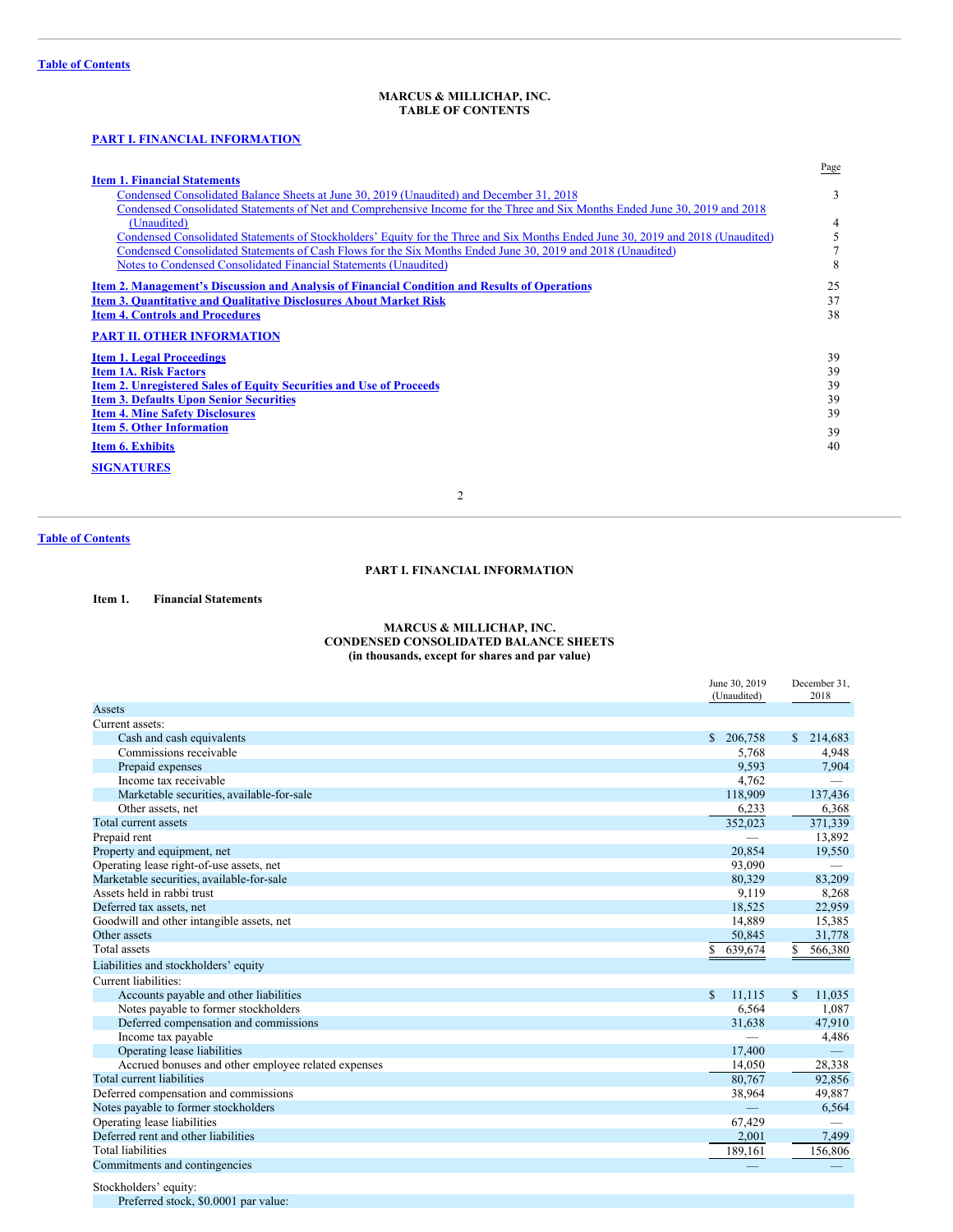| Authorized shares $-25,000,000$ ; issued and outstanding shares – none at June 30, 2019 and December 31,    |           |         |
|-------------------------------------------------------------------------------------------------------------|-----------|---------|
| 2018, respectively                                                                                          |           |         |
| Common stock, \$0,0001 par value:                                                                           |           |         |
| Authorized shares – 150,000,000; issued and outstanding shares – 39,090,861 and 38,814,464 at June 30, 2019 |           |         |
| and December 31, 2018, respectively                                                                         |           |         |
| Additional paid-in capital                                                                                  | 100,098   | 97.458  |
| Stock notes receivable from employees                                                                       | (4)       | (4)     |
| Retained earnings                                                                                           | 348,258   | 311,341 |
| Accumulated other comprehensive income                                                                      | 2,157     | 775     |
| Total stockholders' equity                                                                                  | 450,513   | 409,574 |
| Total liabilities and stockholders' equity                                                                  | \$639,674 | 566,380 |
|                                                                                                             |           |         |

*See accompanying notes to condensed consolidated financial statements.*

3

#### **Table of [Contents](#page-1-0)**

#### **MARCUS & MILLICHAP, INC. CONDENSED CONSOLIDATED STATEMENTS OF NET AND COMPREHENSIVE INCOME (in thousands, except per share amounts)** *(Unaudited)*

<span id="page-2-0"></span>

|                                                                                                                                                | Three Months Ended<br>June 30. |                      | <b>Six Months Ended</b><br>June 30. |                      |
|------------------------------------------------------------------------------------------------------------------------------------------------|--------------------------------|----------------------|-------------------------------------|----------------------|
|                                                                                                                                                | 2019                           | 2018                 | 2019                                | 2018                 |
| Revenues:                                                                                                                                      |                                |                      |                                     |                      |
| Real estate brokerage commissions                                                                                                              | \$188,680                      | \$181,640            | \$333,617                           | \$344,165            |
| Financing fees                                                                                                                                 | 17,742                         | 15,563               | 31,474                              | 25,287               |
| Other revenues                                                                                                                                 | 3,171                          | 2,199                | 5,209                               | 4,491                |
| <b>Total revenues</b>                                                                                                                          | 209,593                        | 199,402              | 370,300                             | 373,943              |
| Operating expenses:                                                                                                                            |                                |                      |                                     |                      |
| Cost of services                                                                                                                               | 127,847                        | 119,869              | 219,535                             | 221,518              |
| Selling, general and administrative expense                                                                                                    | 52,836                         | 49,080               | 101,754                             | 97,133               |
| Depreciation and amortization expense                                                                                                          | 1,932                          | 1,503                | 3,764                               | 2,878                |
| Total operating expenses                                                                                                                       | 182,615                        | 170,452              | 325,053                             | 321,529              |
| Operating income                                                                                                                               | 26,978                         | 28,950               | 45,247                              | 52,414               |
| Other income (expense), net                                                                                                                    | 3,119                          | 1,724                | 6,494                               | 2,933                |
| Interest expense                                                                                                                               | (340)                          | (352)                | (689)                               | (712)                |
| Income before provision for income taxes                                                                                                       | 29,757                         | 30,322               | 51,052                              | 54,635               |
| Provision for income taxes                                                                                                                     | 8,478                          | 8,155                | 14,135                              | 14,457               |
| Net income                                                                                                                                     | 21,279                         | 22,167               | 36,917                              | 40,178               |
| Other comprehensive income (loss):                                                                                                             |                                |                      |                                     |                      |
| Marketable securities, available-for-sale:                                                                                                     |                                |                      |                                     |                      |
| Change in unrealized gains (losses)                                                                                                            | 856                            | (172)                | 1,714                               | (664)                |
| Less: reclassification adjustment for net (gains) losses included in other income (expense),                                                   |                                |                      |                                     |                      |
| net                                                                                                                                            | (9)                            | 8                    | (18)                                | 8                    |
| Net change, net of tax of \$283, $\frac{5}{57}$ , \$571 and \$(221) for the three and six months ended<br>June 30, 2019 and 2018, respectively | 847                            | (164)                | 1,696                               | (656)                |
| Foreign currency translation (loss) gain, net of tax of \$0 for each of the three and six months                                               |                                |                      |                                     |                      |
| ended June 30, 2019 and 2018                                                                                                                   | (216)                          | 34                   | (314)                               | 73                   |
| Total other comprehensive income (loss)                                                                                                        | 631                            | (130)                | 1.382                               | (583)                |
| Comprehensive income                                                                                                                           | \$21,910                       | \$22,037             | \$38,299                            | \$ 39,595            |
| Earnings per share:                                                                                                                            |                                |                      |                                     |                      |
| <b>Basic</b>                                                                                                                                   | <sup>\$</sup><br>0.54          | S<br>0.57            | S<br>0.94                           | \$<br>1.03           |
| <b>Diluted</b>                                                                                                                                 | $\mathbf{\hat{S}}$<br>0.54     | $\mathbf{s}$<br>0.56 | $\mathbf{\hat{s}}$<br>0.93          | $\mathbf{s}$<br>1.02 |
| Weighted average common shares outstanding:                                                                                                    |                                |                      |                                     |                      |
| <b>Basic</b>                                                                                                                                   | 39,395                         | 39,154               | 39,353                              | 39,124               |
| Diluted                                                                                                                                        | 39,527                         | 39,385               | 39,524                              | 39,298               |

*See accompanying notes to condensed consolidated financial statements.*

#### **Table of [Contents](#page-1-0)**

#### **MARCUS & MILLICHAP, INC. CONDENSED CONSOLIDATED STATEMENTS OF STOCKHOLDERS' EQUITY (in thousands, except for shares)**

4

*(Unaudited)*

<span id="page-2-1"></span>

|                              |                 | Three Months Ended June 30, 2019 |               |        |            |                    |           |               |           |  |  |  |  |
|------------------------------|-----------------|----------------------------------|---------------|--------|------------|--------------------|-----------|---------------|-----------|--|--|--|--|
|                              |                 |                                  |               |        |            | <b>Stock Notes</b> |           | Accumulated   |           |  |  |  |  |
|                              |                 |                                  |               |        | Additional | Receivable         |           | Other         |           |  |  |  |  |
|                              | Preferred Stock |                                  | Common Stock  |        | Paid-In    | From               | Retained  | Comprehensive |           |  |  |  |  |
|                              | Shares          | Amount                           | <b>Shares</b> | Amount | Capital    | Employees          | Earnings  | Income        | Total     |  |  |  |  |
| Balance at March 31, 2019    | _               | $\hspace{0.1mm}-\hspace{0.1mm}$  | 39,042,434    | 4      | \$97.587   | (4)                | \$326,979 | 1,526         | \$426,092 |  |  |  |  |
| Net and comprehensive income |                 |                                  |               |        |            |                    | 21,279    | 631           | 21,910    |  |  |  |  |
| Stock-based award activity   |                 |                                  |               |        |            |                    |           |               |           |  |  |  |  |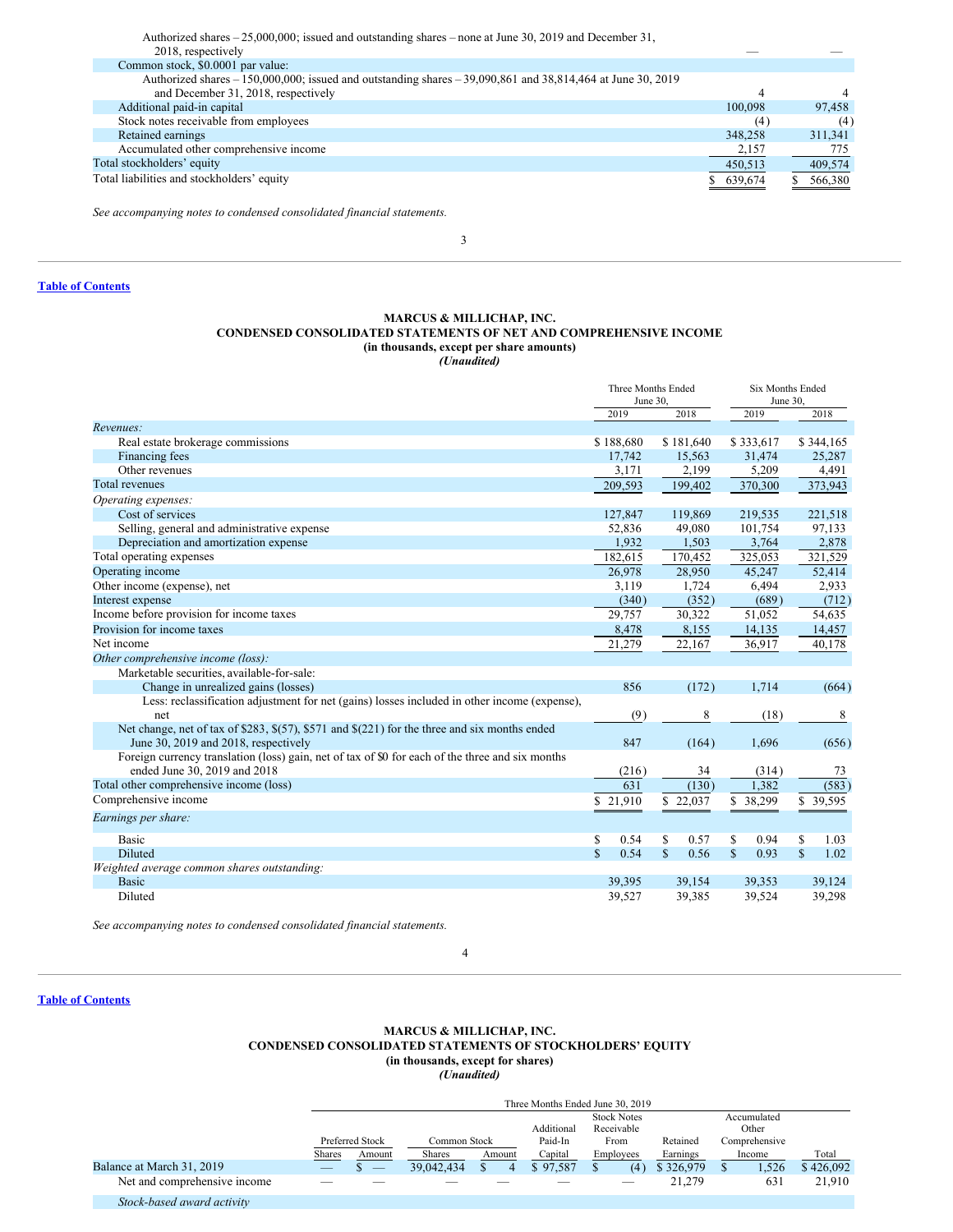| Stock-based compensation                                                     |  |            |   | 2,585     |     |           |       | 2,585     |
|------------------------------------------------------------------------------|--|------------|---|-----------|-----|-----------|-------|-----------|
| Shares issued pursuant to<br>employee stock purchase                         |  |            |   |           |     |           |       |           |
| plan                                                                         |  | 11.022     |   | 338       |     |           |       | 338       |
| Issuance of common stock<br>for vesting of restricted                        |  |            |   |           |     |           |       |           |
| stock units                                                                  |  | 40,823     |   |           |     |           |       |           |
| Issuance of common stock<br>for unvested restricted<br>stock awards          |  | 10,542     |   |           |     |           |       |           |
| Shares withheld related to<br>net share settlement of stock-<br>based awards |  |            |   |           |     |           |       |           |
|                                                                              |  | (13,960)   |   | (412)     |     |           |       | (412)     |
| Balance as of June 30, 2019                                                  |  | 39,090,861 | 4 | \$100,098 | (4) | \$348,258 | 2.157 | \$450.513 |

|                                 |        | Three Months Ended June 30, 2018 |               |        |              |                    |           |               |           |  |  |
|---------------------------------|--------|----------------------------------|---------------|--------|--------------|--------------------|-----------|---------------|-----------|--|--|
|                                 |        |                                  |               |        |              | <b>Stock Notes</b> |           | Accumulated   |           |  |  |
|                                 |        |                                  |               |        | Additional   | Receivable         |           | Other         |           |  |  |
|                                 |        | Preferred Stock                  | Common Stock  |        | Paid-In      | From               | Retained  | Comprehensive |           |  |  |
|                                 | Shares | Amount                           | <b>Shares</b> | Amount | Capital      | Employees          | Earnings  | Income (Loss) | Total     |  |  |
| Balance at March 31, 2018       |        | \$                               | 38,578,834    | 4      | 90,840<br>\$ | S.<br>(4)          | \$242,095 | 474<br>\$     | \$333,409 |  |  |
| Net and comprehensive income    |        |                                  |               |        |              |                    | 22,167    | (130)         | 22,037    |  |  |
| Stock-based award activity      |        |                                  |               |        |              |                    |           |               |           |  |  |
| Stock-based compensation        |        |                                  |               |        | 3,159        |                    |           |               | 3,159     |  |  |
| Shares issued pursuant to       |        |                                  |               |        |              |                    |           |               |           |  |  |
| employee stock purchase plan    |        |                                  | 13,028        |        | 356          |                    |           |               | 356       |  |  |
| Issuance of common              |        |                                  |               |        |              |                    |           |               |           |  |  |
| stock for vesting of restricted |        |                                  |               |        |              |                    |           |               |           |  |  |
| stock units                     |        |                                  | 21,810        |        |              |                    |           |               |           |  |  |
| Issuance of common stock        |        |                                  |               |        |              |                    |           |               |           |  |  |
| for unvested restricted stock   |        |                                  |               |        |              |                    |           |               |           |  |  |
| awards                          |        |                                  | 12,852        |        |              |                    |           |               |           |  |  |
| Shares withheld related to net  |        |                                  |               |        |              |                    |           |               |           |  |  |
| share settlement of stock-      |        |                                  |               |        |              |                    |           |               |           |  |  |
| based awards                    |        |                                  | (4,812)       |        | (64)         |                    |           |               | (64)      |  |  |
| Balance as of June 30, 2018     |        |                                  | 38,621,712    |        | 94.291       | (4)                | \$264,262 | 344           | \$358,897 |  |  |
|                                 |        |                                  |               |        |              |                    |           |               |           |  |  |

*See accompanying notes to condensed consolidated financial statements.*

5

**Table of [Contents](#page-1-0)**

#### **MARCUS & MILLICHAP, INC. CONDENSED CONSOLIDATED STATEMENTS OF STOCKHOLDERS' EQUITY (continued) (in thousands, except for shares)** *(Unaudited)*

|                                                                                |        |                           | , 0.0000000000, 0.000000      |        |                                |                                  |                      |                         |           |
|--------------------------------------------------------------------------------|--------|---------------------------|-------------------------------|--------|--------------------------------|----------------------------------|----------------------|-------------------------|-----------|
|                                                                                |        |                           |                               |        | Six Months Ended June 30, 2019 |                                  |                      |                         |           |
|                                                                                |        |                           |                               |        | Additional                     | <b>Stock Notes</b><br>Receivable |                      | Accumulated<br>Other    |           |
|                                                                                | Shares | Preferred Stock<br>Amount | Common Stock<br><b>Shares</b> | Amount | Paid-In<br>Capital             | From<br>Employees                | Retained<br>Earnings | Comprehensive<br>Income | Total     |
| Balance at December 31, 2018                                                   |        | $s -$                     | 38,814,464                    | S      | \$97,458<br>$\overline{4}$     | S<br>(4)                         | \$311,341            | 775<br>S                | \$409,574 |
| Net and comprehensive income                                                   |        |                           |                               |        |                                |                                  | 36,917               | 1,382                   | 38,299    |
| Stock-based award activity                                                     |        |                           |                               |        |                                |                                  |                      |                         |           |
| Stock-based compensation                                                       |        |                           |                               |        | 4,926                          |                                  |                      |                         | 4,926     |
| Shares issued pursuant to employee<br>stock purchase<br>plan                   |        |                           | 11,022                        |        | 338                            |                                  |                      |                         | 338       |
| Issuance of common stock for<br>vesting of restricted<br>stock units           |        |                           | 325,219                       |        |                                |                                  |                      |                         |           |
| Issuance of common stock for<br>unvested restricted<br>stock awards            |        |                           | 10,542                        |        |                                |                                  |                      |                         |           |
| Shares withheld related to net share<br>aattlamaatta fataale leessal seessala. |        |                           | (70.206)                      |        | (2.621)                        |                                  |                      |                         | (2.621)   |

| settlement of stock-based awards | $\overline{\phantom{a}}$ | $\overline{\phantom{a}}$ | (70.386    |  | .2.624                         |     |           | $\sim$ |  |
|----------------------------------|--------------------------|--------------------------|------------|--|--------------------------------|-----|-----------|--------|--|
| Balance as of June 30, 2019      |                          |                          | 39.090.861 |  | .098                           | (4) | \$348.258 | 2.131  |  |
|                                  |                          |                          |            |  |                                |     |           |        |  |
|                                  |                          |                          |            |  | Six Months Ended June 30, 2018 |     |           |        |  |

|                                         | SIX Months Ended June 30, 2018 |                          |               |        |          |                    |                           |               |           |  |  |
|-----------------------------------------|--------------------------------|--------------------------|---------------|--------|----------|--------------------|---------------------------|---------------|-----------|--|--|
|                                         |                                |                          |               |        |          | <b>Stock Notes</b> |                           | Accumulated   |           |  |  |
|                                         |                                | Additional               |               |        |          | Receivable         |                           |               |           |  |  |
|                                         |                                | Preferred Stock          | Common Stock  |        | Paid-In  | From               | Comprehensive<br>Retained |               |           |  |  |
|                                         | <b>Shares</b>                  | Amount                   | <b>Shares</b> | Amount | Capital  | Employees          | Earnings                  | Income (Loss) | Total     |  |  |
| Balance at December 31, 2017            |                                | $\overline{\phantom{a}}$ | 38.374.011    | 4      | \$89,877 | (4)                | \$224,071                 | 940           | \$314,888 |  |  |
| Cumulative effect of a change in        |                                |                          |               |        |          |                    |                           |               |           |  |  |
| accounting principle                    |                                |                          |               |        |          |                    | 13                        | (13)          |           |  |  |
| Balance at January 1, 2018, as adjusted |                                |                          | 38,374,011    | 4      | 89,877   | (4)                | 224,084                   | 927           | 314,888   |  |  |
| Net and comprehensive income            |                                |                          |               |        |          |                    | 40,178                    | (583)         | 39,595    |  |  |
| Stock-based award activity              |                                |                          |               |        |          |                    |                           |               |           |  |  |
| Stock-based compensation                |                                |                          |               |        | 5,772    |                    |                           |               | 5,772     |  |  |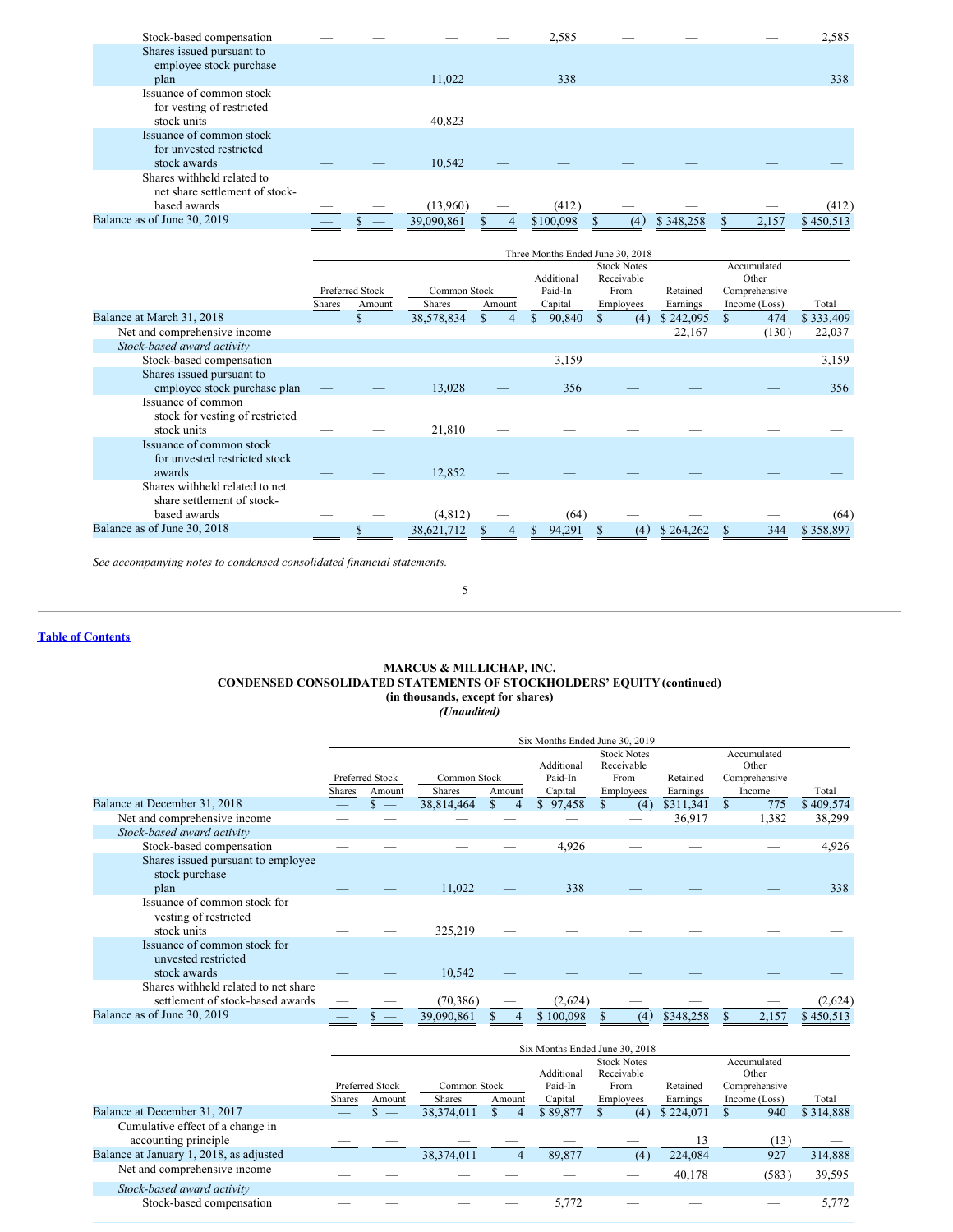| Shares issued pursuant to employee<br>stock purchase plan                |                          | 13.028     |   | 356      |     |           |     | 356       |
|--------------------------------------------------------------------------|--------------------------|------------|---|----------|-----|-----------|-----|-----------|
| Issuance of common stock for<br>vesting of restricted stock units        |                          | 274,740    |   |          |     |           |     |           |
| Issuance of common stock for<br>unvested restricted stock awards         |                          | 12.852     |   |          |     |           |     |           |
| Shares withheld related to net share<br>settlement of stock-based awards |                          | (52.919)   |   | (1.714)  |     |           |     | (1,714)   |
| Balance as of June 30, 2018                                              | $\overline{\phantom{a}}$ | 38.621.712 | 4 | \$94.291 | (4) | \$264,262 | 344 | \$358,897 |

*See accompanying notes to condensed consolidated financial statements.*

6

**Table of [Contents](#page-1-0)**

#### **MARCUS & MILLICHAP, INC. CONDENSED CONSOLIDATED STATEMENTS OF CASH FLOWS (in thousands)** *(Unaudited)*

<span id="page-4-0"></span>

|                                                                                             | Six Months Ended<br>June 30, |                   |
|---------------------------------------------------------------------------------------------|------------------------------|-------------------|
|                                                                                             | 2019                         | 2018              |
| <b>Cash flows from operating activities</b>                                                 |                              |                   |
| Net income                                                                                  | \$36,917                     | \$40,178          |
| Adjustments to reconcile net income to net cash (used in) provided by operating activities: |                              |                   |
| Depreciation and amortization expense                                                       | 3,764                        | 2,878             |
| Amortization of right-of-use assets                                                         | 10,242                       |                   |
| Recovery of bad debt expense                                                                | (13)                         | (29)              |
| Stock-based compensation                                                                    | 4,926                        | 5,772             |
| Deferred taxes, net                                                                         | 3,863                        | 1,489             |
| Net realized gains on marketable securities, available-for-sale                             | (12)                         | (12)              |
| Other non-cash items                                                                        | (228)                        | 151               |
| Changes in operating assets and liabilities:                                                |                              |                   |
| Commissions receivable                                                                      | (820)                        | 2,861             |
| Prepaid expenses                                                                            | (1,689)                      | 2,006             |
| Prepaid rent                                                                                |                              | 482               |
| Other assets, net                                                                           | (21, 367)                    | (3,588)           |
| Accounts payable and other liabilities                                                      | 14                           | (1,525)           |
| Income tax receivable/payable                                                               | (9,248)                      | 1,525             |
| Accrued bonuses and other employee related expenses                                         | (14,228)                     | (6,751)           |
| Deferred compensation and commissions                                                       | (28, 291)                    | (23,066)          |
| Operating lease liabilities                                                                 | (8,169)                      |                   |
| Deferred rent and other liabilities                                                         | (24)                         | 675               |
| Net cash (used in) provided by operating activities                                         | (24, 363)                    | 23,046            |
| <b>Cash flows from investing activities</b>                                                 |                              |                   |
| Acquisition, net of cash received                                                           |                              | (6,216)           |
| Purchases of marketable securities, available-for-sale                                      | (79, 357)                    | (57, 411)         |
| Proceeds from sales and maturities of marketable securities, available-for-sale             | 103,108                      | 64,969            |
| Issuances of employee notes receivable                                                      |                              | (125)             |
| Payments received on employee notes receivable                                              | $\mathbf{1}$                 | 6                 |
| Purchase of property and equipment                                                          | (4,126)                      | (2,643)           |
| Net cash provided by (used in) investing activities                                         | 19,626                       | (1,420)           |
| <b>Cash flows from financing activities</b>                                                 |                              |                   |
| Taxes paid related to net share settlement of stock-based awards                            | (2,624)                      | (1,714)           |
| Proceeds from issuance of shares pursuant to employee stock purchase plan                   | 338                          | 356               |
| Principal payments on notes payable to former stockholders                                  | (1,087)                      | (1,035)           |
| Principal payments on stock appreciation rights liability                                   | 185                          | $\qquad \qquad -$ |
| Net cash used in financing activities                                                       | (3, 188)                     | (2, 393)          |
| Net (decrease) increase in cash and cash equivalents                                        | (7, 925)                     | 19,233            |
| Cash and cash equivalents at beginning of period                                            | 214,683                      | 220,786           |
| Cash and cash equivalents at end of period                                                  | \$206,758                    | \$240,019         |
| Supplemental disclosures of cash flow information                                           |                              |                   |
| Interest paid during the period                                                             | 1,967                        | 2,005             |
| Income taxes paid, net                                                                      | \$<br>\$19,520               |                   |
|                                                                                             |                              | \$11.443          |

*See accompanying notes to condensed consolidated financial statements.*

7

**Table of [Contents](#page-1-0)**

#### **MARCUS & MILLICHAP, INC. NOTES TO CONDENSED CONSOLIDATED FINANCIAL STATEMENTS**

<span id="page-4-1"></span>**1. Description of Business and Basis of Presentation**

**Description of Business**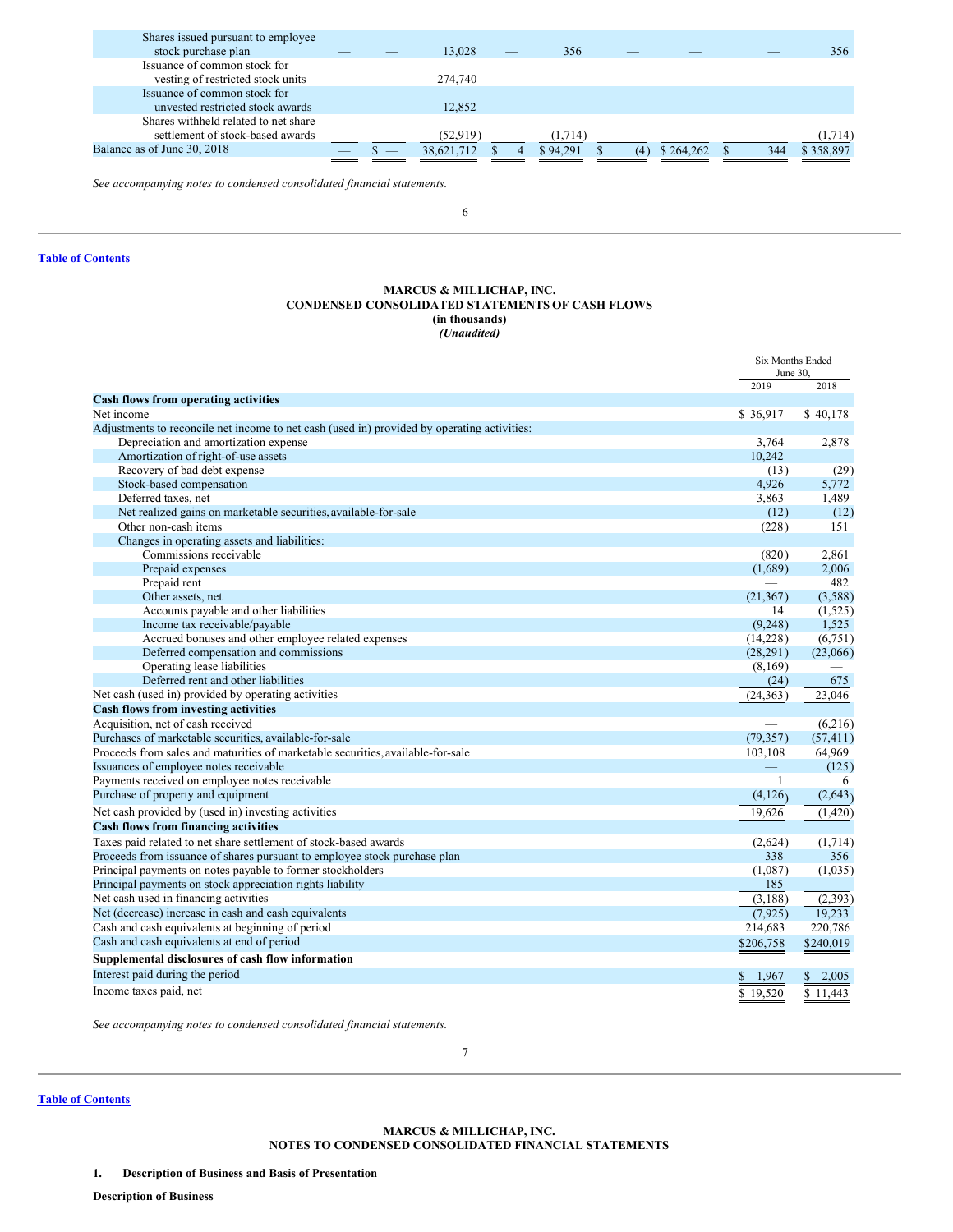Marcus & Millichap, Inc. (the "Company", "Marcus & Millichap", or "MMI"), a Delaware corporation, is a brokerage firm specializing in commercial real estate investment sales, financing, research and advisory services. As of June 30, 2019, MMI operated 80 offices in the United States and Canada through its wholly-owned subsidiaries, including the operations of Marcus & Millichap Capital Corporation.

#### *Reorganization and Initial Public Of ering*

MMI was formed in June 2013 in preparation for Marcus & Millichap Company ("MMC") tospin-off its majority owned subsidiary, Marcus & Millichap Real Estate Investment Services, Inc. ("MMREIS"). Prior to the initial public offering ("IPO") of MMI, all of the preferred and common stockholders of MMREIS (including MMC and employees of MMREIS) contributed all of their outstanding shares to MMI, in exchange for new MMI common stock. As a result, MMREIS became a wholly-owned subsidiary of MMI. Thereafter, MMC distributed 80.0% of the shares of MMI common stock to MMC's shareholders and exchanged the remaining portion of its shares of MMI common stock for cancellation of indebtedness of MMC. MMI completed its IPO on October 30, 2013.

#### **Basis of Presentation**

The financial information presented in the accompanying unaudited condensed consolidated financial statements, has been prepared in accordance with rules and regulations of the U.S. Securities and Exchange Commission ("SEC") for quarterly reports on Form 10-Q and Article 10-01 of Regulation S-X. Accordingly, they do not include all of the information and footnotes required by U.S. generally accepted accounting principles ("U.S. GAAP") for complete financial statements. In the opinion of management, the accompanying unaudited condensed consolidated financial statements and notes include all adjustments (consisting only of normal recurring adjustments) necessary for a fair presentation of the condensed consolidated financial position, results of operations and cash flows for the periods presented. These unaudited condensed consolidated financial statements should be read in conjunction with the annual audited consolidated financial statements and notes thereto for the year ended December 31, 2018 included in the Company's Annual Report on Form 10-K filed on March 1, 2019 with the SEC. The results of the three and six months ended June 30, 2019 are not necessarily indicative of the results to be expected for the year ending December 31, 2019, for other interim periods or future years.

#### *Consolidation*

The accompanying condensed consolidated financial statements include the accounts of the Company and its wholly-owned subsidiaries. All significant intercompany balances and transactions have been eliminated in consolidation.

#### *Use of Estimates*

The preparation of condensed consolidated financial statements in conformity with U.S. GAAP requires management to make estimates and assumptions that affect the reported amounts of assets and liabilities and the related disclosures at the date of the condensed consolidated financial statements and the reported amounts of revenues and expenses during the reporting period. Actual results could differ from those estimates.

#### *Segment Reporting*

The Company follows U.S. GAAP for segment reporting, which requires reporting information on operating segments in interim and annual financial statements. Substantially all of the Company's operations involve the delivery of commercial real estate services to our customers including real estate investment sales, financing (including mortgage servicing rights revenue) and consulting and advisory services. Management makes operating decisions, assesses performance and allocates resources based on an ongoing review of these integrated operations, which constitute the Company's only operating segment for financial reporting purposes.

#### **Reclassifications**

Certain prior-period amounts in Note 13 – "Income Taxes" have been reclassified to conform to the current period presentation. These changes had no impact on the previously reported consolidated results of operations or any totals or subtotals therein.

#### 8

#### **Table of [Contents](#page-1-0)**

#### **MARCUS & MILLICHAP, INC. NOTES TO CONDENSED CONSOLIDATED FINANCIAL STATEMENTS**

#### **2. Accounting Policies and Recent Accounting Pronouncements**

#### **Accounting Policies**

The complete list of the Company's accounting policies is included in the Company's Annual Report on Form10-K filed on March 1, 2019 with the SEC. The following are updated or new accounting policies.

#### *Leases*

The Company utilizes operating leases for all its facilities and autos. The Company determines if an arrangement is a lease at inception.Right-of-use assets ("ROU assets") represent the Company's right to use an underlying asset for the lease term and lease liabilities represent the Company's contractual obligation to make lease payments under the lease. Operating leases are included in operating lease ROU assets, non-current, and operating lease liabilities current and non-current captions in the condensed consolidated balance sheets.

Operating lease ROU assets and liabilities are recognized on the commencement date based on the present value of lease payments over the lease term. Lease agreements may contain periods of free rent or reduced rent, predetermined fixed increases in the minimum rent and renewal or termination options, all impacting the determination of the lease term and lease payments to be used in calculating the lease liability. Certain facility leases provide for rental escalations related to increases in the lessors' direct operating expenses. The Company uses the implicit rate in the lease when determinable. As most of the Company's leases do not have a determinable implicit rate, the Company uses a derived incremental borrowing rate based on borrowing options under its credit agreement. The Company applies a spread over treasury rates for the indicated term of the lease based on the information available on the commencement date of the lease. The Company typically leases general purpose built-out office space, which reverts to the lessor upon termination of the lease. Any payments for completed improvements, determined to be owed by the lessor, net of incentives received, are recorded as an increase to the ROU asset and considered in the determination of the lease cost.

The Company has lease agreements with lease andnon-lease components, which are accounted for as a single lease component. Lease cost is recognized on a straight-line basis over the lease term. Variable lease payments consist of common area costs, insurance, taxes, utilities, parking and other lease related costs, which are determined principally based on billings from landlords.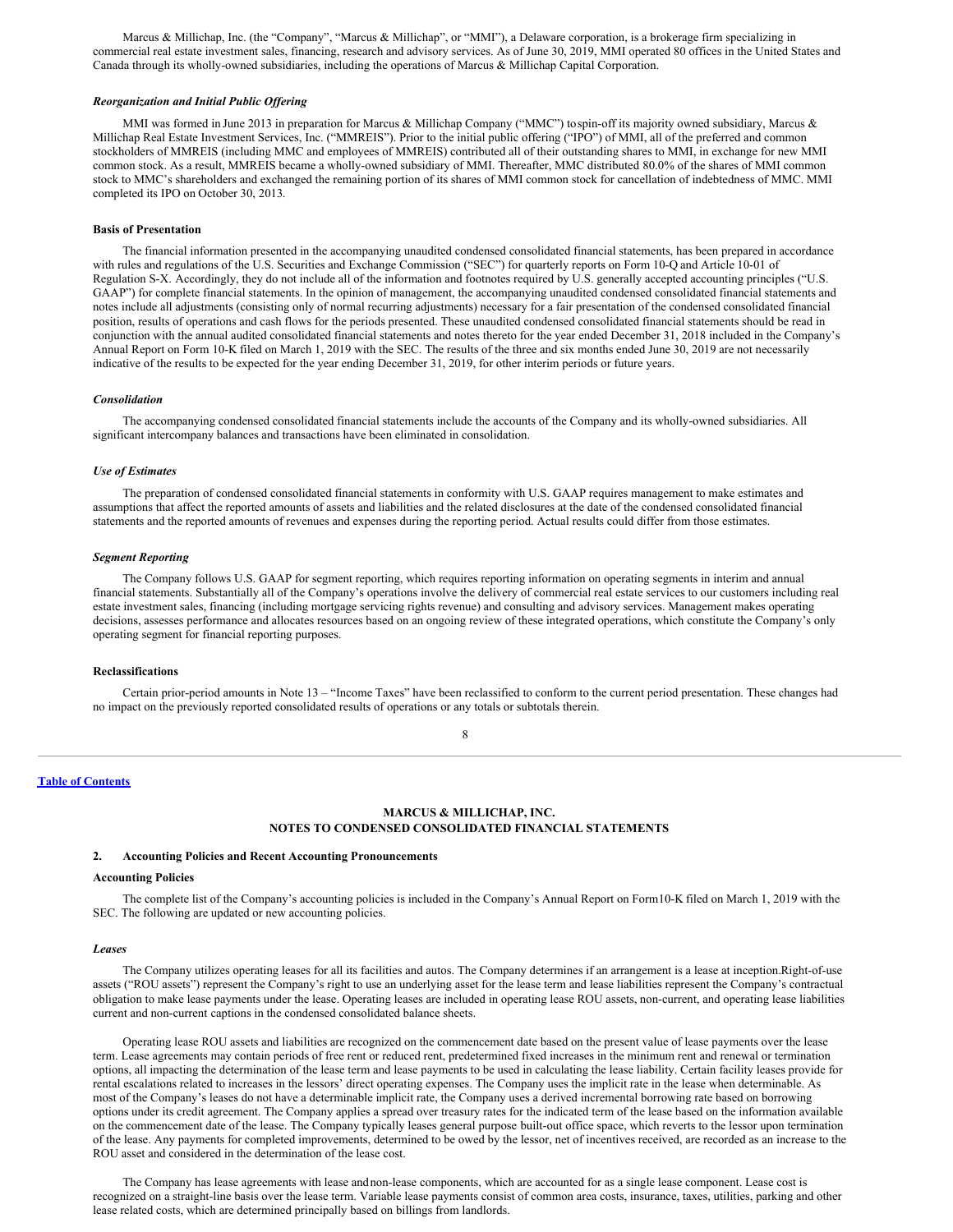#### *Concentration of Credit Risk*

Financial instruments that potentially subject the Company to a concentration of credit risk principally consist of cash and cash equivalents due from independent contractors (included under other assets, net current and other assets non-current), investments in marketable securities, available-for-sale, security deposits (included under other assets, non-current) and commissions receivable. Cash and cash equivalents are placed with high-credit quality financial institutions and invested in high-credit quality money market funds and commercial paper. Concentrations of marketable securities, available-for-sale are limited by the approved investment policy.

To reduce its credit risk, the Company monitors the credit standing of the financial institutions and money market funds that represent amounts recorded as cash and cash equivalents. The Company historically has not experienced any significant losses related to cash and cash equivalents.

The Company derives its revenues from a broad range of real estate investors, owners, and users in the United States and Canada, none of which individually represents a significant concentration of credit risk. The Company maintains allowances, as needed, for estimated credit losses based on management's assessment of the likelihood of collection. For the six months ended June 30, 2019 and 2018, no transaction represented 10% or more of total revenues. Further, while one or more transactions may represent 10% or more of commissions receivable at any reporting date, amounts due are typically collected within 10 days of settlement and, therefore, do not expose the Company to significant credit risk.

During the three and six months ended June 30, 2019 and 2018, the Company's Canadian operations represented less than  $\%$  of total revenues.

During the three and six months ended June 30, 2019 and 2018,no office represented 10% or more of total revenues.

## 9

#### **Table of [Contents](#page-1-0)**

#### **MARCUS & MILLICHAP, INC. NOTES TO CONDENSED CONSOLIDATED FINANCIAL STATEMENTS**

#### **Recent Accounting Pronouncements**

#### *Adopted*

In February 2016, the Financial Accounting Standards Board ("FASB") issued Accounting Standards Update ("ASU") No.2016-02, *Leases*, to increase transparency and comparability by recognizing lease assets and lease liabilities on the balance sheet and disclosing key information about leasing arrangements. The Company adopted the new standard effective January 1, 2019, which resulted in the recognition of ROU assets and lease liabilities for operating leases. Upon adoption, the Company, in determining ROU assets, also considered currently recorded amounts related to differences in straight line lease expense and cash lease payments and prepaid rent. ROU assets and operating lease obligations in connection with adoption of the new lease standard were \$76.7 million. At adoption date, the Company reclassified deferred rent in the amount of \$5.6 million (the noncurrent portion was included in defered rent and other liabilities, and the current portion was included in accounts payable and other liabilities in the accompanying condensed consolidated balance sheets) and prepaid rent in the amount of \$13.4 million to ROU assets. The Company also reclassified prepaid rent in the amount of \$462,000 to other assets, current.

The adoption of the new standard had a material impact on the Company's condensed consolidated balance sheet, but did not have a material impact on the Company's condensed consolidated statements of net and comprehensive income.

The Company elected available practical expedients permitted under the guidance, which among other items, allow the Company to (i) carry forward its historical lease classification, (ii) not reassess leases for the definition of "lease" under the new standard, (iii) utilize a discount rate as of the effective date and (iv) not record leases that expired or were terminated prior to the effective date.

The Company made an accounting policy election to account for lease andnon-lease components as a single lease component.

The Company implemented internal controls and key system functionality to enable the preparation of the required financial information.

In March 2017, the FASB issued ASU No.2017-08, *Receivables – Nonrefundable Fees and Other Costs (Subtopic 310-20): Premium Amortization on Purchased Callable Debt Securities* ("ASU 2017-08"). The Company adopted the new standard effective January 1, 2019. ASU2017-08 shortens the amortization period of a callable security that was acquired at a premium to the earliest call date of that security instead of the contractual life of the security. The adoption of ASU 2017-08 did not have a material effect on the Company's condensed consolidated financial statements.

#### *Pending Adoption*

In June 2016, the FASB issued ASU No.2016-13, *Financial Instruments - Credit Losses*("ASU 2016-13"). ASU 2016-13 is effective for reporting periods beginning after December 15, 2019 and early adoption is permitted. For the Company, the new standard will be effective on January 1, 2020. Under ASU 2016-13, the Company will be required to use an expected-loss model for its marketable securities,available-for sale, which requires that credit losses be presented as an allowance rather than as an impairment write-down. Reversals of credit losses (in situations in which the estimate of credit losses declines) is permitted in the reporting period that the change occurs. Current U.S. GAAP prohibits reflecting reversals of impairment losses. At June 30, 2019, the Company had \$199.2 million in marketable securities, available for sale which would be subject to this new standard. As of June 30, 2019, these marketable securities, available for sale have an average credit rating of AA+ and no impairment write-downs have been recorded. The Company is currently evaluating the impact of this new standard on its investment policy and investments and does not expect the standard to have a material impact on its condensed consolidated financial statements at adoption or in subsequent periods. The Company does not plan to early adopt ASU 2016-13.

In August 2018, the FASB issued ASU No.2018-13, *Fair Value Measurement (Topic 820): Disclosure Framework - Changes to the Disclosure Requirements for Fair Value Measurement* ("ASU 2018-13"). ASU 2018-13 is effective for reporting periods beginning after December 15, 2019 and early adoption is permitted. For the Company, the new standard will be effective on January 1, 2020. ASU 2018-13 modifies prior disclosure requirements for fair value measurement. ASU 2018-13 removes certain disclosure requirements related to the fair value hierarchy, such as removing the requirement to disclose the amount of and reasons for transfers between Level 1 and Level 2, modifies existing disclosure requirements related to measurement uncertainty and adds new disclosure requirements for recurring and nonrecurring fair value measurements, such as disclosing the range and weighted average of significant unobservable inputs used to develop Level 3 fair value measurements. As of June 30, 2019, the Company had contingent consideration liability of \$2.9 million measured as Level 3. The Company is currently evaluating the impact of this new standard and does not expect ASU 2018-13 to have a material effect on its condensed consolidated financial statements.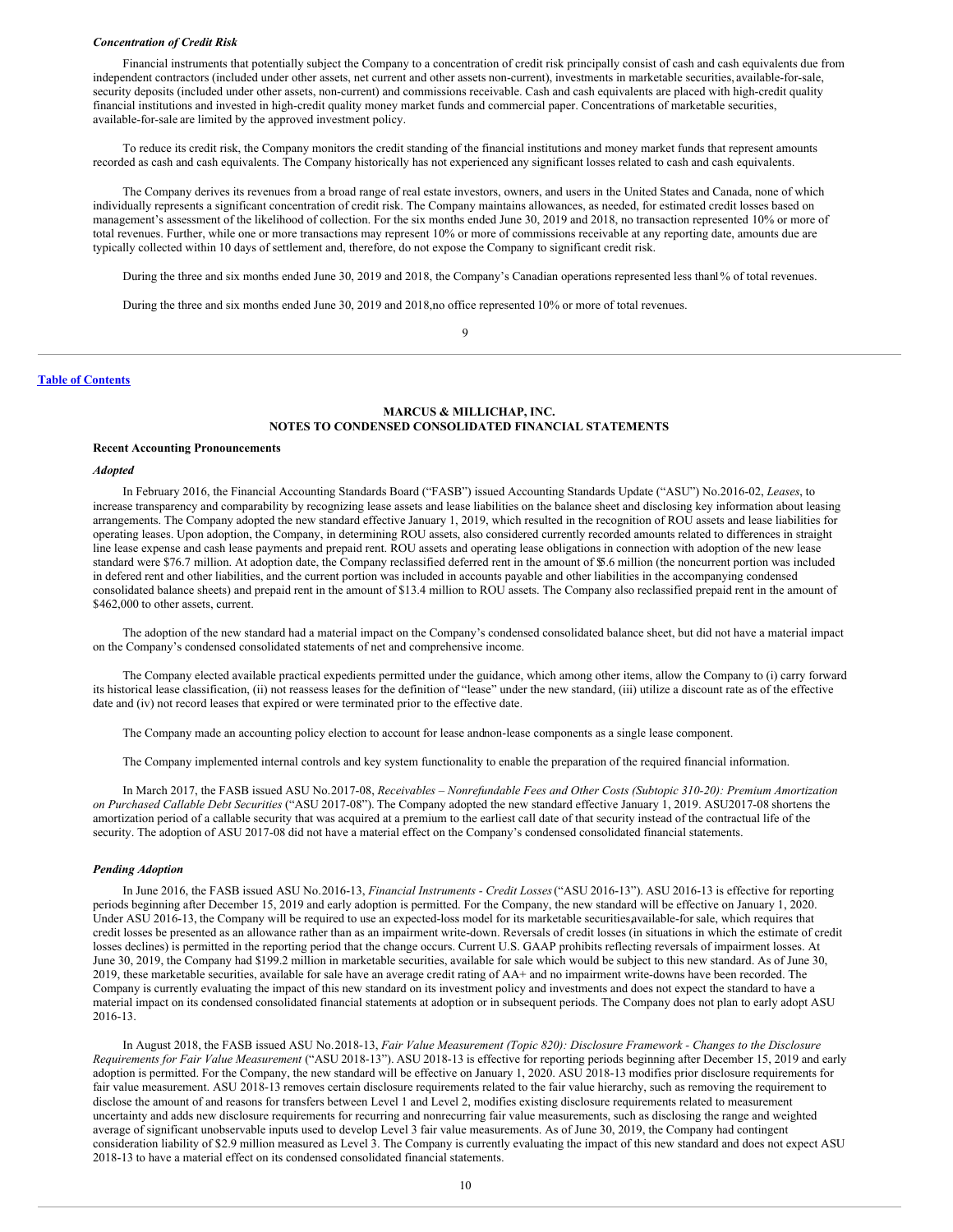#### **MARCUS & MILLICHAP, INC. NOTES TO CONDENSED CONSOLIDATED FINANCIAL STATEMENTS**

In August 2018, the FASB issued ASU No.2018-15, *Internal-Use Software (Subtopic 350-40) - Customer's Accounting for Implementation Costs* Incurred in a Cloud Computing Arrangement That is a Service Contract ("ASU 2018-15"). ASU 2018-15 is effective for reporting periods beginning after December 15, 2019 and early adoption is permitted. For the Company, the new standard will be effective on January 1, 2020. ASU 2018-15 aligns the requirements for capitalizing implementation costs incurred in a hosting arrangement that is a service contract with the requirements for capitalizing implementation costs incurred to develop or obtain internal-use software (and hosting arrangements that include an internal use software license), by permitting a customer in a cloud computing arrangement that is a service contract to capitalize certain implementation costs as if the arrangement was an internal-use software project. The Company is currently evaluating the impact of this new standard and does not expect ASU2018-15 to have a material effect on its condensed consolidated financial statements.

#### **3. Property and Equipment, Net**

Property and equipment, net consisted of the following (in thousands):

|                                                 | June 30. | December 31, |
|-------------------------------------------------|----------|--------------|
|                                                 | 2019     | 2018         |
| Computer software and hardware equipment        | \$22,960 | 20,427       |
| Furniture, fixtures, and equipment              | 22.816   | 24.227       |
| Less: accumulated depreciation and amortization | (24.922) | (25.104)     |
|                                                 | \$20,854 | 19.550       |

During the six months ended June 30, 2019 and 2018, the Companywrote-off approximately \$3.1 million and \$0.8 million, respectively, of fully depreciated computer software and hardware equipment and furniture, fixtures and equipment.

As of June 30, 2019 and 2018, property and equipment additions incurred but not yet paid included in accounts payable and other liabilities were \$466,000 and \$398,000, respectively.

#### **4. Operating Leases**

The Company has operating leases for all of its facilities and autos. As of June 30, 2019, operating lease ROU assets were \$103.3 million and the related accumulated amortization was \$10.2 million.

The operating lease cost consisted of the following (in thousands):

|                           | Three Months      |                     |  |
|---------------------------|-------------------|---------------------|--|
|                           | Ended<br>June 30, | Six Months<br>Ended |  |
|                           | 2019              | June 30, 2019       |  |
| Operating lease cost:     |                   |                     |  |
| Lease $cost(1)$           | \$<br>6,106       | 12,015              |  |
| Variable lease cost $(2)$ | 1,284             | 2,490               |  |
| Sublease income           | (43)              | (131)               |  |
|                           | 7,347             | 14,374              |  |

(1) Includes short-term lease cost and ROU asset amortization.<br>(2) Primarily relates to common area maintenance property tax

Primarily relates to common area maintenance, property taxes, insurance, utilities and parking.

Maturities of lease liabilities by fiscal year consisted of the following (in thousands):

|                                              |   | June 30, 2019 |
|----------------------------------------------|---|---------------|
| Remainder of 2019                            | S | 10,242        |
| 2020                                         |   | 20.469        |
| 2021                                         |   | 17,842        |
| 2022                                         |   | 13,820        |
| 2023                                         |   | 10,741        |
| Thereafter                                   |   | 21,237        |
| Total future minimum lease payments          |   | 94,351        |
| Less imputed interest                        |   | (9, 522)      |
| Present value of operating lease liabilities |   | 84.829        |

#### 11

#### **Table of [Contents](#page-1-0)**

#### **MARCUS & MILLICHAP, INC. NOTES TO CONDENSED CONSOLIDATED FINANCIAL STATEMENTS**

Supplemental cash flow information and noncash activity related to the operating leases consisted of the following (in thousands):

|                                                                                  | Six Months<br>Ended<br>June 30, 2019 |
|----------------------------------------------------------------------------------|--------------------------------------|
| Operating cash flow information:                                                 |                                      |
| Cash paid for amounts included in the measurement of operating lease liabilities | 9.973                                |
| Noncash activity:                                                                |                                      |
| ROU assets obtained in exchange for operating lease liabilities                  | 16.264                               |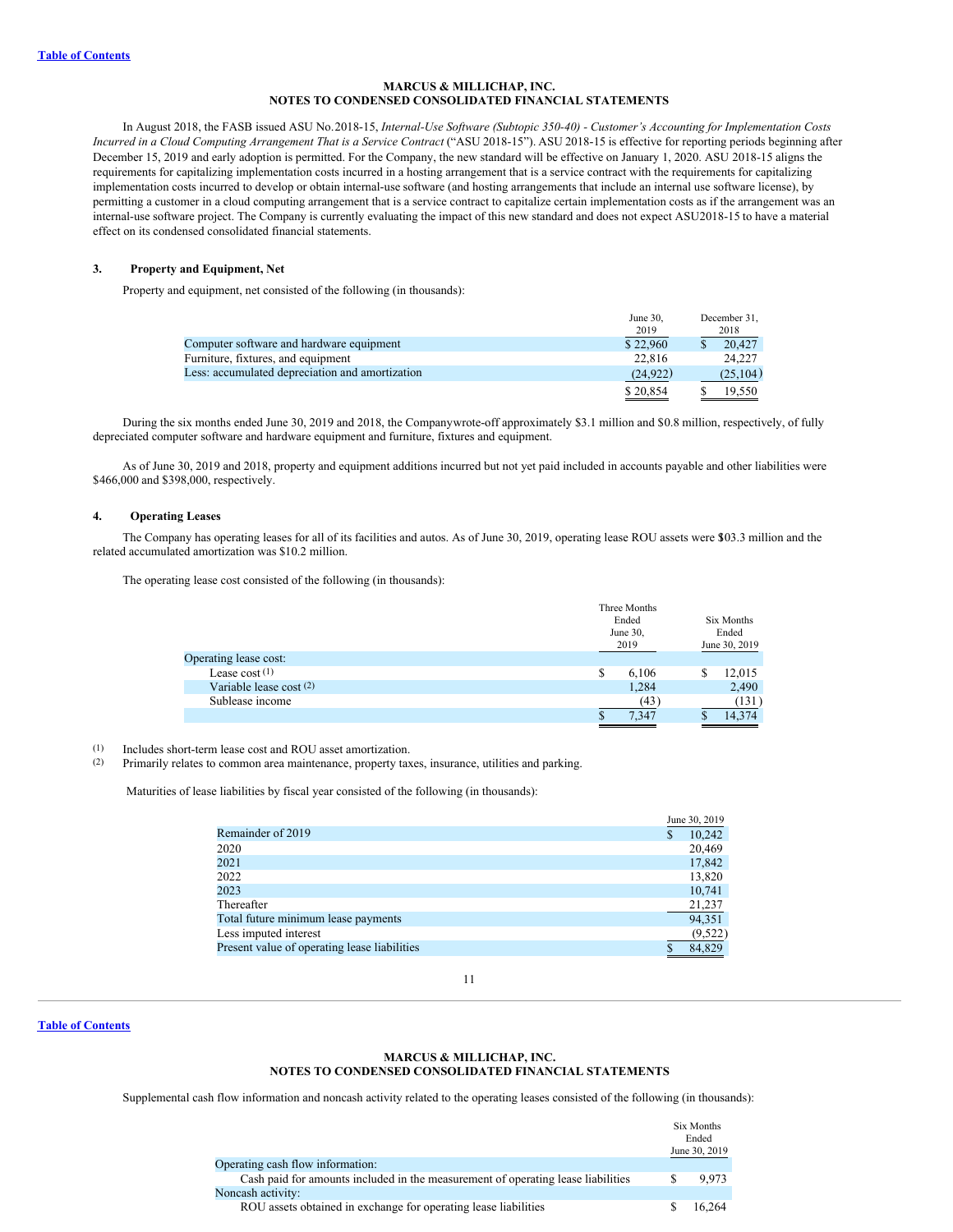| Tenant improvements owned by lessor related to ROU assets $(1)$ | 2.532 |  |
|-----------------------------------------------------------------|-------|--|
|-----------------------------------------------------------------|-------|--|

#### (1) Reclassification from other assets current.

Additional noncash activity in connection with the adoption of the new lease standard on January 1, 2019 included recording of \$76.7 million of ROU assets and operating lease liabilities, and reclassifying \$7.8 million in prepaid rent and deferred rent to ROU assets.

Other information related to the operating leases consisted of the following:

|                                                 | June 30, 2019 |
|-------------------------------------------------|---------------|
| Weighted average remaining operating lease term | $5.35$ years  |
| Weighted average discount rate                  | $3.9\%$       |

Prior to the adoption of the new leases standard (as previously disclosed in the Company's Annual Report on Form 10-K for the year ended December 31, 2018), future minimum lease payments under non-cancelable operating leases for office facilities and autos with terms in excess of one year consisted of the following (in thousands):

|            |   | December 31, |
|------------|---|--------------|
|            |   | 2018         |
| 2019       | S | 19,649       |
| 2020       |   | 19,287       |
| 2021       |   | 16,833       |
| 2022       |   | 12,368       |
| 2023       |   | 8,805        |
| Thereafter |   | 10,452       |
|            |   | 87.394       |

12

#### **Table of [Contents](#page-1-0)**

#### **MARCUS & MILLICHAP, INC. NOTES TO CONDENSED CONSOLIDATED FINANCIAL STATEMENTS**

#### **5. Investments in Marketable Securities**

Amortized cost and fair value of marketable securities, available-for-sale, by type of security consisted of the following (in thousands):

|                                    | June 30, 2019     |    |                              |   |                               | December 31, 2018 |                   |    |                              |    |                               |               |
|------------------------------------|-------------------|----|------------------------------|---|-------------------------------|-------------------|-------------------|----|------------------------------|----|-------------------------------|---------------|
|                                    | Amortized<br>Cost |    | Gross<br>Unrealized<br>Gains |   | Gross<br>Unrealized<br>Losses | Fair<br>Value     | Amortized<br>Cost |    | Gross<br>Unrealized<br>Gains |    | Gross<br>Unrealized<br>Losses | Fair<br>Value |
| Short-term investments:            |                   |    |                              |   |                               |                   |                   |    |                              |    |                               |               |
| U.S. treasuries                    | \$95,607          | S  | 143                          | S |                               | \$95,750          | \$121,252         | S  |                              | \$ | (79)                          | \$121,180     |
| U.S. government sponsored entities |                   |    |                              |   |                               |                   | 3,512             |    |                              |    | (7)                           | 3,505         |
| Corporate debt securities          | 23,137            |    | 26                           |   | (4)                           | 23,159            | 11,962            |    |                              |    | (11)                          | 11,951        |
| Asset-backed securities and other  |                   |    |                              |   |                               |                   | 806               |    |                              |    | (6)                           | 800           |
|                                    | \$118,744         |    | 169                          |   | (4)                           | \$118,909         | \$137,532         |    |                              |    | (103)                         | \$137,436     |
| Long-term investments:             |                   |    |                              |   |                               |                   |                   |    |                              |    |                               |               |
| U.S. treasuries                    | \$37,139          | S. | 393                          | S | (1)                           | \$37,531          | \$44,997          | S. | 128                          | S  | (115)                         | \$45,010      |
| U.S. government sponsored entities | 1.478             |    |                              |   | (18)                          | 1.460             | 1,569             |    |                              |    | (62)                          | 1,507         |
| Corporate debt securities          | 32,967            |    | 826                          |   | (5)                           | 33.788            | 32,467            |    | 3                            |    | (633)                         | 31,837        |
| Asset-backed securities and other  | 7,464             |    | 91                           |   | (5)                           | 7,550             | 4,889             |    | 12                           |    | (46)                          | 4,855         |
|                                    | \$79,048          |    | 1,310                        |   | (29)                          | \$80,329          | \$83,922          |    | 143                          |    | (856)                         | \$83,209      |

The amortized cost and fair value of the Company's investments inavailable-for-sale securities that have been in a continuous unrealized loss position consisted of the following (in thousands):

|                     | June 30, 2019 |            | December 31, 2018 |            |
|---------------------|---------------|------------|-------------------|------------|
|                     | Unrealized    |            | Unrealized        |            |
|                     | Loss          | Fair Value | Loss              | Fair Value |
| Less than 12 months |               | 9.825      | (576)             | \$127,326  |
| 12 months or longer | (26)          | 4.045      | (383              | 30.609     |

Gross realized gains and gross realized losses from the sales of the Company'savailable-for-sale securities consisted of the following (in thousands):

|                             |      | Three Months Ended<br>June 30. |      | Six Months Ended<br>June 30. |
|-----------------------------|------|--------------------------------|------|------------------------------|
|                             | 2019 | 2018                           | 2019 | 2018                         |
| Gross realized gains $(1)$  | 24   | . .                            | 59   | $\overline{1}$               |
| Gross realized losses $(1)$ |      | $\overline{\phantom{a}}$       | (47) |                              |

(1) Recorded in other income (expense), net in the condensed consolidated statements of net and comprehensive income. The cost basis of securities sold were determined based on the specific identification method.

As of June 30, 2019, the Company considers the declines in market value of its marketable securities, available-for-sale to be temporary in nature and does not consider any of its investments other-than-temporarily impaired. The Company has no current intent to sell, and it is not more likely than not that the Company will be required to sell these investments before recovery of their amortized cost basis, which may be at maturity. The Company may sell certain of its marketable securities, available-for-sale prior to their stated maturities for strategic reasons including, but not limited to, anticipated liquidity and capital requirements, anticipated credit deterioration, duration management or when a security no longer meets the criteria of the Company's investment policy.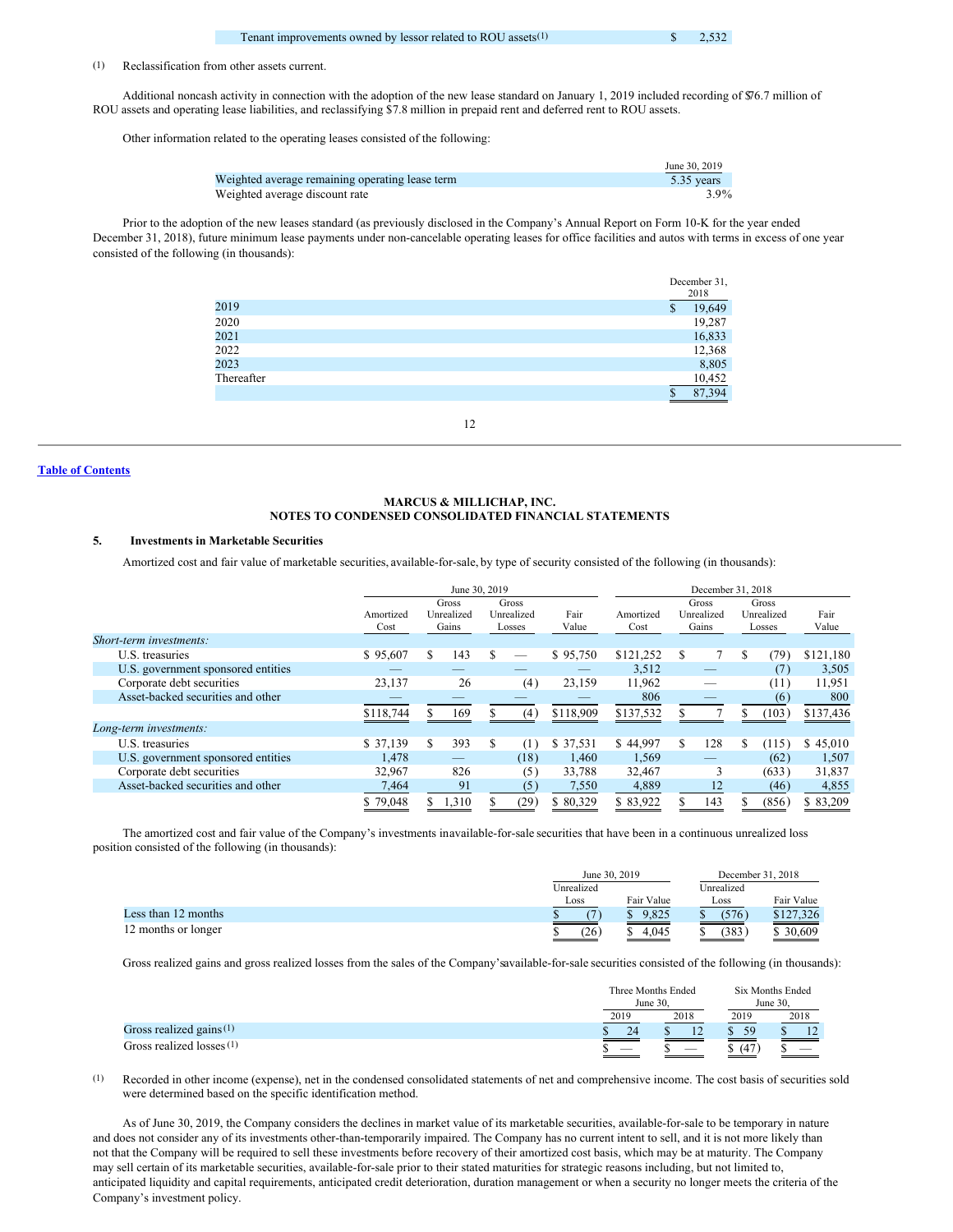#### **MARCUS & MILLICHAP, INC. NOTES TO CONDENSED CONSOLIDATED FINANCIAL STATEMENTS**

Amortized cost and fair value of marketable securities, available-for-sale, by contractual maturity consisted of the following (in thousands, except weighted average data):

|                                        |           | June 30, 2019 |           | December 31, 2018 |  |
|----------------------------------------|-----------|---------------|-----------|-------------------|--|
|                                        | Amortized |               | Amortized |                   |  |
|                                        | Cost      | Fair Value    | Cost      | Fair Value        |  |
| Due in one year or less                | \$118,744 | \$118,909     | \$137,532 | \$137,436         |  |
| Due after one year through five years  | 58,273    | 59,002        | 61.875    | 61,846            |  |
| Due after five years through ten years | 15,941    | 16.451        | 17,310    | 16,747            |  |
| Due after ten years                    | 4,834     | 4,876         | 4,737     | 4,616             |  |
|                                        | \$197,792 | \$199,238     | \$221,454 | \$220,645         |  |
| Weighted average contractual maturity  | 1.9 years |               | 1.8 years |                   |  |

Actual maturities may differ from contractual maturities because certain borrowers have the right to prepay certain obligations with or without prepayment penalties.

#### **6. Goodwill and Other Intangible Assets**

Goodwill and intangible assets, net consisted of the following (in thousands):

|                                 |          | June 30, 2019 |                   |          | December 31, 2018 |                   |  |  |
|---------------------------------|----------|---------------|-------------------|----------|-------------------|-------------------|--|--|
|                                 | Gross    |               | Net               | Gross    |                   | Net               |  |  |
|                                 | Carrying | Accumulated   | Book              | Carrying | Accumulated       | Book              |  |  |
|                                 | Amount   | Amortization  | Value             | Amount   | Amortization      | Value             |  |  |
| Goodwill and intangible assets: |          |               |                   |          |                   |                   |  |  |
| Goodwill <sup>(1)</sup>         | \$11,459 |               | \$11.459          | \$11.459 |                   | \$11.459          |  |  |
| Intangible assets $(1)$         | 4,240    |               | (810)<br>3,430    | 4,240    |                   | 3,926<br>(314)    |  |  |
|                                 | \$15,699 |               | (810)<br>\$14,889 | \$15,699 |                   | (314)<br>\$15,385 |  |  |

#### (1) Represents additions from acquisitions.

Estimated amortization expense for intangible assets for the next five years and thereafter consisted of the following (in thousands):

|                   | June 30, |
|-------------------|----------|
|                   | 2019     |
| Remainder of 2019 | \$410    |
| 2020              | 817      |
| 2021              | 734      |
| 2022              | 638      |
| 2023              | 508      |
| Thereafter        | 323      |
|                   | <b>S</b> |
|                   | 3,430    |

14

#### **Table of [Contents](#page-1-0)**

#### **MARCUS & MILLICHAP, INC. NOTES TO CONDENSED CONSOLIDATED FINANCIAL STATEMENTS**

#### **7. Selected Balance Sheet Data**

#### **Other Assets**

Other assets consisted of the following (in thousands):

|                                                         |          | Current      | Non-Current |              |  |
|---------------------------------------------------------|----------|--------------|-------------|--------------|--|
|                                                         | June 30, | December 31, | June 30,    | December 31, |  |
|                                                         | 2019     | 2018         | 2019        | 2018         |  |
| Mortgage servicing rights ("MSRs"), net of amortization | $s =$    |              | \$2.099     | 2,209        |  |
| Due from independent contractors, net $(1)(2)$          | 2,288    | 3,831        | 46,328      | 27,157       |  |
| Security deposits                                       |          |              | 1.301       | 1.196        |  |
| Employee notes receivable $(3)$                         | 151      | 156          | 264         | 370          |  |
| Customer trust accounts and other                       | 3,794    | 2,381        | 853         | 846          |  |
|                                                         | \$6,233  | 6,368        | \$50,845    | 31.778       |  |

(1) Represents amounts advanced, notes receivable and other receivables due from the Company's investment sales and financing professionals. The notes receivable along with interest are typically collected from future commissions and are generally due in one to five years.

- (2) Includes allowance for doubtful accounts related to current receivables of \$398 and \$514 as of June 30, 2019 and December 31, 2018, respectively. The Company recorded a provision for bad debt expense of \$91 and \$77 and wrote-off \$100 and \$4 of these receivables for the three months ended June 30, 2019 and 2018, respectively. The Company recorded a recovery for bad debt expense of \$(13) and \$(29) and wrote-off \$103 and \$55 of these receivables for the six months ended June 30, 2019 and 2018, respectively. Any cash receipts on notes are applied first to unpaid principal balance prior to any income being recognized.
- (3) Reduction of accrued bonuses and other employee related expenses in settlement of employee notes receivable were \$60 and \$192 for the six months ended June 30, 2019 and 2018, respectively. See Note 9 – "Related-Party Transactions" for additional information.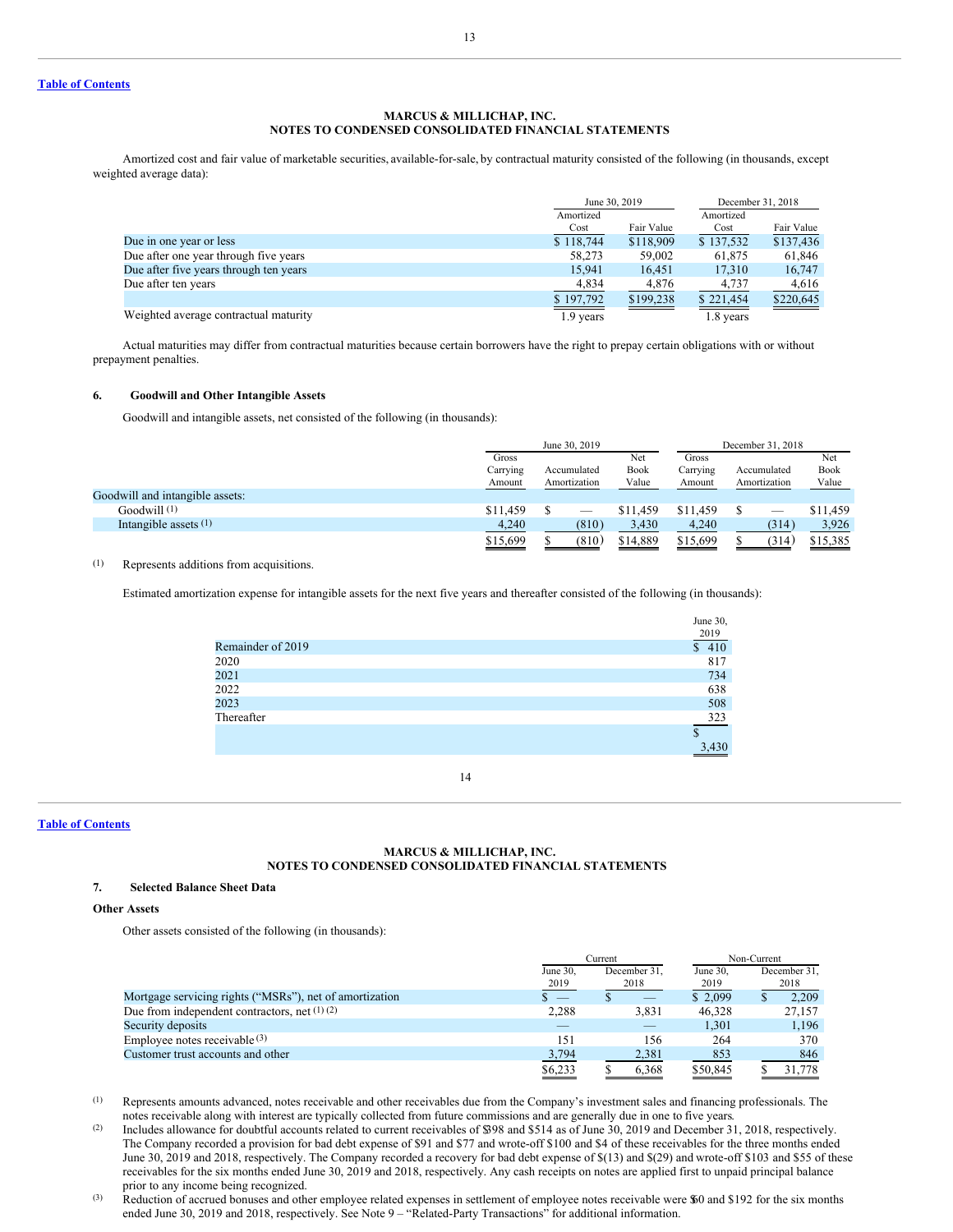#### *MSRs*

The net change in the carrying value of MSRs consisted of the following (in thousands):

|                            | June 30, | December 31, |       |  |
|----------------------------|----------|--------------|-------|--|
|                            | 2019     |              | 2018  |  |
| Beginning balance          | \$2,209  |              |       |  |
| Additions from acquisition | --       |              | 2.121 |  |
| <b>Additions</b>           | 165      |              | 391   |  |
| Amortization               | (275)    |              | (303) |  |
| Ending balance             | \$2,099  |              | 2.209 |  |

The portfolio of loans serviced by the Company aggregated \$1.5 billion and \$1.6 billion as of June 30, 2019 and December 31, 2018, respectively. See Note 10 – "Fair Value Measurements" for additional information on MSRs.

In connection with MSRs activities, the Company holds funds in escrow for the benefit of the lenders. These funds, which totaled \$2.5 million and \$2.1 million as of June 30, 2019 and December 31, 2018, respectively and the offsetting obligations, are not presented in the Company's condensed consolidated financial statements as they do not represent assets and liabilities of the Company. Revenue from the fees on such accounts is included in financing revenue in the condensed consolidated statements of net and comprehensive income.

#### **Deferred Compensation and Commissions**

Deferred compensation and commissions consisted of the following (in thousands):

|                                                                     |          | Current      | Non-Current |              |  |
|---------------------------------------------------------------------|----------|--------------|-------------|--------------|--|
|                                                                     | June 30, | December 31. | June 30,    | December 31, |  |
|                                                                     | 2019     | 2018         | 2019        | 2018         |  |
| Stock appreciation rights ("SARs") liability $(1)$                  | \$1.969  | 1.810        | \$17,856    | 19.299       |  |
| Commissions payable to investment sales and financing professionals | 28,218   | 44.812       | 13.939      | 23,983       |  |
| Deferred compensation liability $(1)$                               | 1,451    | 1,288        | 7,169       | 6,605        |  |
|                                                                     | \$31,638 | 47.910       | \$38,964    | 49.887       |  |

(1) The SARs and deferred compensation liability become subject to payout as a result of a participant no longer being considered as a service provider. As a result of the retirement of certain participants, estimated amounts to be paid to the participants within the next twelve months have been classified as current.

15

#### **Table of [Contents](#page-1-0)**

#### **MARCUS & MILLICHAP, INC. NOTES TO CONDENSED CONSOLIDATED FINANCIAL STATEMENTS**

#### *SARs Liability*

Prior to the IPO, certain employees of the Company were granted SARs under a stock-based compensation program assumed by MMC. In connection with the IPO, the SARs agreements were revised, the MMC liability of \$20.0 million for the SARs was frozen as ofMarch 31, 2013, and was transferred to MMI through a capital distribution. The SARs liability will be settled with each participant in ten annual installments in January of each year upon retirement or termination from service, or in full upon consummation of a change in control of the Company.

Under the revised agreements, MMI is required to accrue interest on the outstanding balance beginning onJanuary 1, 2014 at a rate based on the 10-year treasury note plus 2%. The rate resets annually. The rates at January 1, 2019 and 2018 were4.684% and 4.409%, respectively. MMI recorded interest expense related to this liability of \$226,000 and \$224,000 for the three months ended June 30, 2019 and 2018, respectively, and \$452,000 and \$449,000 for the six months ended June 30, 2019 and 2018, respectively.

Estimated payouts within the next twelve months for participants that have separated from service have been classified as current.During the six months ended June 30, 2019 and 2018, the Company made total payments of \$1.7 million (consisting of principal and accumulated interest) and \$1.5 million, respectively (consisting of accumulated interest).

#### *Commissions Payable*

Certain investment sales professionals have the ability to earn additional commissions after meeting certain annual revenue thresholds. These commissions are recognized as cost of services in the period in which they are earned as they relate to specific transactions closed. The Company has the ability to defer payment of certain commissions, at its election, for up to three years. Commissions payable that are not expected to be paid within twelve months are classified as long-term.

#### *Deferred Compensation Liability*

A select group of management is eligible to participate in the Marcus & Millichap Deferred Compensation Plan (the "Deferred Compensation Plan"). The Deferred Compensation Plan is a non-qualified deferred compensation plan that is intended to comply with Section 409A of the Internal Revenue Code and permits participants to defer compensation up to limits set forth in the Deferred Compensation Plan. Amounts are paid out generally when the participant is no longer a service provider; however, an in-service payout election is available to participants. Participants may elect to receive payouts as a lump sum or quarterly over a two to fifteen-year period. The Company elected to fund the Deferred Compensation Plan through company owned variable life insurance policies. The Deferred Compensation Plan is managed by a third-party institutional fund manager, and the deferred compensation and investment earnings are held as a Company asset in a rabbi trust, which is recorded in assets held in rabbi trust in the accompanying condensed consolidated balance sheets. The assets in the trust are restricted unless the Company becomes insolvent, in which case the trust assets are subject to the claims of the Company's creditors. The Company may also, in its sole and absolute discretion, elect to withdraw at any time a portion of the trust assets by an amount by which the fair market value of the trust assets exceeds 110% of the aggregate deferred compensation liability represented by the participants' accounts. Estimated payouts within the next twelve months for participants that have separated from service or elected in service payout have been classified as current. During the six months ended June 30, 2019 and 2018, the Company made total payments to participants of \$786,000 and \$387,000, respectively.

The net change in the carrying value of the assets held in the rabbi trust and the net change in the carrying value of the deferred compensation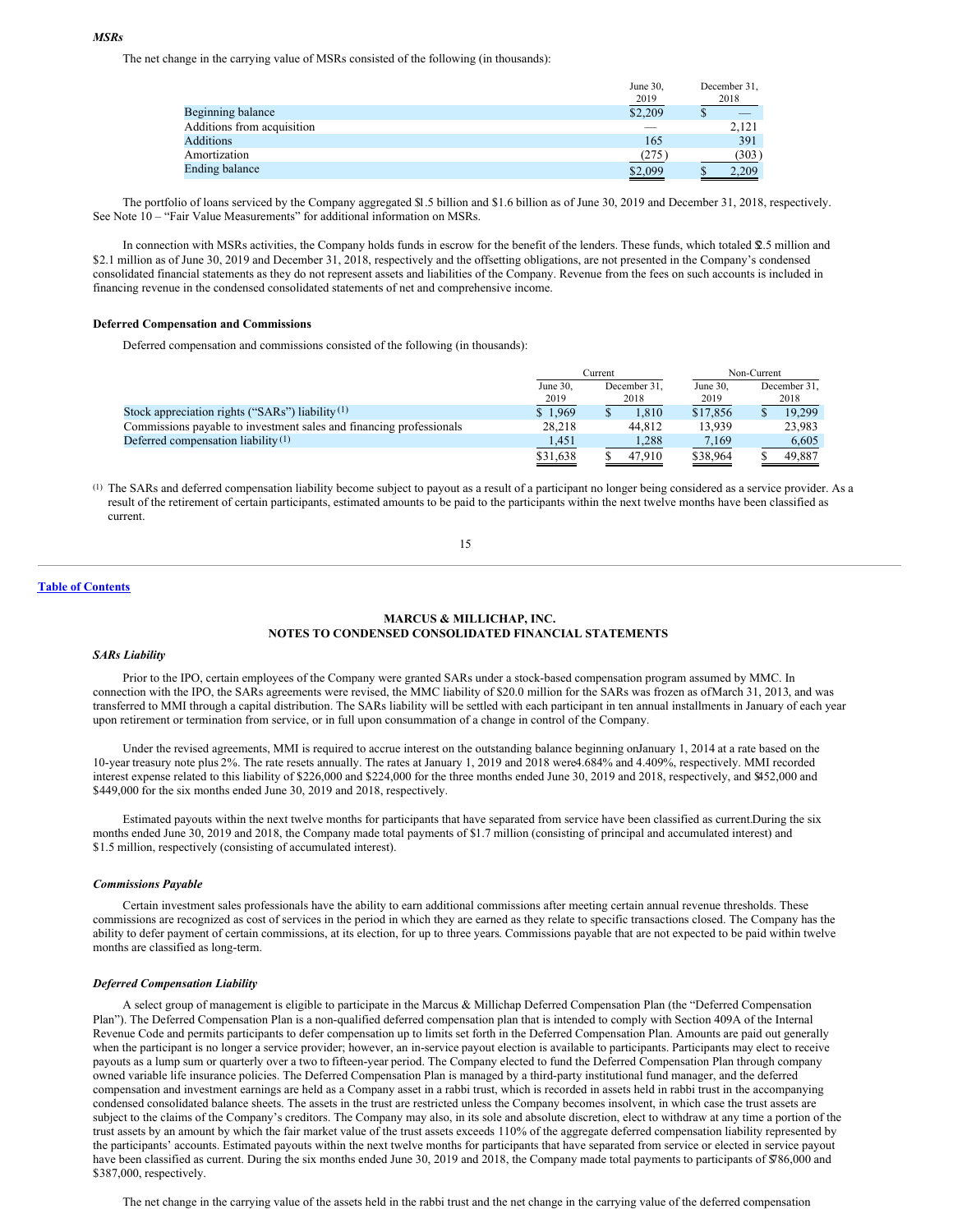liability, each exclusive of additional contributions, distributions and trust expenses, consisted of the following (in thousands):

|                                                                                                  |      | Three Months Ended<br>June 30. |       | Six Months Ended<br>June 30.             |  |  |
|--------------------------------------------------------------------------------------------------|------|--------------------------------|-------|------------------------------------------|--|--|
|                                                                                                  | 2019 | 2018                           | 2019  | 2018                                     |  |  |
| Increase in the carrying value of the assets held in the rabbi trust <sup><math>(1)</math></sup> | 225  | 76                             | \$928 | 190                                      |  |  |
| Increase in the net carrying value of the deferred compensation obligation <sup>(2)</sup>        | 227  | 188                            | \$912 | <b>Contract Contract Contract</b><br>188 |  |  |

(1) Recorded in other income (expense), net in the condensed consolidated statements of net and comprehensive income.

(2) Recorded in selling, general and administrative expense in the condensed consolidated statements of net and comprehensive income.

16

#### **Table of [Contents](#page-1-0)**

#### **MARCUS & MILLICHAP, INC. NOTES TO CONDENSED CONSOLIDATED FINANCIAL STATEMENTS**

#### **Deferred Rent and Other Liabilities**

Deferred rent and other liabilities consisted of the following (in thousands):

|                                          |                     | Non-Current |                      |  |
|------------------------------------------|---------------------|-------------|----------------------|--|
|                                          | June $30$ ,<br>2019 |             | December 31,<br>2018 |  |
| Deferred rent $(1)$                      |                     |             | 5.445                |  |
| Contingent consideration and other $(2)$ | 2,001               |             | 2.054                |  |
|                                          | \$2,001             |             | 7.499                |  |

- (1) The Company does not have deferred rent in 2019 due to adoption of the new lease standard on January 1, 2019.
- (2) The current portions of contingent consideration in the amounts of \$853 and \$821 as of June 30, 2019 and December 31, 2018, respectively, are included in accounts payable and other liabilities in the condensed consolidated balance sheets.

#### **8. Notes Payable to Former Stockholders**

In conjunction with the spin-off and IPO, notes payable to certain former stockholders of MMREIS were issued in settlement of restricted stock and SARs awards that were redeemed by MMREIS upon the termination of employment by the former stockholders (the "Notes"). Such Notes had been previously assumed by MMC, and were transferred to the Company. The Notes are unsecured and bear interest at 5% with annual principal and interest installments with a final principal payment due during the second quarter of 2020.

#### **9. Related-Party Transactions**

#### **Shared and Transition Services**

Certain services are provided to the Company under a Transition Services Agreement ("TSA") between MMC and the Company. The TSA is intended to provide certain services until the Company acquires the services separately. Under the TSA, the Company incurred net costs during the three months ended June 30, 2019 and 2018 of \$32,000 and \$55,000, respectively, and during the six months ended June 30, 2019 and 2018 of \$75,000 and \$127,000, respectively. These amounts are included in selling, general and administrative expense in the accompanying condensed consolidated statements of net and comprehensive income.

#### **Brokerage and Financing Services with the Subsidiaries of MMC**

MMC has wholly or majority owned subsidiaries that buy and sell commercial real estate properties. The Company performs certain brokerage and financing services related to transactions of the subsidiaries of MMC. For the three months ended June 30, 2019 and 2018, the Company earned real estate brokerage commissions and financing fees of \$1.9 million and \$560,000, respectively, from transactions with subsidiaries of MMC related to these services. The Company incurred cost of services of \$1.1 million and \$321,000, respectively, related to these revenues. For the six months ended June 30, 2019 and 2018, the Company earned real estate brokerage commissions and financing fees of \$2.8 million and \$3.1 million, respectively, from transactions with subsidiaries of MMC related to these services. The Company incurred cost of services of \$1.6 million and \$1.8 million, respectively, related to these revenues.

#### **Operating Lease with MMC**

The Company has an operating lease with MMC for a single-story office building located in Palo Alto, California, which expires onMay 31, 2022. The related operating lease cost for the three months ended June 30, 2019 and 2018 was \$333,000 and \$255,000, respectively, and for the six months ended June 30, 2019 and 2018 was \$666,000 and \$508,000, respectively. Operating lease cost is included in selling, general and administrative expense in the accompanying condensed consolidated statements of net and comprehensive income. See Note 4 – "Operating Leases" for additional information.

#### **Accounts Payable and Other Liabilities with MMC**

As of June 30, 2019 and December 31, 2018, accounts payable and other liabilities with MMC totaling \$92,000 and \$101,000, respectively, remain unpaid and are included in accounts payable and other liabilities in the accompanying condensed consolidated balance sheets.

#### **Table of [Contents](#page-1-0)**

#### **MARCUS & MILLICHAP, INC. NOTES TO CONDENSED CONSOLIDATED FINANCIAL STATEMENTS**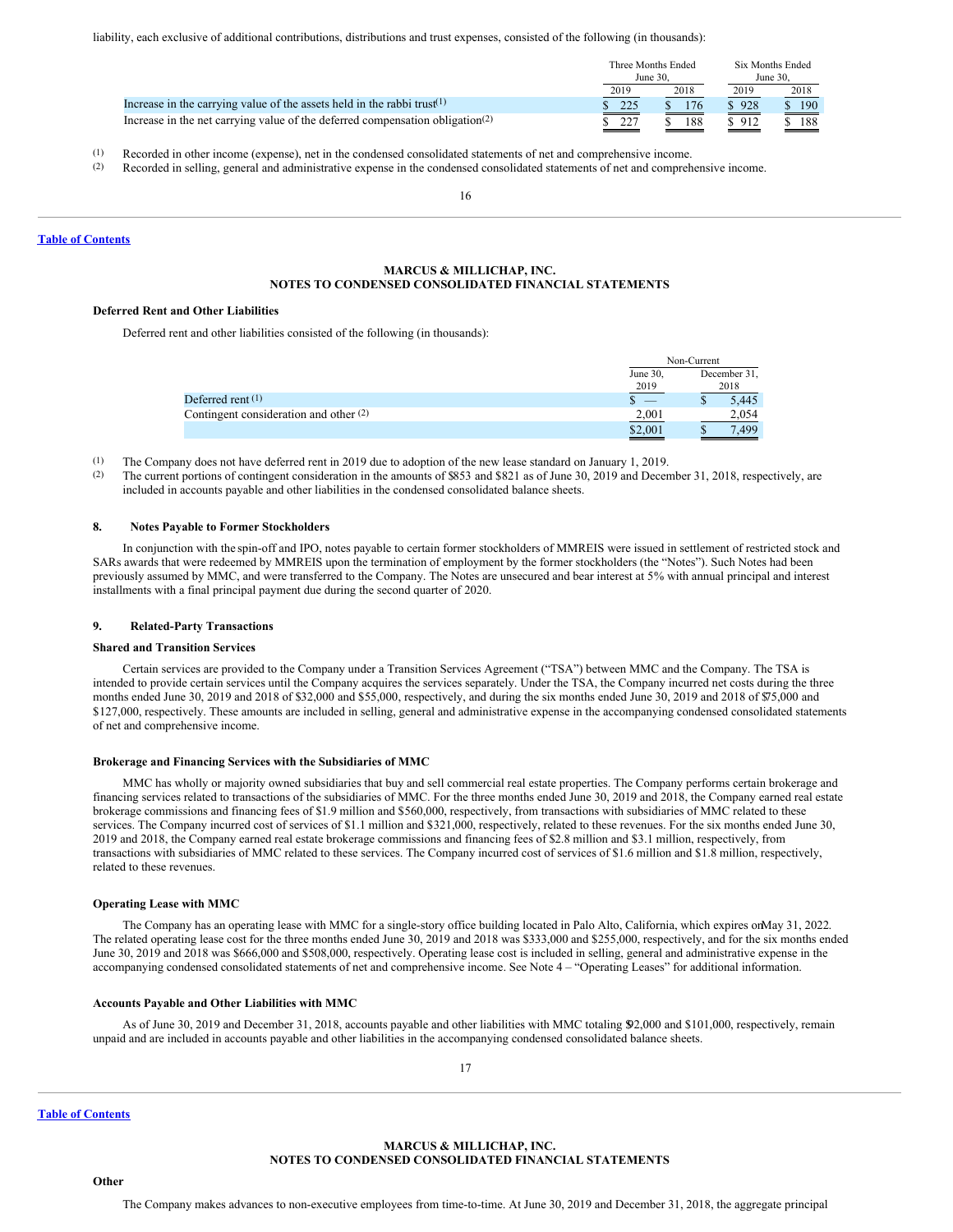amount for employee notes receivable was \$415,000 and \$526,000, respectively, which is included in other assets (current and non-current), in the accompanying condensed consolidated balance sheets. See Note 7 – "Selected Balance Sheet Data" for additional information.

As of June 30, 2019, George M. Marcus, the Company's founder andCo-Chairman, beneficially owned approximately 40% of the Company's issued and outstanding common stock, including shares owned by Phoenix Investments Holdings, LLC and the Marcus Family Foundation II.

#### **10. Fair Value Measurements**

U.S. GAAP defines the fair value of a financial instrument as the amount that would be received from the sale of an asset in an orderly transaction between market participants at the measurement date. The Company is responsible for the determination of the value of the investments carried at fair value and the supporting methodologies and assumptions. The Company uses various pricing sources and third parties to validate the values utilized.

The degree of judgment used in measuring the fair value of financial instruments is generally inversely correlated with the level of observable valuation inputs. Financial instruments with quoted prices in active markets generally have more pricing observability, and less judgment is used in measuring fair value. Financial instruments for which no quoted prices are available have less observability and are measured at fair value using valuation models or other pricing techniques that require more judgment.

Assets recorded at fair value are measured and classified in accordance with a fair value hierarchy consisting of the three "levels" based on the observability of inputs available in the marketplace used to measure the fair values as discussed below:

*Level 1:* Unadjusted quoted prices in active markets that are accessible at the measurement date for identical, unrestricted assets or liabilities;

*Level* 2: Quoted prices in markets that are not active, or inputs which are observable, either directly or indirectly, for substantially the full term of the asset or liability; or

*Level* 3: Inputs reflect management's best estimate of what market participants would use in pricing the asset or liability at the measurement date. Consideration is given to the risk inherent in the valuation technique and the risk inherent in the inputs to the model.

#### **Recurring Fair Value Measurements**

The Company values its investments including commercial paper and floating NAV money market funds recorded in cash and cash equivalents, investments in marketable securities, available-for-sale, assets held in the Rabbi Trust, acquired MSR contracts and contingent consideration at fair value on a recurring basis. Fair values for investments included in cash and cash equivalents and marketable securities, available-for-sale were determined for each individual security in the investment portfolio and all these securities are Levels 1 or 2 measurements as appropriate.

Fair values for assets held in the Rabbi Trust and related deferred compensation liability were determined based on the cash surrender value of the company owned variable life insurance policies and underlying investments in the trust, and are Level 2 and Level 1 measurements, respectively.

Contingent consideration, in connection with acquisitions, is carried at fair value and determined on acontract-by-contract basis calculated using a probability weighted discounted cash flows based on the probability of achieving EBITDA and other service requirements and is a Level 3 measurement.

The Company values MSRs at fair value upon acquisition of a servicing contract. MSRs do not trade in an active, open market with readily observable prices, and are a Level 3 measurement.

18

#### **Table of [Contents](#page-1-0)**

#### **MARCUS & MILLICHAP, INC. NOTES TO CONDENSED CONSOLIDATED FINANCIAL STATEMENTS**

Assets and liabilities carried at fair value on a recurring basis consisted of the following (in thousands):

|                                            | June 30, 2019 |              |          | December 31, 2018                     |             |                          |               |         |
|--------------------------------------------|---------------|--------------|----------|---------------------------------------|-------------|--------------------------|---------------|---------|
|                                            | Fair Value    | Level 1      | Level 2  | Level 3                               | Fair Value  | Level 1                  | Level 2       | Level 3 |
| <b>Assets:</b>                             |               |              |          |                                       |             |                          |               |         |
| Assets held in rabbi trust                 | \$<br>9,119   | S            | \$9,119  | S.<br>$\hspace{0.1mm}-\hspace{0.1mm}$ | \$<br>8,268 | S.                       | \$8,268       |         |
| Cash equivalents $(1)$ :                   |               |              |          |                                       |             |                          |               |         |
| Commercial paper and other                 | 1,496         | S            | \$1,496  | $s -$                                 | 1,599<br>S. | 1,599<br>S.              | S.            |         |
| Money market funds                         | 171,663       | 171,663      |          |                                       | 163,126     | 163,126                  |               |         |
|                                            | \$173,159     | \$171,663    | \$1,496  | $s =$                                 | \$164,725   | \$164,725                |               |         |
| Marketable securities, available-for-sale: |               |              |          |                                       |             |                          |               |         |
| Short-term investments:                    |               |              |          |                                       |             |                          |               |         |
| U.S. treasuries                            | \$95,750      | \$95,750     | S        | $s -$                                 | \$121,180   | \$121,180                | <sup>\$</sup> | \$      |
| U.S. government sponsored entities         |               |              |          |                                       | 3,505       |                          | 3,505         |         |
| Corporate debt securities                  | 23,159        |              | 23,159   |                                       | 11,951      |                          | 11,951        |         |
| Asset-backed securities and other          |               |              |          |                                       | 800         | $\overline{\phantom{m}}$ | 800           |         |
|                                            | \$118,909     | \$95,750     | \$23,159 |                                       | \$137,436   | \$121,180                | \$16,256      |         |
| Long-term investments:                     |               |              |          |                                       |             |                          |               |         |
| U.S. treasuries                            | 37,531        | 37,531       |          |                                       | 45,010      | 45,010                   |               |         |
|                                            | \$            | $\mathbb{S}$ | S        | $\mathbf S$                           | $\mathbf S$ | $\mathbb{S}$             | $\mathbb{S}$  | \$      |
| U.S. government sponsored entities         | 1,460         |              | 1,460    |                                       | 1,507       |                          | 1,507         |         |
| Corporate debt securities                  | 33,788        |              | 33,788   |                                       | 31,837      |                          | 31,837        |         |
| Asset-backed securities and other          | 7,550         |              | 7,550    |                                       | 4,855       |                          | 4,855         |         |
|                                            | \$ 80,329     | \$ 37,531    | \$42,798 |                                       | \$83,209    | \$45,010                 | \$38,199      |         |
| <b>Liabilities:</b>                        |               |              |          |                                       |             |                          |               |         |
| Contingent consideration <sup>(2)</sup>    | 2,859         |              |          | \$2,859                               | 2,875<br>S. |                          |               | \$2,875 |
| Deferred compensation liability            | 8,620<br>\$   | 8,620<br>S   |          | \$                                    | 7,893<br>\$ | 7,893<br>S.              | S             | S       |

(1) Included in cash and cash equivalents on the accompanying condensed consolidated balance sheets.

(2) Assuming the achievement of the applicable performance criteria, the Company anticipates these earn-out payments will be made over the nextthree to seven-year period. A reconciliation of contingent consideration measured at fair value on a recurring basis consisted of the following (in thousands):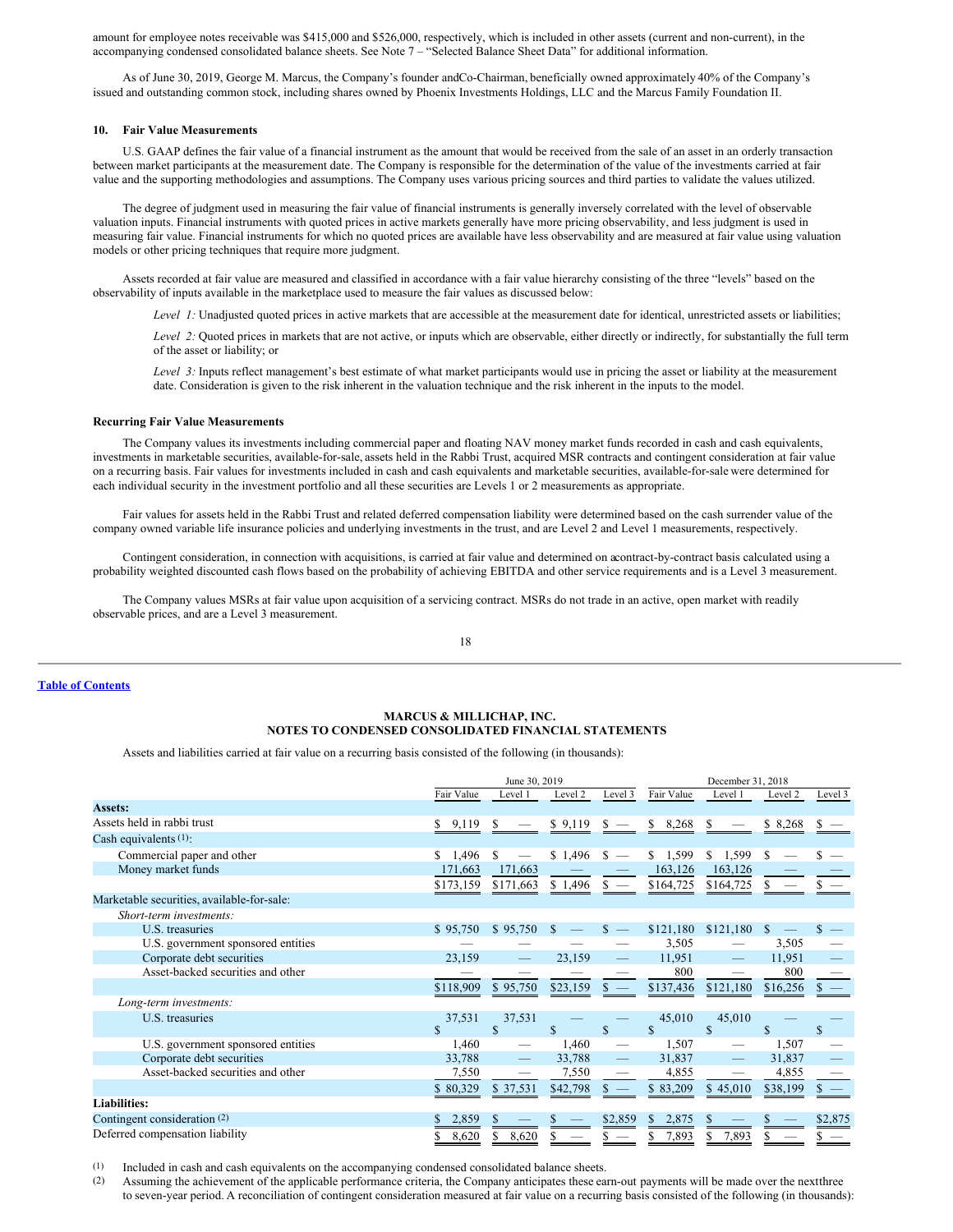|                                                          | June 30,<br>2019 | December 31,<br>2018 |
|----------------------------------------------------------|------------------|----------------------|
| Beginning balance                                        | \$2,875          |                      |
| Contingent consideration in connection with acquisitions |                  | 2.674                |
| Change in fair value of contingent consideration         | (16)             | 201                  |
| Payments of contingent consideration                     | --               |                      |
| <b>Ending balance</b>                                    | \$2,859          | 2.875                |
|                                                          |                  |                      |

There were no transfers in or out of Level 1, Level 2 and Level 3 during the six months ended June 30, 2019.

#### 19

#### **Table of [Contents](#page-1-0)**

#### **MARCUS & MILLICHAP, INC. NOTES TO CONDENSED CONSOLIDATED FINANCIAL STATEMENTS**

#### **Nonrecurring Fair Value Measurements**

The Company reviews the carrying value of MSRs, intangibles, goodwill and other assets for indications of impairment quarterly. When indications of potential impairment are identified, the Company may be required to determine the fair value of those assets and record an adjustment for the carrying amount in excess of the fair value determined. Any fair value determination would be based on valuation approaches appropriate in the circumstances and utilize Level 2 and Level 3 measurements as required. In accordance with U.S. GAAP, from time to time, the Company measures certain assets at fair value on a nonrecurring basis. MSRs are initially recorded at fair value based on internal models and are a Level 3 measurement. The Company's MSRs do not trade in an active, open market with readily observable prices. The Company has elected the amortization method for the subsequent measurement of MSRs. The estimated fair value of the Company's MSRs were developed using discounted cash flow models that calculate the present value of estimated future net servicing income. The model considers contractual provisions and assumptions of market participants including specified servicing fees, prepayment assumptions, delinquency rates, late charges, other ancillary revenue, costs to service, and other economic factors. The Company periodically reassesses and adjusts, when necessary, the underlying inputs and assumptions used in the model to reflect observable market conditions and assumptions that a market participant would consider in valuing an MSR asset. MSRs are carried at the lower of amortized cost or fair value. The fair value of the MSRs approximated the carrying value at June 30, 2019 and December 31, 2018. See Note 7 – "Selected Balance Sheet Data – Other Assets – MSR's" for additional information.

#### **11. Stockholders' Equity**

#### **Common Stock**

As of June 30, 2019 and December 31, 2018, there were39,090,861 and 38,814,464 shares of common stock, \$0.0001 par value, issued and outstanding, which includes unvested restricted stock awards issued to non-employee directors, respectively. See Note 14 – "Earnings per Share" for additional information.

#### **Preferred Stock**

The Company has 25,000,000 authorized shares of preferred stock with a par value \$0.0001 per share. At June 30, 2019 and December 31, 2018, there were no preferred shares issued or outstanding.

#### **Accumulated Other Comprehensive Income/Loss**

Amounts reclassified from accumulated other comprehensive income/loss are included as a component of other income (expense), net in the condensed consolidated statements of net and comprehensive income. The reclassifications were determined on a specific identification basis.

The Company has not provided for U.S. taxes on unremitted earnings of its foreign subsidiary as it is operating at a loss and hasno earnings and profits to remit. As a result, deferred taxes were not provided related to the cumulative foreign currency translation adjustments.

#### **12. Stock-Based Compensation Plans**

#### **2013 Omnibus Equity Incentive Plan**

The Company's board of directors adopted the 2013 Omnibus Equity Incentive Plan (the "2013 Plan"), which became effective upon the Company's IPO. In February 2017, the board of directors amended and restated the 2013 Plan, which was approved by the Company's stockholders inMay 2017. Grants are made from time to time by the compensation committee of the Company's board of directors at its discretion subject to certain restrictions as to the number and value of shares that may be granted to any individual. In addition, non-employee directors receive annual grants under a director compensation policy. As of June 30, 2019, there were 5,322,813 shares available for future grants under the 2013 Plan.

#### *Awards Granted and Settled*

Under the 2013 Plan, the Company has issued restricted stock awards ("RSAs") tonon-employee directors and restricted stock units ("RSUs") to employees and independent contractors. RSAs vest in equal annual installments over a one-year or three-year period from the date of grant. All RSUs vest in equal annual installments over a five-year period from the date of grant or earlier as approved by the compensation committee of the Company's board of directors. Any unvested awards are canceled upon termination as a service provider. Awards accelerate upon death subject to approval by the compensation committee. As of June 30, 2019, there were no issued or outstanding options, SARs, performance units or performance shares awards under the 2013 Plan.

**Table of [Contents](#page-1-0)**

#### **MARCUS & MILLICHAP, INC. NOTES TO CONDENSED CONSOLIDATED FINANCIAL STATEMENTS**

During the six months ended June 30, 2019,325,219 shares of RSUs were vested and delivered. Additionally,70,386 shares of common stock were withheld to pay applicable required employee statutory withholding taxes based on the market value of the shares on the vesting date. The shares withheld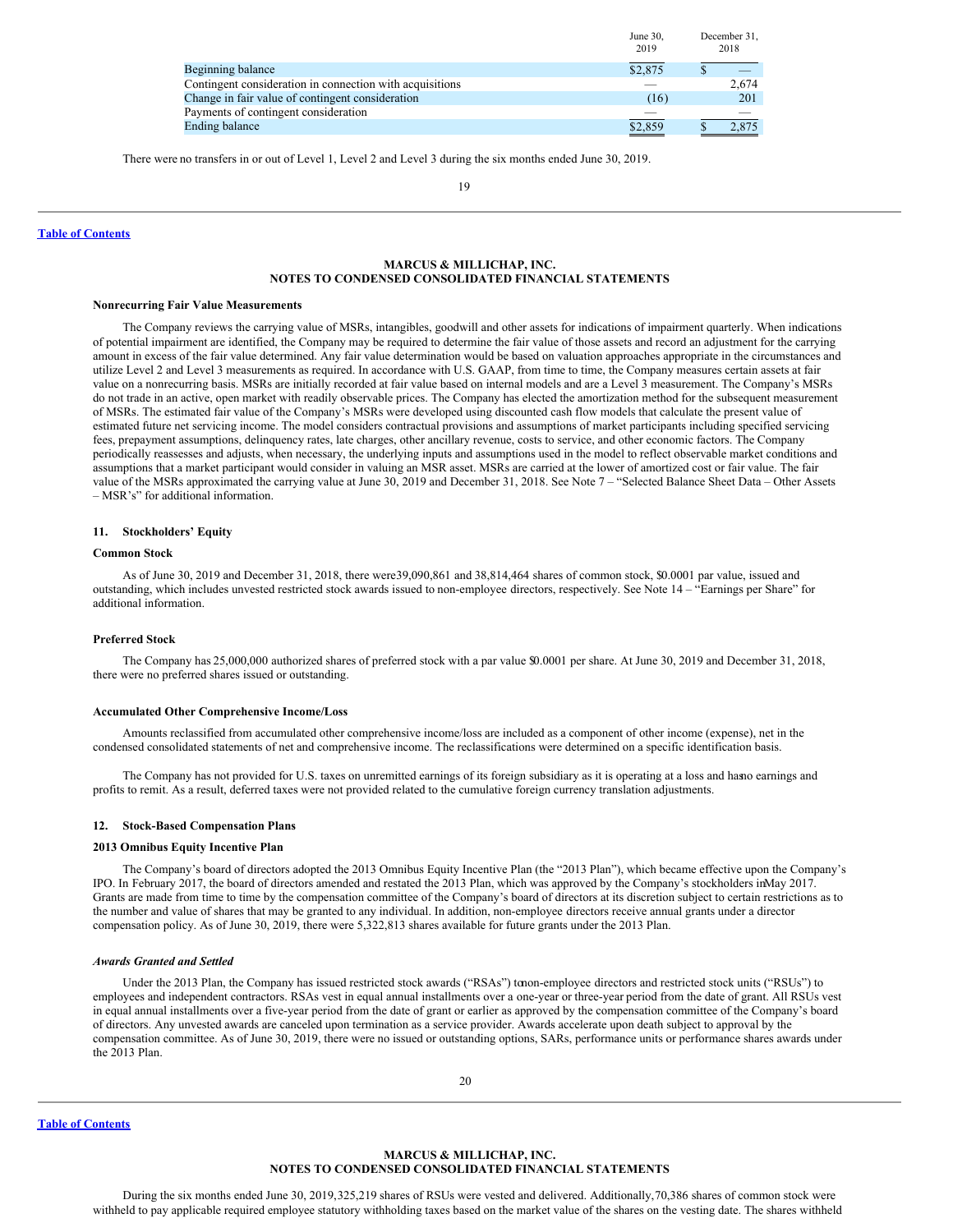for taxes were returned to the share reserve and are available for future issuance in accordance with provisions of the 2013 Plan.

#### *Outstanding Awards*

Activity under the 2013 Plan consisted of the following (dollars in thousands, except per share data):

|                                                                          | RSA Grants to<br>Non-employee<br><b>Directors</b> | RSU Grants to<br>Employees | RSU Grants to<br>Independent<br>Contractors | Total      | Weighted-<br>Average Grant<br>Date Fair Value<br>Per Share |
|--------------------------------------------------------------------------|---------------------------------------------------|----------------------------|---------------------------------------------|------------|------------------------------------------------------------|
| Nonvested shares at December 31, 2018                                    | 27,096                                            | 471,782                    | 392,697                                     | 891,575    | 27.59                                                      |
| Granted                                                                  |                                                   |                            |                                             |            |                                                            |
| February 2019                                                            |                                                   | 204.060                    | 7.731                                       | 211,791    |                                                            |
| May 2019                                                                 | 10,542                                            | 32,926                     | 7,026                                       | 50,494     |                                                            |
| <b>Total Granted</b>                                                     | 10,542                                            | 236,986                    | 14.757                                      | 262,285    | 40.07                                                      |
| Vested                                                                   | (22, 422)                                         | (177, 154)                 | (148, 065)                                  | (347, 641) | 23.00                                                      |
| Transferred                                                              |                                                   | (8,136)                    | 8,136                                       |            | 29.68                                                      |
| Forfeited/canceled                                                       |                                                   | (3,277)                    | (20, 274)                                   | (23, 551)  | 31.36                                                      |
| Nonvested shares at June 30, 2019 (1)                                    | 15,216                                            | 520,201                    | 247,251                                     | 782,668    | 33.70                                                      |
| Unrecognized stock-based compensation expense as of June 30,<br>2019(2)  | 477                                               | 15,847<br>S.               | 7,575                                       | \$23,899   |                                                            |
| Weighted average remaining vesting period (years) as of June 30,<br>2019 | 0.84                                              | 3.86                       | 3.17                                        | 3.58       |                                                            |

(1) Nonvested RSUs will be settled through the issuance of new shares of common stock.

(2) The total unrecognized compensation expense is expected to be recognized over a weighted-average period of approximately3.58 years.

#### **Employee Stock Purchase Plan**

In 2013, the Company adopted the 2013 Employee Stock Purchase Plan ("ESPP"). The ESPP qualifies under Section 423 of the Internal Revenue Code and provides for consecutive, non-overlapping6-month offering periods. The offering periods generally start on the first trading day on or after May 15 and November 15 of each year. Qualifying employees may purchase shares of the Company stock at a10% discount based on the lower of the market price at the beginning or end of the offering period, subject to IRS limitations. The Company determined that the ESPP was a compensatory plan and is required to expense the fair value of the awards over each 6-month offering period.

The ESPP initially had 366,667 shares of common stock reserved and214,872 shares of common stock remain available for issuance at June 30, 2019. The ESPP provides for annual increases in the number of shares available for issuance under the ESPP, equal to the least of (i)366,667 shares, (ii) 1% of the outstanding shares on such date, or (iii) an amount determined by the compensation committee of the Company's board of directors.Pursuant to the provisions of the ESPP, the board of directors has determined to not provide for any annual increases to date. At June 30, 2019, total unrecognized compensation cost related to the ESPP was \$61,000 and is expected to be recognized over a weighted average period of0.38 years.

#### **SARs and Deferred Stock Units ("DSUs")**

Prior to the IPO, certain employees were granted SARs. As of March 31, 2013, the outstanding SARs were frozen at the liability amount, and will be paid out to each participant in installments upon retirement or departure under the terms of the revised SARs agreements. To replace beneficial ownership in the SARs, the difference between the book value liability and the fair value of the awards was granted to plan participants in the form of DSUs, which were fully vested upon receipt and were settled in actual stock at a rate of 20% per year if the participant remained employed by the Company during that period (otherwise all unsettled shares of stock upon termination from service will be settled five yearsfrom the termination date, unless otherwise agreed to by the Company). In the event of death or termination of service after reaching the age of 67, 100% of the DSUs will be settled.

#### 21

#### **Table of [Contents](#page-1-0)**

#### **MARCUS & MILLICHAP, INC. NOTES TO CONDENSED CONSOLIDATED FINANCIAL STATEMENTS**

Future share settlements of fully vested DSUs by year consisted of the following:

|      | June 30,              |
|------|-----------------------|
|      |                       |
| 2021 | $\frac{2019}{60,373}$ |
| 2022 | 281,193               |
|      | 341,566               |

#### **Summary of Stock-Based Compensation**

Components of stock-based compensation are included in selling, general and administrative expense in the condensed consolidated statements of net and comprehensive income consisted of the following (in thousands):

|                                        |         | Three Months Ended | Six Months Ended |          |  |
|----------------------------------------|---------|--------------------|------------------|----------|--|
|                                        |         | June 30.           |                  | June 30. |  |
|                                        | 2019    | 2018               | 2019             | 2018     |  |
| Employee stock purchase plan           | 38      | 24                 | 68               | 63       |  |
| $RSAs - non-employee$ directors        | 154     | 165                | 324              | 276      |  |
| $RSUs$ – employees $(1)$               | 1.622   | 1.096              | 2.967            | 2.049    |  |
| $RSUs$ – independent contractors $(2)$ | 771     | 1.874              | 1,567            | 3,384    |  |
|                                        | \$2,585 | \$3.159            | \$4,926          | \$5,772  |  |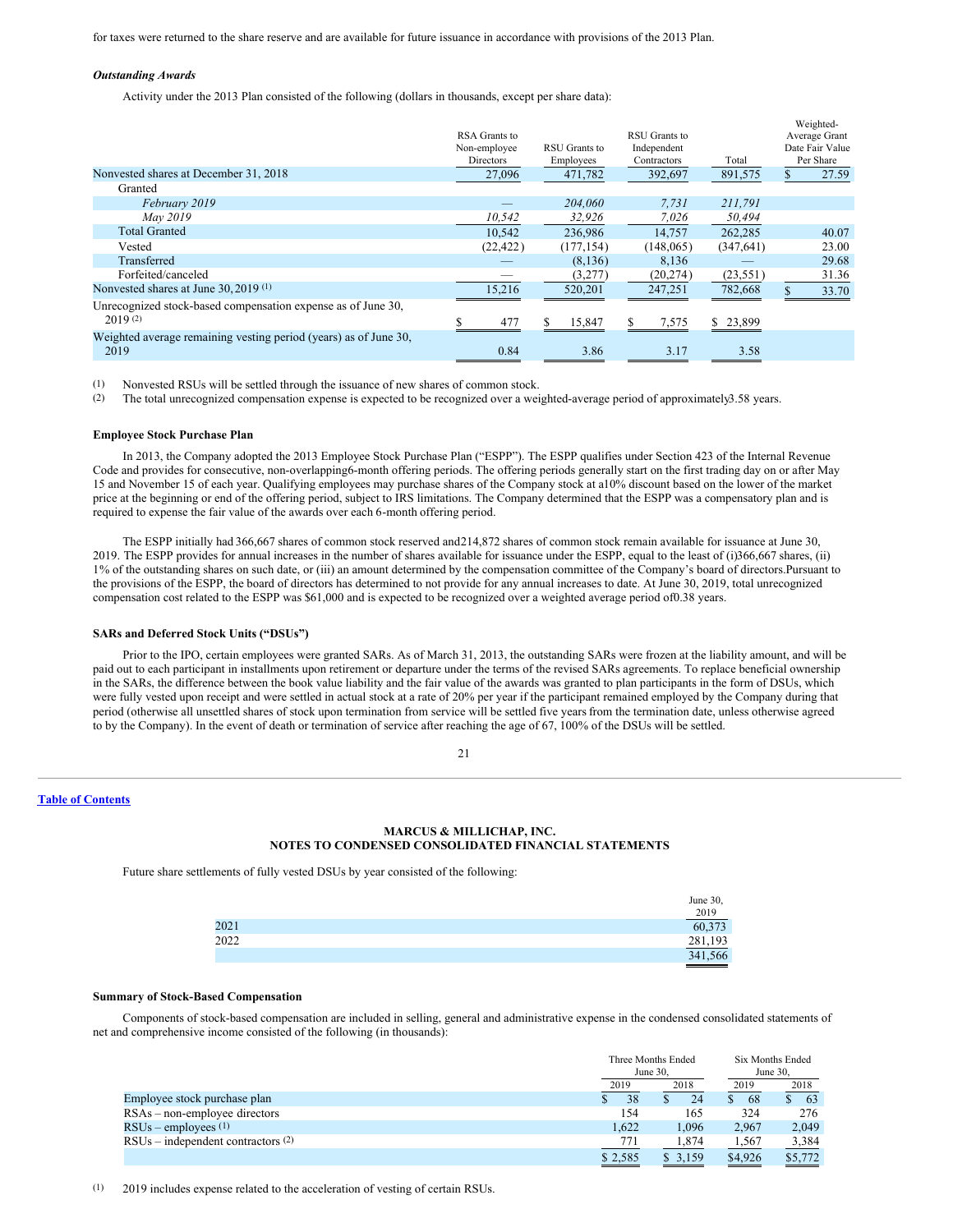<sup>(2)</sup> The Company grants RSUs to independent contractors (i.e. investment sales and financing professionals), who are considerednon-employees. Prior to the adoption of ASU No. 2018-07 on July 1, 2018, such awards were required to be measured at fair value at the end of each reporting period until settlement. Stock-based compensation expense was therefore impacted by the changes in the Company's common stock price during each reporting period prior to the date of adoption. New awards after the date of adoption are measured based on the grant date closing price of the Company's common stock consistent with awards made to the Company's employees and non-employee directors.

#### **13. Income Taxes**

The Company's effective tax rate for the three and six months ended June 30, 2019 was28.5% and 27.7%, respectively, compared to 26.9% and 26.4% for the three and six months ended June 30, 2018, respectively. The Company provides for the effects of income taxes in interim financial statements based on the Company's estimate of its annual effective tax rate for the full year, which is based on forecasted income by jurisdiction where the Company operates, adjusted for the tax effects of items that relate discretely to the period, if any.

The provision for income taxes differs from the amount computed by applying the U.S. federal statutory rate to income before provision for income taxes and consisted of the following (dollars in thousands):

|                                                                | Three Months Ended June 30. |         |         |           | Six Months Ended June 30. |           |          |           |
|----------------------------------------------------------------|-----------------------------|---------|---------|-----------|---------------------------|-----------|----------|-----------|
|                                                                | 2019                        |         |         | 2018      |                           | 2019      |          | 2018      |
|                                                                | Amount                      | Rate    | Amount  | Rate      | Amount                    | Rate      | Amount   | Rate      |
| Income tax expense at the federal statutory rate               | \$6,249                     | 21.0%   | \$6,368 | 21.0%     | \$10,721                  | 21.0%     | \$11,474 | 21.0%     |
| State income tax expense, net of federal benefit               | 1.346                       | $4.5\%$ | l.415   | $4.7\%$   | 2.240                     | 4.4%      | 2.511    | $4.6\%$   |
| Windfall tax benefits, net related to stock-based compensation |                             |         | (28)    | $(0.1)\%$ | (254)                     | $(0.5)\%$ | (245)    | $(0.5)\%$ |
| Change in valuation allowance                                  | 200                         | $0.7\%$ | 74      | $0.2\%$   | 466                       | $0.9\%$   | 121      | $0.2\%$   |
| Permanent and other items $(1)$                                | 672                         | 2.3%    | 326     | 1.1%      | 962                       | 1.9%      | 596      | $1.1\%$   |
|                                                                | \$8,478                     | 28.5%   | \$8,155 | 26.9%     | \$14.135                  | 27.7%     | \$14,457 | 26.4%     |

(1) Permanent items relate principally to compensation charges, qualified transportation fringe benefits and meals and entertainment.

22

#### **Table of [Contents](#page-1-0)**

#### **MARCUS & MILLICHAP, INC. NOTES TO CONDENSED CONSOLIDATED FINANCIAL STATEMENTS**

#### **14. Earnings per Share**

Basic and diluted earnings per share for the three and six months ended June 30, 2019 and 2018, respectively consisted of the following (in thousands, except per share data):

|                                                                        | Three Months Ended<br>June 30, |          | Six Months Ended<br>June 30, |          |
|------------------------------------------------------------------------|--------------------------------|----------|------------------------------|----------|
|                                                                        | 2019                           | 2018     | 2019                         | 2018     |
| Numerator (Basic and Diluted):                                         |                                |          |                              |          |
| Net income                                                             | \$21,279                       | \$22,167 | \$36,917                     | \$40,178 |
| Denominator:                                                           |                                |          |                              |          |
| Basic                                                                  |                                |          |                              |          |
| Weighted average common shares issued and outstanding                  | 39,073                         | 38,606   | 39,035                       | 38,576   |
| Deduct: Unvested RSAs <sup>(1)</sup>                                   | (20)                           | (31)     | (24)                         | (31)     |
| Add: Fully vested $DSUs(2)$                                            | 342                            | 579      | 342                          | 579      |
| Weighted Average Common Shares Outstanding                             | 39,395                         | 39,154   | 39,353                       | 39,124   |
| Basic earnings per common share                                        | \$0.54                         | \$0.57   | \$0.94                       | \$1.03   |
| <b>Diluted</b>                                                         |                                |          |                              |          |
| Weighted Average Common Shares Outstanding from above                  | 39,395                         | 39,154   | 39,353                       | 39,124   |
| Add: Dilutive effect of RSUs, RSAs & ESPP                              | 132                            | 231      | 171                          | 174      |
| Weighted Average Common Shares Outstanding                             | 39,527                         | 39,385   | 39,524                       | 39,298   |
| Diluted earnings per common share                                      | 0.54                           | \$0.56   | 0.93                         | 1.02     |
| Antidilutive shares excluded from diluted earnings per common share(3) | 272                            | 55       | 260                          | 242      |

(1) RSAs were issued and outstanding to thenon-employee directors and have a one-year or three-year vesting term subject to service requirements. See Note 12 – "Stock-Based Compensation Plans" for additional information.

(2) Shares are included in weighted average common shares outstanding as the shares are fully vested but have not yet been delivered. See Note 12 – "Stock-Based Compensation Plans" for additional information.

(3) Primarily pertaining to RSU grants to the Company's employees and independent contractors.

#### **15. Commitments and Contingencies**

#### **Credit Agreement**

On June 18, 2014, the Company entered into a Credit Agreement with Wells Fargo Bank, National Association (the "Bank"), dated as ofJune 1, 2014, which was amended and restated on May 28, 2019(the "Credit Agreement"). The Credit Agreement provides for a \$60.0 million principal amount senior secured revolving credit facility that is guaranteed by all of the Company's domestic subsidiaries (the "Credit Facility"), which, as amended and restated, matures on June 1, 2022. The Company may borrow, repay and reborrow amounts under the Credit Facility until its maturity date, at which time all amounts outstanding under the Credit Facility must be repaid in full.

Borrowings under the Credit Agreement are available for general corporate purposes and working capital. The Credit Facility includes a \$10.0 million sublimit for the issuance of standby letters of credit of which \$533,000 was utilized at June 30, 2019. Borrowings under theCredit Facility will bear interest, at the Company's option, at either (i) a fluctuating rate per annum 2.00% below the Base Rate (defined as the highest of (a) the Bank's prime rate, (b) one-month LIBOR plus 1.50%, and (c) the federal funds rate plus1.50%), or (ii) at a fixed rate per annum determined by Bank to be 0.875% above LIBOR. In connection with executing the Credit Agreement, as amended and restated, the Company paid bank fees and other expenses, which are being amortized over the remaining term of the Credit Agreement. The Company pays a commitment fee of up to 0.1% per annum, payable quarterly, based on the amount of unutilized commitments under the Credit Facility. The amortization and commitment fee is included in interest expense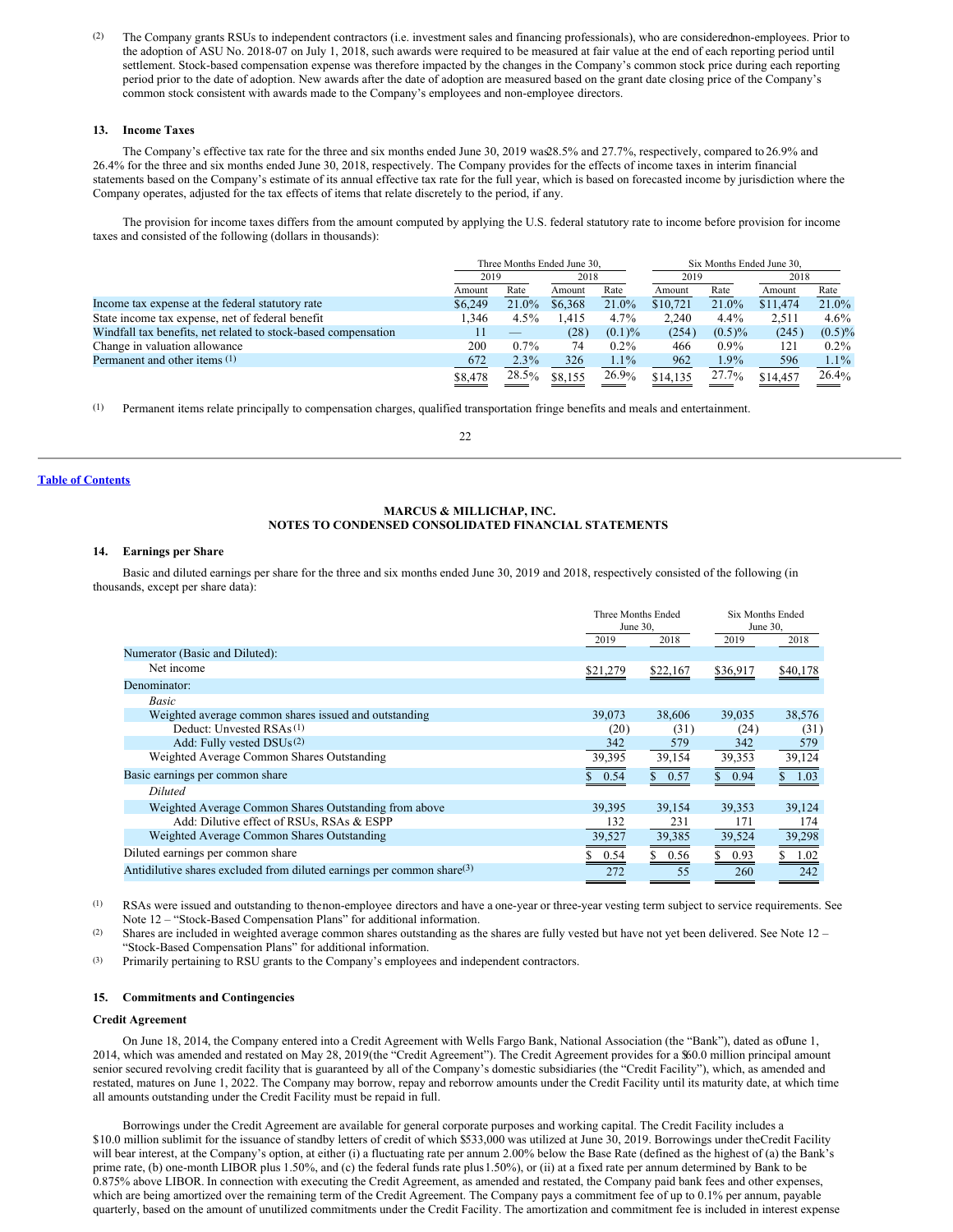in the accompanying condensed consolidated statements of net and comprehensive income and was \$ 26,000 during both the three months ended June 30, 2019 and 2018, and \$52,000 during both the six months ended June 30, 2019 and 2018. As of June 30, 2019 and December 31, 2018, there wereno amounts outstanding under the Credit Agreement.

#### **Table of [Contents](#page-1-0)**

#### **MARCUS & MILLICHAP, INC. NOTES TO CONDENSED CONSOLIDATED FINANCIAL STATEMENTS**

The Credit Facility contains customary covenants, including financial and other covenant reporting requirements and events of default. Financial covenants require the Company, on a combined basis with its guarantors, to maintain (i) an EBITDAR Coverage Ratio (as defined in the Credit Agreement) of not less than 1.25:1.0 as of each quarter end, determined on a rolling four-quarter basis, (ii) total funded debt to EBITDA not greater than 2.0:1.0 as of each quarter end, determined on a rolling four-quarter basis and (iii) limits investments in foreign entities and caps certain other loans.The Credit Facility is secured by substantially all assets of the Company, including pledges of 100% of the stock or other equity interest of each subsidiary except for the capital stock of a controlled foreign corporation (as defined in the Internal Revenue Code), in which case no such pledge is required. As of June 30, 2019, the Company was in compliance with all financial and non-financial covenants and has not experienced any limitation in its operations as a result of the covenants.

#### **Other**

In connection with certain agreements with current and prospective investment sales and financing professionals, the Company has commitments as of June 30, 2019 and December 31, 2018, aggregating \$9.8 million and \$1.0 million, respectively, including amounts committed to through the date these condensed consolidated financial statements were issued. These commitments are subject to various conditions and/or reaching of performance goals.

24

#### **Table of [Contents](#page-1-0)**

#### **Item 2. Management's Discussion and Analysis of Financial Condition and Results of Operations**

Unless the context requires otherwise, the words "Marcus & Millichap," "we," the "Company," "us" and "our" refer to Marcus & Millichap, *Inc., Marcus & Millichap Real Estate Investment Services, Inc. and its other consolidated subsidiaries.*

#### **Forward-Looking Statements**

The following discussion contains forward-looking statements that involve risks and uncertainties. Our actual results could differ materially from those anticipated in these forward-looking statements as a result of many factors. The results of operations for the three and six months ended June 30, 2019 are not necessarily indicative of the results that may be expected for the full year ending December 31, 2019, or for any other future period. The following discussion should be read in conjunction with the unaudited condensed consolidated financial statements and the notes thereto included in Item 1 of this Form 10-Q and in conjunction with our Annual Report on Form10-K for the year ended December 31, 2018 filed with the SEC on March 1, 2019, including the "Risk Factors" section and the consolidated financial statements and notes included therein.

#### **Overview**

We are a leading national brokerage firm specializing in commercial real estate investment sales, financing, research and advisory services. We have been the top commercial real estate investment broker in the United States based on the number of investment transactions over the last 10 years.

As of June 30, 2019, we had 1,965 investment sales and financing professionals that are primarily exclusive independent contractors operating in 80 offices, who provide real estate brokerage and financing services to sellers and buyers of commercial real estate. We also offer market research, consulting and advisory services to our clients. During the three and six months ended June 30, 2019, we closed 2,535 and 4,485 investment sales, financing and other transactions with total volume of approximately \$13.0 billion and \$22.8 billion, respectively. During the year ended December 31, 2018, we closed 9,472 investment sales, financing and other transactions with total sales volume of approximately \$46.4 billion.

We generate revenues by collecting real estate brokerage commissions upon the sale, and fees upon the financing, of commercial properties and by providing consulting and advisory services. Real estate brokerage commissions are typically based upon the value of the property, and financing fees are typically based upon the size of the loan. For the both the three and six months ended June 30, 2019, approximately 90% of our revenues were generated from real estate brokerage commissions, 9% from financing fees and 1% from other revenues, including consulting and advisory services. During the year ended December 31, 2018, approximately 92% of our revenues were generated from real estate brokerage commissions, 7% from financing fees and 1% from other revenues, including consulting and advisory services.

We divide commercial real estate into four major market segments, characterized by price:

- Properties priced less than \$1 million;
- *Private client market:* properties priced from \$1 million up to \$10 million;
- *Middle market:* properties priced from \$10 million up to \$20 million; and
- *Larger transaction market:* properties priced from \$20 million and above.

Our strength is in serving private clients in the\$1-\$10 million private client market segment, which contributed approximately 68% and 65% of our real estate brokerage commissions during the three months ended June 30, 2019 and 2018, respectively, and approximately 67% and 65% of our real estate brokerage commissions during the six months ended June 30, 2019 and 2018, respectively. The following tables set forth the number of transactions, and amount of sales volume and revenues by commercial real estate market segment for real estate brokerage:

|                                            |        |               | Three Months Ended June 30. |        |               |                |        |               |                |  |
|--------------------------------------------|--------|---------------|-----------------------------|--------|---------------|----------------|--------|---------------|----------------|--|
|                                            | 2019   |               |                             |        | 2018          |                | Thange |               |                |  |
|                                            | Number | Volume        | Revenues                    | Number | Volume        | Revenues       | Number | Volume        | Revenues       |  |
| Real Estate Brokerage                      |        | (in millions) | (in thousands)              |        | (in millions) | (in thousands) |        | (in millions) | (in thousands) |  |
| $\leq$ 1 million                           | 258    | 70            | .137                        | 251    | 161           | 6.727          |        |               | 410            |  |
| Private client market (\$1 - \$10 million) | .392   | 4.582         | 128.526                     | .299   | 4.096         | 18.152         | Q٦     | 486           | 10.374         |  |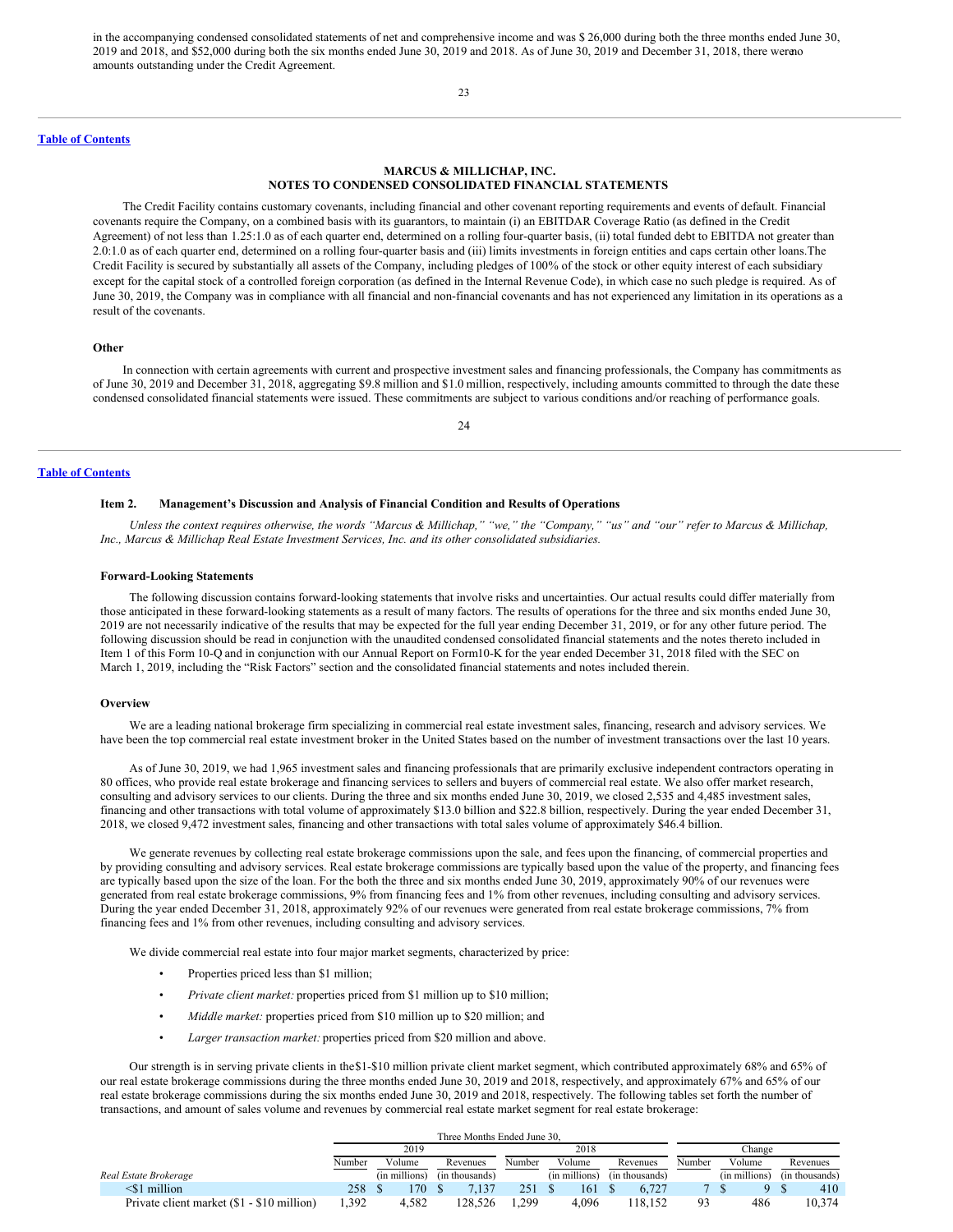| Middle market $(\geq 10 - $20$ million)       | 111   | 1.523 | 26,944  | 118   | 1.602 | 27,555  |    | 79  | (611)    |
|-----------------------------------------------|-------|-------|---------|-------|-------|---------|----|-----|----------|
| Larger transaction market $(\geq 20$ million) | 73    | 2.958 | 26.073  | 84    | 3.089 | 29.206  | 11 | 131 | (3, 133) |
|                                               | 1.834 | 9.233 | 188,680 | 1.752 | 8.948 | 181.640 | 82 | 285 | 7.040    |
|                                               |       |       |         |       |       |         |    |     |          |
|                                               |       |       | 25      |       |       |         |    |     |          |

#### **Table of [Contents](#page-1-0)**

|                                                 |        |               | Six Months Ended June 30. |        |               |                |           |               |                |
|-------------------------------------------------|--------|---------------|---------------------------|--------|---------------|----------------|-----------|---------------|----------------|
|                                                 | 2019   |               |                           |        | 2018          |                | Change    |               |                |
|                                                 | Number | Volume        | Revenues                  | Number | Volume        | Revenues       | Number    | Volume        | Revenues       |
| Real Estate Brokerage                           |        | (in millions) | (in thousands)            |        | (in millions) | (in thousands) |           | (in millions) | (in thousands) |
| $\leq$ 1 million                                | 459 \$ | 301           | 12.425                    | 496    | 323           | 13.595         | (37) S    | $(22)$ \$     | (1,170)        |
| Private client market (\$1 - \$10 million)      | 2.452  | 7.902         | 224.584                   | 2.467  | 7,656         | 224,164        | (15)      | 246           | 420            |
| Middle market $(\geq $10 - $20$ million)        | 203    | 2,768         | 50,524                    | 231    | 3,208         | 54,826         | (28)      | (440)         | (4,302)        |
| Larger transaction market $(\geq$ \$20 million) | 125    | 5,365         | 46,084                    | 143    | 5,677         | 51,580         | (18)      | (312)         | (5, 496)       |
|                                                 | 3.239  | 16.336        | 333.617                   | 3.337  | 16.864        | 344.165        | $(98)$ \$ | $(528)$ \$    | (10.548)       |

We continue to increase our presence in the United States and Canada through execution of our growth strategies by targeting markets based on population, employment, level of commercial real estate sales, inventory and competitive opportunities where we believe the markets will benefit from our business model. In 2018, we completed acquisitions that expanded our presence in the financing market in the Midwest and in the real estate brokerage market in Canada. In 2018, we also added commercial mortgage servicing to our financing services.

#### *Factors Af ecting Our Business*

Our business and our operating results, financial condition and liquidity are significantly affected by the number and size of commercial real estate investment sales and financing transactions that we close in any period. The number and size of these transactions are affected by our ability to recruit and retain investment sales and financing professionals, identify and contract properties for sale and identify those that need financing and refinancing. We principally monitor the commercial real estate market through four factors, which generally drive our business. The factors are the economy, commercial real estate supply and demand, capital markets and investment sentiment and investment activity.

#### *The Economy*

Our business is dependent on economic conditions within the markets in which we operate. Changes in the economy on a global, national, regional or local basis can have a positive or a negative impact on our business. Economic indicators and projections related to job growth, unemployment, interest rates, retail spending and confidence trends can have a positive or a negative impact on our business. Overall market conditions, including global trade, interest rate changes and job creation, can affect investor sentiment and, ultimately, the demand for our services from investors in real estate.

#### *Commercial Real Estate Supply and Demand*

Our business is dependent on the willingness of investors to invest in or sell commercial real estate, which is affected by factors beyond our control. These factors include the supply of commercial real estate coupled with user demand for these properties and the performance of real estate assets when compared with other investment alternatives, such as stocks and bonds.

#### *Capital Markets*

Credit and liquidity issues in the financial markets have a direct impact on the flow of capital to the commercial real estate market. Real estate purchases are often financed with debt and, as a result, credit and liquidity impact transaction activity and prices. Changes in interest rates, as well as steady and protracted movements of interest rates in one direction, whether increases or decreases, could adversely or positively affect the operations and income potential of commercial real estate properties, as well as lender and equity underwriting for real estate investments. These changes influence the demand of investors for commercial real estate investments.

#### *Investor Sentiment and Investment Activity*

We rely on investors to buy and sell properties in order to generate commissions. Investors' desires to engage in real estate transactions are dependent on many factors that are beyond our control. The economy, supply and demand for properly positioned properties, available credit and market events impact investor sentiment and, therefore, transaction velocity. In addition, our private clients are often motivated to buy, sell and/or refinance properties due to personal circumstances such as death, divorce, partnership breakups and estate planning.

#### 26

#### **Table of [Contents](#page-1-0)**

Investors have been reinvigorated by the interest rate decline as the widening spread between asset yields and debt financing costs has granted increased underwriting latitude. However, the combination of economic momentum and strong fundamentals across most property types has raised seller expectations, causing them to price assets aggressively in many cases. Buyers, however, continue to demonstrate increased caution as they consider the maturing growth cycle and the prospects of a recession occurring during their hold period. The resulting gap in expectations remains a modest but steady headwind, extending asset marketing and closing timelines. We believe that sustained economic and fundamentals performance momentum is balancing with caution surrounding financial market volatility, international trade relations and the maturing cycle to offer a generally stable investment climate.

#### *Seasonality*

Our real estate brokerage commissions and financing fees have tended to be seasonal and, combined with other factors, can affect an investor's ability to compare our financial condition and results of operations on a quarter-by-quarter basis. Historically, this seasonality has generally caused our revenue, operating income, net income and cash flows from operating activities to be lower in the first half of the year and higher in the second half of the year, particularly in the fourth quarter. The concentration of earnings and cash flows in the last six months of the year, particularly in the fourth quarter, is due to an industry-wide focus of clients to complete transactions towards the end of the calendar year. This historical trend can be disrupted both positively and negatively by major economic or political events impacting investor sentiment for a particular property type or location, volatility in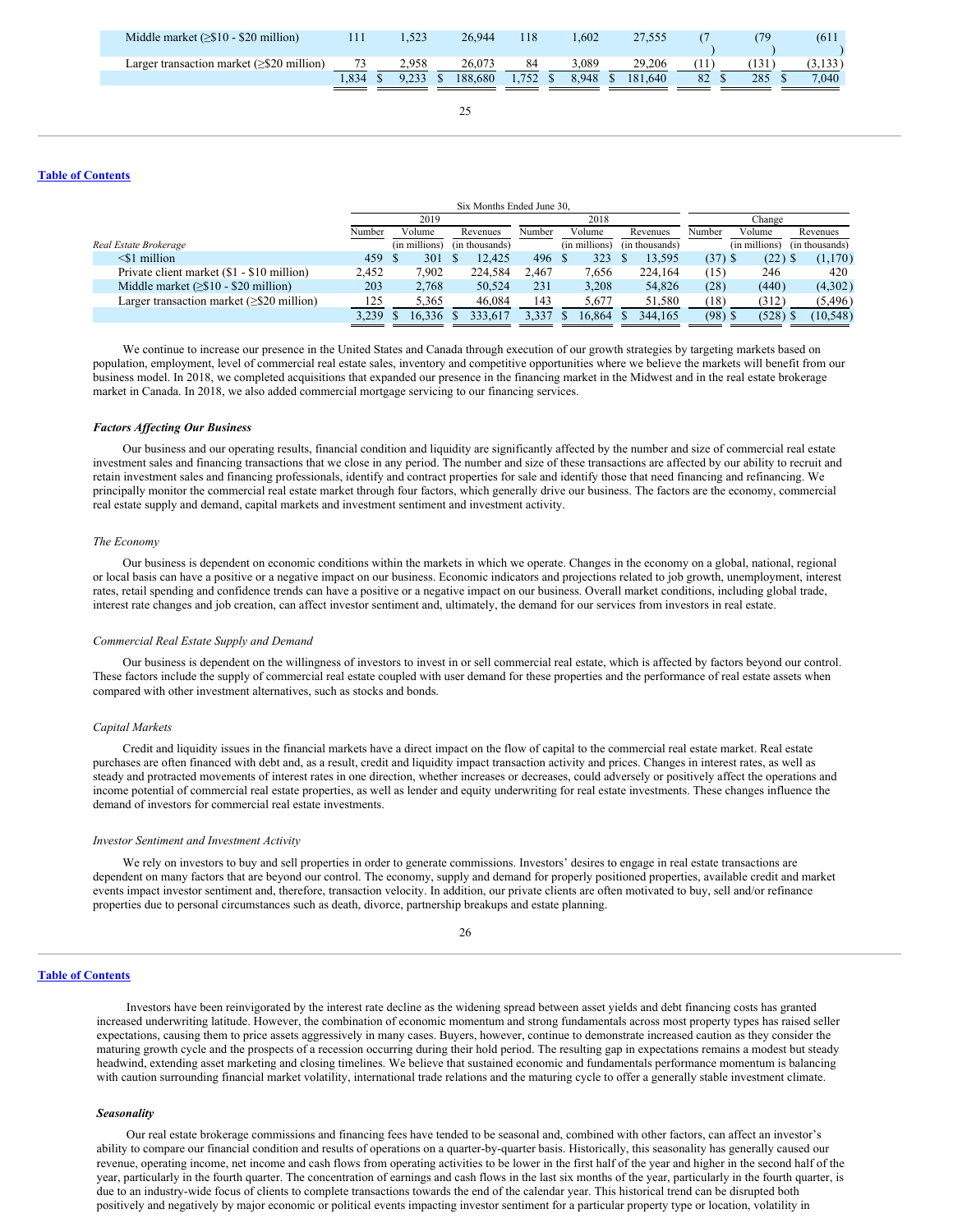financial markets, current and future projections of interest rates, attractiveness of other asset classes, market liquidity and the extent of limitations or availability of capital allocations for larger property buyers, among others. Private client investors may accelerate or delay transactions due to personal or business-related reasons unrelated to economic events. In addition, our operating margins are typically lower during the second half of each year due to our commission structure for some of our senior investment sales and financing professionals. These senior investment sales and financing professionals are on a graduated commission schedule that resets annually, pursuant to which higher commissions are paid for higher sales volumes. Our historical pattern of seasonality may or may not continue to the same degree experienced in prior years.

#### *Operating Segments*

We follow the guidance for segment reporting, which requires reporting information on operating segments in interim and annual financial statements. Substantially all of our operations involve the delivery of commercial real estate services to our customers including real estate investment sales, financing and consulting and advisory services. Management makes operating decisions, assesses performance and allocates resources based on an ongoing review of these integrated operations, which constitute only one operating segment for financial reporting purposes.

#### **Key Financial Measures and Indicators**

#### *Revenues*

Our revenues are primarily generated from our real estate investment sales business. In addition to real estate brokerage commissions, we generate revenues from financing fees and from other revenues, which are primarily comprised of consulting and advisory fees.

Because our business is transaction oriented, we rely on investment sales and financing professionals to continually develop leads, identify properties to sell, market those properties and close the sale timely to generate a consistent flow of revenue. While our sales volume is impacted by seasonality factors, the timing of closings is also dependent on many market and personal factors unique to a particular client or transaction, particularly clients transacting in the \$1-\$10 million private client market segment. These factors can cause transactions to be accelerated or delayed beyond our control. Further, commission rates earned are generally inversely related to the value of the property sold. As a result of our expansion into the middle and larger transaction market segments, we have seen our overall commission rates fluctuate from period-to-period as a result of changes in the relative mix of the number and volume of transactions closed in the middle and larger transaction market segments as compared to the \$1-\$10 million private client market segment. These factors may result in period-to-period variations in our revenues that differ from historical patterns.

A small percentage of our transactions include retainer fees and/or breakage fees. Retainer fees are credited against a success-based fee paid upon the closing of a transaction or a breakage fee. Transactions that are terminated before completion will sometimes generate breakage fees, which are usually calculated as a set amount or a percentage of the fee that we would have received had the transaction closed.

#### *Real Estate Brokerage Commissions*

We earn real estate brokerage commissions by acting as a broker for commercial real estate owners seeking to sell or investors seeking to buy properties. Revenues from real estate brokerage commissions are typically recognized at the close of escrow.

27

#### **Table of [Contents](#page-1-0)**

#### *Financing Fees*

We earn financing fees by securing financing on purchase transactions or by securing refinancing of our clients' existing mortgage debt. We recognize financing fee revenues at the time the loan closes and we have no remaining significant obligations for performance in connection with the transaction. To a lesser extent, we also earn mortgage servicing revenue, mortgage servicing fees and ancillary fees associated with financing activities. We recognize mortgage servicing revenues upon the acquisition of a servicing obligation. We generate mortgage servicing fees through the provision of collection, remittance, recordkeeping, reporting and other related mortgage servicing functions, activities and services.

#### *Other Revenues*

Other revenues include fees generated from consulting and advisory services performed by our investment sales professionals, as well as referral fees from other real estate brokers. Revenues from these services are recognized as they are performed and completed.

#### *Operating Expenses*

Our operating expenses consist of cost of services, selling, general and administrative expenses and depreciation and amortization. The significant components of our expenses are further described below.

#### *Cost of Services*

The majority of our cost of services expense is variable commissions paid to our investment sales professionals and compensation-related costs related to our financing activities. Commission expenses are directly attributable to providing services to our clients for investment sales and financing services. Most of our investment sales and financing professionals are independent contractors and are paid commissions; however, because there are some who are initially paid a salary and certain of our financing professionals are employees, costs of services also include employee-related compensation, employer taxes and benefits for those employees. The commission rates we pay to our investment sales and financing professionals vary based on individual contracts negotiated and are generally higher for the more experienced professionals. Some of our most senior investment sales and financing professionals also have the ability to earn additional commissions after meeting certain annual revenue thresholds. These additional commissions are recognized as cost of services in the period in which they are earned. Payment of a portion of these additional commissions are generally deferred for a period of three years, at our election, and paid at the beginning of the fourth calendar year. Cost of services also includes referral fees paid to other real estate brokers where we are the principal service provider. Cost of services, therefore, can vary based on the commission structure of the independent contractors that closed transactions in any particular period.

#### *Selling, General and Administrative Expenses*

The largest expense component within selling, general and administrative expenses is personnel expenses for our management team and sales and support staff. In addition, these costs include facilities costs (excluding depreciation and amortization), staff related expenses, sales, marketing, legal, telecommunication, network, data sources, transaction costs related to acquisitions, changes in fair value for contingent consideration and other administrative expenses. Also included in selling, general and administrative are expenses for stock-based compensation to non-employee directors, employees and independent contractors (i.e. investment sales and financing professionals) under the Amended and Restated 2013 Omnibus Equity Incentive Plan ("2013 Plan") and the 2013 Employee Stock Purchase Plan ("ESPP").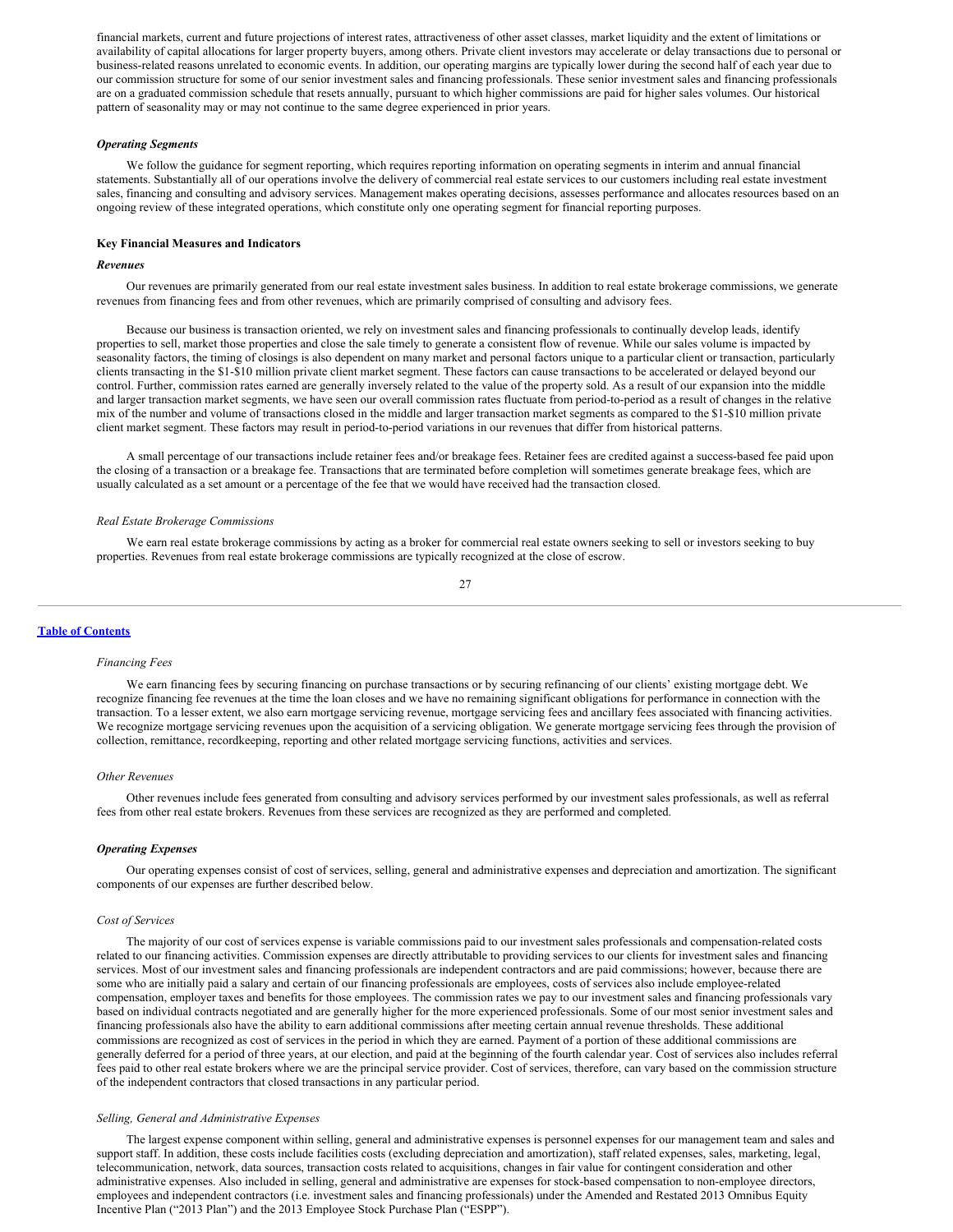#### *Depreciation and Amortization Expense*

Depreciation expense consists of depreciation recorded on our computer software and hardware and furniture, fixture and equipment. Depreciation is provided over estimated useful lives ranging from three to seven years for owned assets. Amortization expense consists of (i) amortization recorded on our mortgage servicing rights ("MSRs") using the interest method over the period that servicing income is expected to be received and (ii) amortization recorded on intangible assets amortized on a straight-line basis using a useful life between one and six years.

#### *Other Income (Expense), Net*

Other income (expense), net primarily consists of interest income, net gains or losses on our deferred compensation plan assets, realized gains and losses on our marketable securities, available-for-sale, foreign currency gains and losses and other non-operating gains and losses.

#### **Table of [Contents](#page-1-0)**

#### *Interest Expense*

Interest expense primarily consists of interest expense associated with the stock appreciation rights ("SARs") liability, notes payable to former stockholders and our credit agreement.

#### *Provision for Income Taxes*

We are subject to U.S. and Canadian federal taxes and individual state and local taxes based on the income generated in the jurisdictions in which we operate. Our effective tax rate fluctuates as a result of the change in the mix of our activities in the jurisdictions we operate due to differing tax rates in those jurisdictions and other permanent items. Our provision for income taxes includes the windfall tax benefits, net, from shares issued in connection with our 2013 Plan and ESPP.

We record deferred taxes, net based on the tax rate expected to be in effect at the time those items are expected to be recognized for tax purposes.

#### **Results of Operations**

Following is a discussion of our results of operations for the three and six months ended June 30, 2019 and 2018. The tables included in the period comparisons below provide summaries of our results of operations. The period-to-period comparisons of financial results are not necessarily indicative of future results.

#### *Key Operating Metrics*

We regularly review a number of key metrics to evaluate our business, measure our performance, identify trends affecting our business, formulate financial projections and make strategic decisions. During the three months ended June 30, 2019 and 2018, we closed more than 2,500 and 2,300 investment sales, financing and other transactions, respectively, with total sales volume of approximately \$13.0 billion and \$11.4 billion, respectively. During the six months ended June 30, 2019 and 2018, we closed more than 4,400 investment sales, financing and other transactions in each period, with total sales volume of approximately \$22.8 billion and \$21.1 billion, respectively. Such key metrics for real estate brokerage and financing activities are as follows:

|                                                                  | Three Months Ended<br>June 30, |             | Six Months Ended<br>June 30, |           |  |
|------------------------------------------------------------------|--------------------------------|-------------|------------------------------|-----------|--|
| Real Estate Brokerage                                            | 2019                           | 2018        | 2019                         | 2018      |  |
| Average Number of Investment Sales Professionals                 | 1.834                          | 1.694       | 1.826                        | 1,682     |  |
| Average Number of Transactions per Investment Sales Professional | 1.00                           | 1.03        | l.77                         | 1.98      |  |
| Average Commission per Transaction                               | \$102,879                      | \$103,676   | \$103,000                    | \$103.136 |  |
| <b>Average Commission Rate</b>                                   | $2.04\%$                       | 2.03%       | $2.04\%$                     | $2.04\%$  |  |
| Average Transaction Size (in thousands)                          | 5.034                          | 5.107<br>S. | 5.044<br>S.                  | 5,054     |  |
| <b>Total Number of Transactions</b>                              | 1.834                          | 1.752       | 3.239                        | 3.337     |  |
| Total Sales Volume (in millions)                                 | 9.233                          | 8.948       | \$16.336                     | 16.864    |  |

|                                                           |          | Three Months Ended<br>June 30. | Six Months Ended<br>June 30. |            |  |
|-----------------------------------------------------------|----------|--------------------------------|------------------------------|------------|--|
| Financing $(1)$                                           | 2019     | 2018                           | 2019                         | 2018       |  |
| Average Number of Financing Professionals                 | 104      | 96                             | 106                          | 94         |  |
| Average Number of Transactions per Financing Professional | 4.65     | 4.51                           | 8.23                         | 8.05       |  |
| Average Fee per Transaction                               | \$35,406 | \$35.125                       | \$ 34,576                    | \$32,519   |  |
| Average Fee Rate                                          | $0.92\%$ | $0.93\%$                       | $0.91\%$                     | $0.93\%$   |  |
| Average Transaction Size (in thousands)                   | 3.851    | 3.774                          | 3.812<br><sup>S</sup>        | 3,490<br>S |  |
| <b>Total Number of Transactions</b>                       | 484      | 433                            | 872                          | 757        |  |
| Total Financing Volume (in millions)                      | 1.864    | 1.634                          | 3.324                        | 2.642      |  |

(1) Operating metrics calculated excluding certain financing fees not directly associated to transactions.

29

#### **Table of [Contents](#page-1-0)**

#### *Comparison of Three Months Ended June 30, 2019 and 2018*

Below are key operating results for the three months ended June 30, 2019 compared to the three months ended June 30, 2018 (dollar and share amounts in thousands, except per share amounts):

| Three Months |            | Three Months |            |        |            |
|--------------|------------|--------------|------------|--------|------------|
| Ended        | Percentage | Ended        | Percentage |        |            |
| June 30.     | of         | June 30,     | of         |        | Change     |
| 2019         | Revenue    | 2018         | Revenue    | Dollar | Percentage |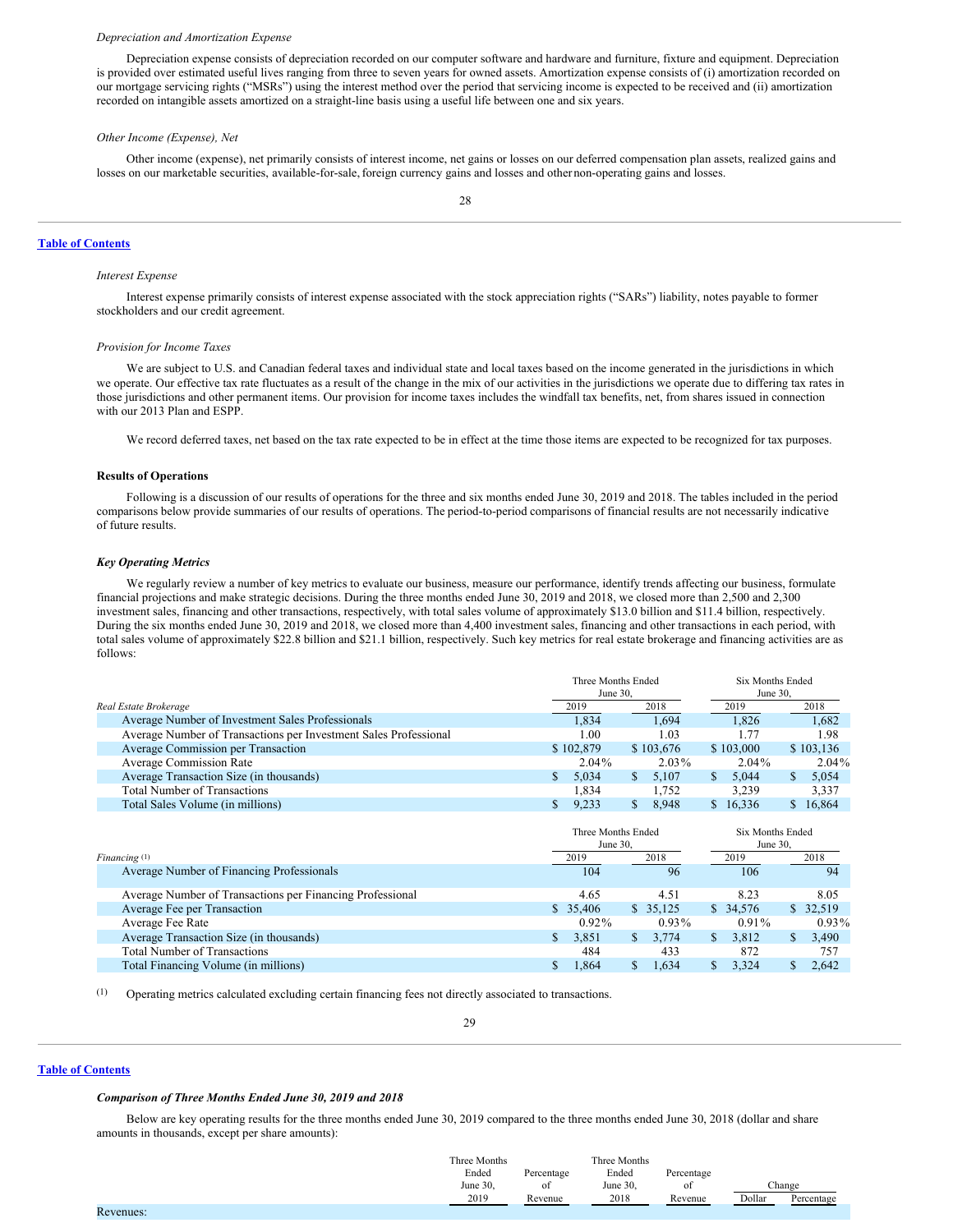| Real estate brokerage commissions           |    | 188,680 | 90.0%    | S. | 181,640 | 91.1%    | \$ 7,040   | 3.9%      |
|---------------------------------------------|----|---------|----------|----|---------|----------|------------|-----------|
| Financing fees                              |    | 17,742  | 8.5      |    | 15,563  | 7.8      | 2,179      | $14.0\%$  |
| Other revenues                              |    | 3,171   | 1.5      |    | 2,199   | 1.1      | 972        | 44.2%     |
| Total revenues                              |    | 209,593 | 100.0    |    | 199,402 | 100.0    | 10,191     | $5.1\%$   |
| Operating expenses:                         |    |         |          |    |         |          |            |           |
| Cost of services                            |    | 127,847 | 61.0     |    | 119,869 | 60.1     | 7,978      | $6.7\%$   |
| Selling, general and administrative expense |    | 52,836  | 25.2     |    | 49,080  | 24.6     | 3,756      | $7.7\%$   |
| Depreciation and amortization expense       |    | 1,932   | 0.9      |    | 1,503   | 0.8      | 429        | 28.5%     |
| Total operating expenses                    |    | 182,615 | 87.1     |    | 170,452 | 85.5     | 12,163     | $7.1\%$   |
| Operating income                            |    | 26,978  | 12.9     |    | 28,950  | 14.5     | (1,972)    | $(6.8)\%$ |
| Other income (expense), net                 |    | 3,119   | 1.5      |    | 1,724   | 0.9      | 1,395      | 80.9%     |
| Interest expense                            |    | (340)   | (0.2)    |    | (352)   | (0.2)    | 12         | $(3.4)\%$ |
| Income before provision for income taxes    |    | 29,757  | 14.2     |    | 30,322  | 15.2     | (565)      | $(1.9)\%$ |
| Provision for income taxes                  |    | 8,478   | 4.0      |    | 8,155   | 4.1      | 323        | $4.0\%$   |
| Net income                                  |    | 21,279  | $10.2\%$ | S  | 22,167  | $11.1\%$ | S<br>(888) | $(4.0)\%$ |
| Adjusted EBITDA (1)                         |    | 32,016  | 15.3%    |    | 33,721  | 16.9%    | \$(1,705)  | $(5.1)\%$ |
| Earnings per share:                         |    |         |          |    |         |          |            |           |
| <b>Basic</b>                                | \$ | 0.54    |          | \$ | 0.57    |          |            |           |
| Diluted                                     | S  | 0.54    |          | \$ | 0.56    |          |            |           |
| Weighted average common shares outstanding: |    |         |          |    |         |          |            |           |
| Basic                                       |    | 39,395  |          |    | 39,154  |          |            |           |
| Diluted                                     |    | 39,527  |          |    | 39,385  |          |            |           |
|                                             |    |         |          |    |         |          |            |           |

(1) Adjusted EBITDA is not a measurement of our financial performance under U.S. generally accepted accounting principles ("U.S. GAAP") and should not be considered as an alternative to net income, operating income or any other measures derived in accordance with U.S. GAAP. For a definition of Adjusted EBITDA and a reconciliation of Adjusted EBITDA to net income, see "Non-GAAP Financial Measure."

#### *Revenues*

Our total revenues were \$209.6 million for the three months ended June 30, 2019 compared to \$199.4 million for the same period in 2018, an increase of \$10.2 million, or 5.1%. Total revenues increased as a result of increases in real estate brokerage commissions, financing fees and other revenues, as described below.

*Real estate brokerage commissions.* Revenues from real estate brokerage commissions increased to \$188.7 million for the three months ended June 30, 2019 from \$181.6 million for the same period in 2018, an increase of \$7.0 million, or 3.9%. The increase was primarily driven by the increase in the number of brokerage transactions (4.7%) and average commission rates (1 basis point), partially offset by a decrease in average transaction size  $(1.4\%)$ .

*Financing fees*. Revenues from financing fees increased to \$17.7 million for the three months ended June 30, 2019 from \$15.6 million for the same period in 2018, an increase of \$2.2 million, or 14.0%, in part spurred by growth from acquisitions during 2018. The increase was primarily driven by the increase in the number of financing transactions (11.8%) and an increase in average transaction size (2.1%). These factors combined generated the increase in financing volume of 14.1%. This increase was partially offset by a decrease in average fee rates (1 basis point).

*Other revenues.* Other revenues increased to \$3.2 million for the three months ended June 30, 2019 from \$2.2 million for the same period in 2018, an increase of \$1.0 million, or 44.2%. The increase was primarily driven by increases in consulting and advisory services during the three months ended June 30, 2019 compared to the same period in 2018.

30

#### **Table of [Contents](#page-1-0)**

#### *Total Operating Expenses*

Our total operating expenses were \$182.6 million for the three months ended June 30, 2019 compared to \$170.5 million for the same period in 2018, an increase of \$12.2 million, or 7.1%. The increase was primarily due to increases in cost of services, which are variable commissions paid to our investment sales professionals and compensation related costs in connection with our financing activities, selling, general and administrative costs and to a lesser extent depreciation and amortization, as described below.

*Cost of services.* Cost of services increased to \$127.8 million for the three months ended June 30, 2019 from \$119.9 million for the same period in 2018, an increase of \$8.0 million, or 6.7%. The increase was primarily due to increased commission expenses driven by the related increased revenues noted above. Cost of services as a percent of total revenues increased to 61.0% compared to 60.1% for the same period in 2018 primarily due to transaction size, mix and brokerage compensation.

*Selling, general and administrative expense.* Selling, general and administrative expense increased to \$52.8 million for the three months ended June 30, 2019 from \$49.1 million for the same period in 2018, an increase of \$3.8 million, or 7.7%. The increases in our selling, general and administrative expense has been driven by our growth plans and spending's in technology, sales and marketing tools and marketing and expansion of our services supporting our investment sales and financing professionals. These initiatives have primarily driven (i) a \$1.8 million increase in compensation related costs, including salaries and related benefits; (ii) a \$1.7 million increase in sales operations support and promotional marketing expenses to support sales activity; (iii) a \$0.8 million increase in net other expense categories, primarily driven by the increase in certain licensing fees; and (iv) a \$0.7 million increase in facilities expenses due to expansion of existing offices. These increases were partially offset by (i) a \$0.6 million decrease in legal costs and (ii) a \$0.6 million decrease in stock-based compensation.

*Depreciation and amortization expense.* Depreciation and amortization expense increased to \$1.9 million for the three months ended June 30, 2019 from \$1.5 million for the same period in 2018, an increase of \$0.4 million, or 28.5%. The increase was primarily driven by capital expenditures due to our expansion and growth and the amortization of intangible assets and MSRs.

#### *Other Income (Expense), Net*

Other income (expense), net increased to \$3.1 million for the three months ended June 30, 2019 from \$1.7 million for the same period in 2018. The increase was primarily driven by increases in interest income on our investments in marketable securities, available-for-sale and foreign currency gains.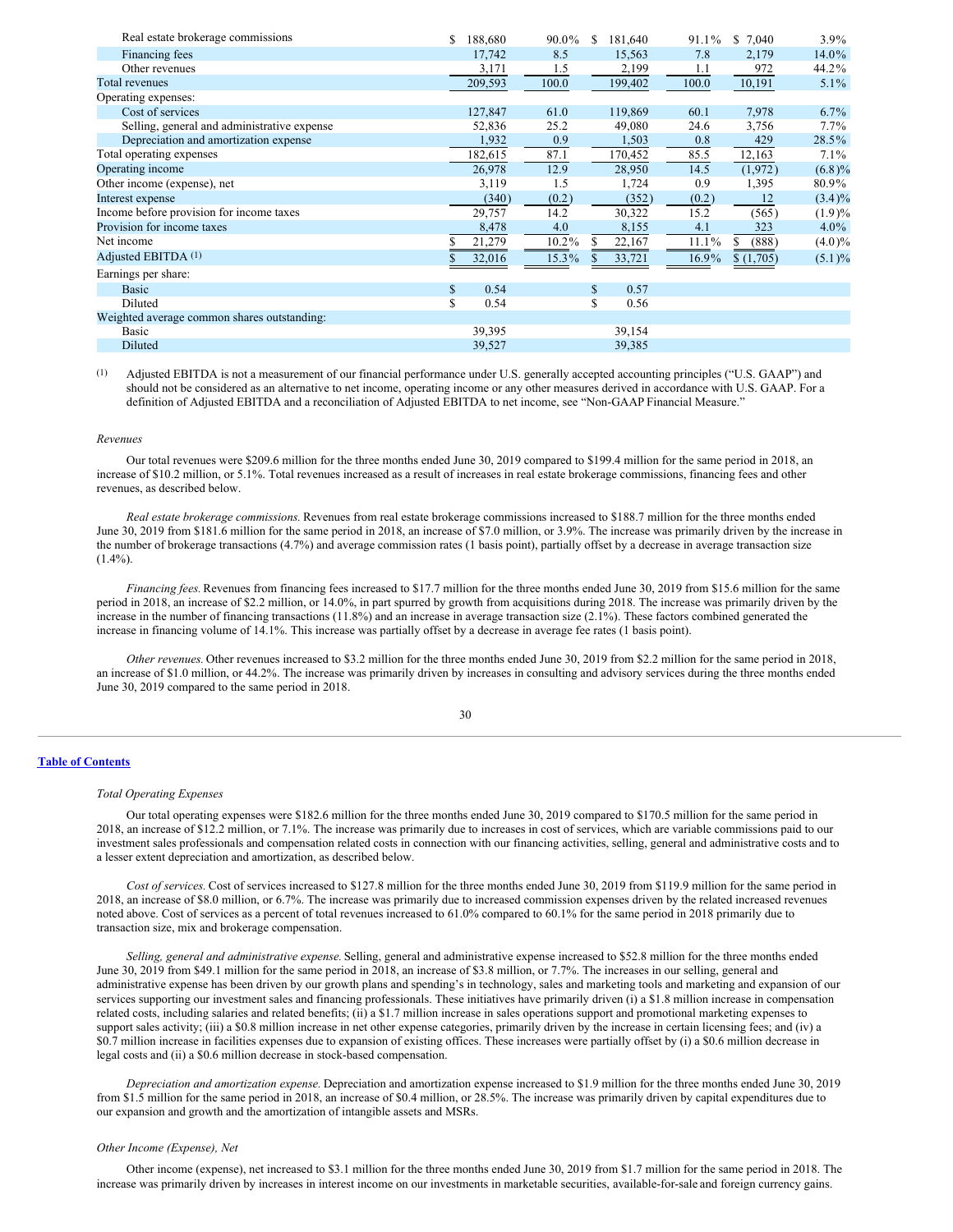#### *Interest Expense*

There were no significant changes in interest expense for the three months ended June 30, 2019 compared to the same period in 2018.

#### *Provision for Income Taxes*

The provision for income taxes was \$8.5 million for the three months ended June 30, 2019 compared to \$8.2 million in the same period in 2018, an increase of \$0.3 million, or 4.0%. The effective income tax rate for the three months ended June 30, 2019 was 28.5% compared to 26.9% for the same period in 2018. The effective income tax rate increased primarily due to an increase in permanent items, the effect of permanent items from a decreased pre-tax income and an increase of a valuation allowance with respect to our Canadian operations.

31

#### **Table of [Contents](#page-1-0)**

#### *Comparison of Six Months Ended June 30, 2019 and 2018*

Below are key operating results for the six months ended June 30, 2019 compared to the six months ended June 30, 2018 (dollar and share amounts in thousands, except per share amounts):

|                                              | Six Months<br>Ended<br>June 30, | Percentage<br>of | <b>Six Months</b><br>Ended<br>June 30, | Percentage<br>of | Change        |            |
|----------------------------------------------|---------------------------------|------------------|----------------------------------------|------------------|---------------|------------|
|                                              | 2019                            | Revenue          | 2018                                   | Revenue          | Dollar        | Percentage |
| Revenues:                                    |                                 |                  |                                        |                  |               |            |
| Real estate brokerage commissions            | \$333,617                       | $90.1\%$         | \$344,165                              | 92.0%            | \$(10,548)    | $(3.1)\%$  |
| Financing fees                               | 31,474                          | 8.5              | 25,287                                 | 6.8              | 6,187         | 24.5%      |
| Other revenues                               | 5,209                           | 1.4              | 4,491                                  | 1.2              | 718           | 16.0%      |
| Total revenues                               | 370,300                         | 100.0            | 373,943                                | 100.0            | (3,643)       | $(1.0)\%$  |
| Operating expenses:                          |                                 |                  |                                        |                  |               |            |
| Cost of services                             | 219,535                         | 59.3             | 221,518                                | 59.2             | (1,983)       | $(0.9)\%$  |
| Selling, general, and administrative expense | 101,754                         | 27.5             | 97,133                                 | 26.0             | 4,621         | 4.8%       |
| Depreciation and amortization expense        | 3,764                           | 1.0              | 2,878                                  | 0.8              | 886           | 30.8%      |
| Total operating expenses                     | 325,053                         | 87.8             | 321,529                                | 86.0             | 3,524         | $1.1\%$    |
| Operating income                             | 45,247                          | 12.2             | 52,414                                 | 14.0             | (7,167)       | $(13.7)\%$ |
| Other income (expense), net                  | 6,494                           | 1.8              | 2,933                                  | 0.8              | 3,561         | 121.4%     |
| Interest expense                             | (689)                           | (0.2)            | (712)                                  | (0.2)            | 23            | $(3.2)\%$  |
| Income before provision for income taxes     | 51,052                          | 13.8             | 54,635                                 | 14.6             | (3,583)       | $(6.6)\%$  |
| Provision for income taxes                   | 14,135                          | 3.8              | 14,457                                 | 3.9              | (322)         | $(2.2)\%$  |
| Net income                                   | 36,917                          | $10.0\%$         | 40,178<br>S                            | 10.7%            | (3,261)<br>\$ | $(8.1)\%$  |
| Adjusted EBITDA (1)                          | \$55,175                        | 14.9%            | <sup>\$</sup><br>61,154                | $16.4\%$         | (5,979)<br>S. | $(9.8)\%$  |
| Earnings per share:                          |                                 |                  |                                        |                  |               |            |
| <b>Basic</b>                                 | 0.94<br>\$                      |                  | \$<br>1.03                             |                  |               |            |
| Diluted                                      | \$<br>0.93                      |                  | 1.02<br>\$                             |                  |               |            |
| Weighted average common shares outstanding:  |                                 |                  |                                        |                  |               |            |
| Basic                                        | 39,353                          |                  | 39,124                                 |                  |               |            |
| Diluted                                      | 39,524                          |                  | 39,298                                 |                  |               |            |

(1) Adjusted EBITDA is not a measurement of our financial performance under U.S. GAAP and should not be considered as an alternative to net income, operating income or any other measures derived in accordance with U.S. GAAP. For a definition of Adjusted EBITDA and a reconciliation of Adjusted EBITDA to net income, see "Non-GAAP Financial Measure."

#### *Revenues*

Our total revenues were \$370.3 million for the six months ended June 30, 2019 compared to \$373.9 million for the same period in 2018, a decrease of \$3.6 million, or 1.0%. Total revenues decreased as a result of decreased real estate brokerage commissions, partially offset by increases in financing fees and other revenues, as described below.

*Real estate brokerage commissions.* Revenues from real estate brokerage commissions decreased to \$333.6 million for the six months ended June 30, 2019 from \$344.2 million for the same period in 2018, a decrease of \$10.5 million, or 3.1%. The decrease was primarily driven by the decrease in the number of investment sales transactions (2.9%) and a decrease in average transaction size (0.2%). These factors combined generated a decrease in sales volume of 3.1%.

*Financing fees.* Revenues from financing fees increased to \$31.5 million for the six months ended June 30, 2019 from \$25.3 million for the same period in 2018, an increase of \$6.2 million, or 24.5% in part spurred by growth from acquisitions during 2018. The increase was primarily driven by the increase in the number of financing transactions (15.2%) and an increase in average transaction size (9.2%). These factors combined generated the increase in financing volume of 25.8%. This increase was partially offset by a decrease in average fee rates (2 basis points).

*Other revenues.* Other revenues increased to \$5.2 million for the six months ended June 30, 2019 from \$4.5 million for the same period in 2018, an increase of \$0.7 million, or 16.0%. The increase was primarily driven by increases in consulting and advisory services during the six months June 30, 2019 compared to the same period in 2018.

#### **Table of [Contents](#page-1-0)**

#### *Total operating expenses*

Our total operating expenses were \$325.1 million for the six months ended June 30, 2019 compared to \$321.5 million for the same period in 2018, an increase of \$3.5 million, or 1.1%. The increase was primarily due to an increase in selling, general and administrative costs and to a lesser extent depreciation and amortization, partially offset by a decrease in cost of services, which are variable commissions paid to our investment sales professionals and compensation related costs in connection with our financing activities, as described below.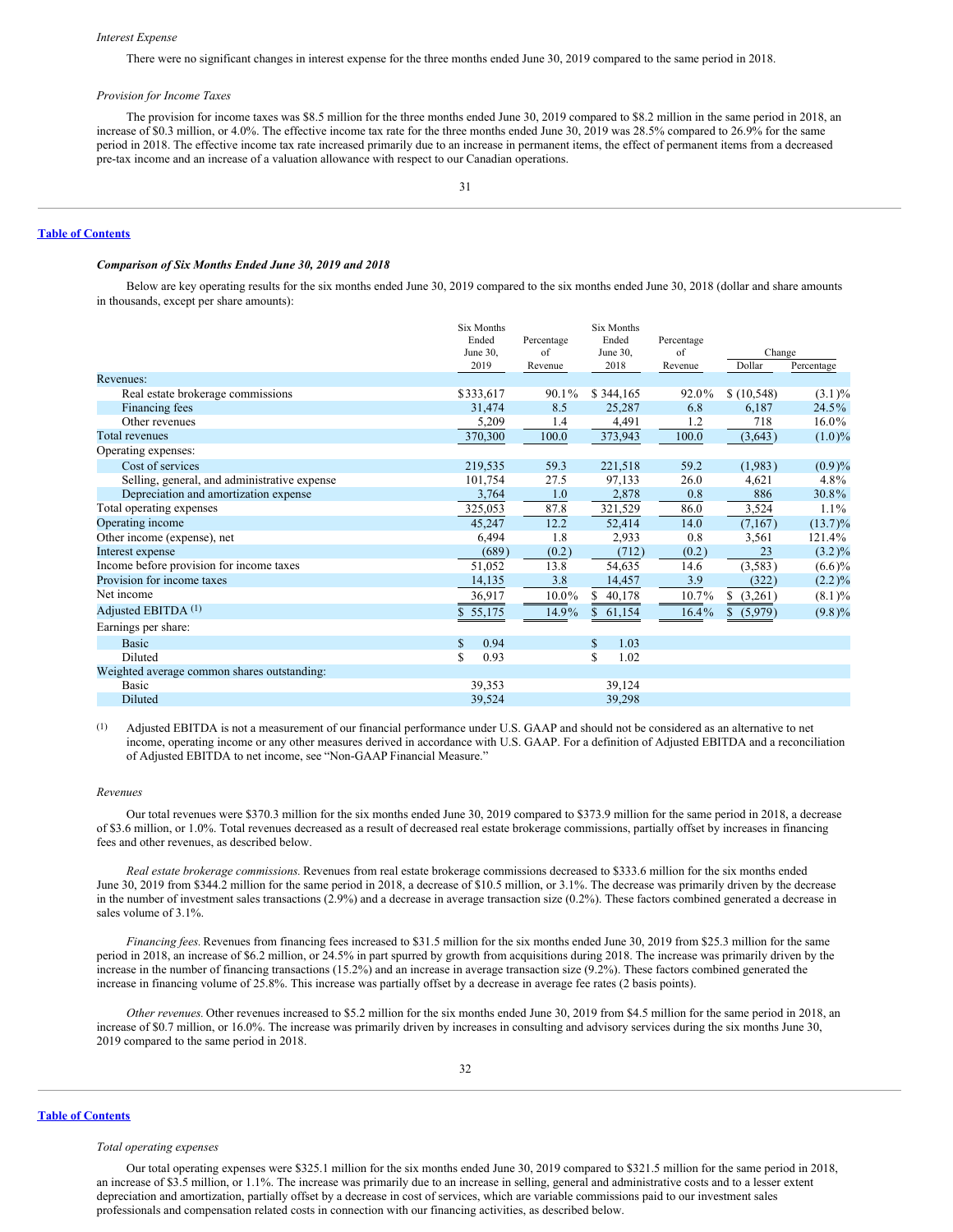*Cost of services.* Cost of services decreased to \$219.5 million for the six months ended June 30, 2019 from \$221.5 million for the same period in 2018, a decrease of \$2.0 million, or 0.9%. The decrease was primarily due to decreased commission expenses driven by the related decreased revenues noted above. Cost of services as a percent of total revenues slightly increased to 59.3% for the six months ended June 30, 2019 compared to 59.2% for the same period in 2018.

*Selling, general and administrative expense.* Selling, general and administrative expense increased to \$101.8 million for the six months ended June 30, 2019 from \$97.1 million for the same period in 2018, an increase of \$4.6 million, or 4.8%. Increases in our selling, general and administrative expense have been driven by our growth plans and spending's in technology, sales and marketing tools and marketing and expansion of our services supporting our investment sales and financing professionals. These initiatives have primarily driven (i) a \$3.0 million increase in sales and promotional marketing expenses to support increased sales activity; (ii) a \$1.7 million increase in net other expense categories, primarily driven by the increase in certain licensing fees; (iii) a \$1.2 million increase in facilities expenses due to expansion of existing offices; and (iv) a \$1.0 million increase in salaries and related benefits, partially offset by decreases in management performance compensation. These increases were partially offset by (i) a \$1.5 million decrease in legal costs and (ii) a \$0.8 million decrease in stock-based compensation.

*Depreciation and amortization expense.* Depreciation and amortization expense increased to \$3.8 million for the six months ended June 30, 2019 from \$2.9 million for the same period in 2018, an increase of \$0.9 million, or 30.8%. The increase was primarily driven by capital expenditures due to our expansion and growth and the amortization of intangible assets and MSRs.

#### *Other income (expense), net*

Other income (expense), net increased to \$6.5 million for the six months ended June 30, 2019 from \$2.9 million for the same period in 2018. The increase was primarily driven by increases in interest income on our investments in marketable securities, available-for-sale, the value of our deferred compensation plan assets held in the Rabbi Trust and foreign currency gains.

#### *Interest expense*

There were no significant changes in interest expense for the six months ended June 30, 2019 compared to the same period in 2018.

#### *Provision for income taxes*

The provision for income taxes was \$14.1 million for the six months ended June 30, 2019 compared to \$14.5 million in the same period in 2018, a decrease of \$0.3 million, or 2.2%. The effective income tax rate for the six months ended June 30, 2019 was 27.7% compared to 26.4% for the same period in 2018. The effective income tax rate increased primarily due to an increase in permanent items, the effect of permanent items from a decreased pre-tax income and an increase of a valuation allowance with respect to our Canadian operations.

33

#### **Table of [Contents](#page-1-0)**

#### **Non-GAAP Financial Measure**

In this quarterly report on Form 10-Q, we include a non-GAAP financial measure, adjusted earnings before interest income/expense, taxes, depreciation and amortization and stock-based compensation, or Adjusted EBITDA. We define Adjusted EBITDA as net income before (i) interest income and other, including net realized gains (losses) on marketable securities, available-for-sale and cash and cash equivalents, (ii) interest expense, (iii) provision for income taxes, (iv) depreciation and amortization, (v) stock-based compensation expense and (vi) non-cash MSRs activity. We use Adjusted EBITDA in our business operations to evaluate the performance of our business, develop budgets and measure our performance against those budgets, among other things. We also believe that analysts and investors use Adjusted EBITDA as a supplemental measure to evaluate our overall operating performance. However, Adjusted EBITDA has material limitations as an analytical tool and should not be considered in isolation, or as a substitute for analysis of our results as reported under U.S. GAAP. We find Adjusted EBITDA as a useful tool to assist in evaluating performance because Adjusted EBITDA eliminates items related to capital structure, taxes and non-cash items. In light of the foregoing limitations, we do not rely solely on Adjusted EBITDA as a performance measure and also consider our U.S. GAAP results. Adjusted EBITDA is not a measurement of our financial performance under U.S. GAAP and should not be considered as an alternative to net income, operating income or any other measures calculated in accordance with U.S. GAAP. Because Adjusted EBITDA is not calculated in the same manner by all companies, it may not be comparable to other similarly titled measures used by other companies.

A reconciliation of the most directly comparable U.S. GAAP financial measure, net income, to Adjusted EBITDA is as follows (in thousands):

|                                       | Three Months Ended<br>June 30. |          | <b>Six Months Ended</b><br>June 30. |          |
|---------------------------------------|--------------------------------|----------|-------------------------------------|----------|
|                                       | 2019                           | 2018     | 2019                                | 2018     |
| Net income                            | \$21,279                       | \$22,167 | \$36.917                            | \$40,178 |
| Adjustments:                          |                                |          |                                     |          |
| Interest income and other $(1)$       | (2, 562)                       | (1,574)  | (5,103)                             | (2,802)  |
| Interest expense                      | 340                            | 352      | 689                                 | 712      |
| Provision for income taxes            | 8.478                          | 8,155    | 14,135                              | 14,457   |
| Depreciation and amortization         | 1,932                          | 1,503    | 3,764                               | 2,878    |
| Stock-based compensation              | 2,585                          | 3,159    | 4,926                               | 5,772    |
| Non-cash MSRs activity <sup>(2)</sup> | (36)                           | (41)     | (153)                               | (41)     |
| Adjusted EBITDA (3)                   | \$32,016                       | \$33,721 | \$55,175                            | \$61,154 |

(1) Other for the three and six months ended June 30, 2019 and 2018 includes net realized gains (losses) on marketable securities,available-for-sale.

(2) Non-cash MSRs activity relates to the assumption of servicing obligations.<br>(3) The decrease in Adjusted EBITDA for the three months ended June 30–20

The decrease in Adjusted EBITDA for the three months ended June 30, 2019 compared to the same period in 2018 is primarily due to higher proportion of operating expenses compared to revenues. The decrease in Adjusted EBITDA for the six months ended June 30, 2019 compared to the same period in 2018 is primarily due to lower total revenues and a higher proportion of operating expenses compared to revenues.

#### **Liquidity and Capital Resources**

Our primary sources of liquidity are cash and cash equivalents, cash flows from operations, marketable securities,available-for-sale and, if necessary, borrowings under our credit agreement. In order to enhance yield to us, we have invested a portion of our cash in money market funds and in fixed and variable income debt securities, in accordance with our investment policy approved by the board of directors. Certain of our investments in money market funds may not maintain a stable net asset value and may impose fees on redemptions and/or gate fees. Although we have historically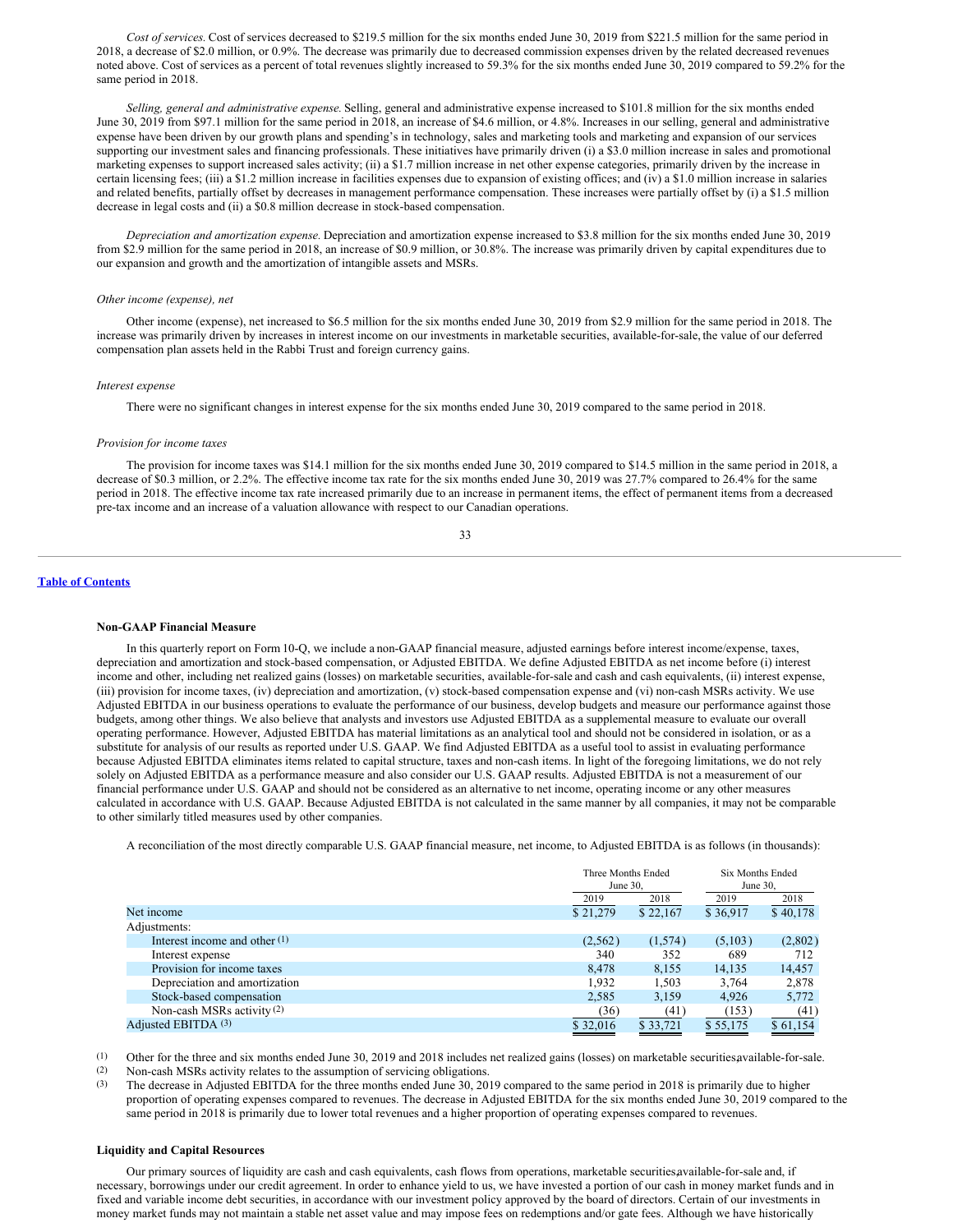#### **Table of [Contents](#page-1-0)**

#### *Cash Flows*

Our total cash and cash equivalents balance decreased by \$7.9 million to \$206.8 million at June 30, 2019 compared to \$214.7 million at December 31, 2018. The following table sets forth our summary cash flows for the six months ended June 30, 2019 and 2018 (in thousands):

| 2019<br>Net cash (used in) provided by operating activities<br>\$(24,363) | Six Months Ended<br>June 30, |           |
|---------------------------------------------------------------------------|------------------------------|-----------|
|                                                                           |                              |           |
|                                                                           |                              | 2018      |
|                                                                           |                              | \$23.046  |
| Net cash provided by (used in) investing activities<br>19,626             |                              | (1, 420)  |
| Net cash used in financing activities<br>(3,188)                          |                              | (2,393)   |
| Net (decrease) increase in cash and cash equivalents<br>(7, 925)          |                              | 19.233    |
| Cash and cash equivalents at beginning of period<br>214,683               |                              | 220,786   |
| Cash and cash equivalents at end of period<br>\$206,758                   |                              | \$240,019 |

#### *Operating Activities*

Cash flows used in operating activities were \$24.4 million for the six months ended June 30, 2019 compared to cash flows provided by operating activities of \$23.0 million for the same period in 2018. Net cash (used in) provided by operating activities is driven by our net income adjusted for non-cash items and changes in operating assets and liabilities. The \$47.4 million increased usage in operating cash flows for the six months ended June 30, 2019 compared to the same period in 2018 was primarily due to a decrease in our real estate brokerage revenue and a higher proportion of operating expenses compared to total revenues, differences in timing of certain payments and receipts, an increase in advances to our investment sales and financing professionals, a reduction in bonus accruals and a reduction in the deferral of certain discretionary commissions.

#### *Investing Activities*

Cash flows provided by investing activities were \$19.6 million for the six months ended June 30, 2019 compared to cash flows used in investing activities of \$1.4 million for the same period in 2018. The \$21.0 million decreased usage in investing cash flows for the six months ended June 30, 2019 compared to the same period in 2018 was primarily due to a \$23.8 million in net proceeds from sales and maturities of marketable securities, available-for-sale for the six months ended June 30, 2019 compared to a \$7.6 million in net proceeds of marketable securities,available-for-sale for the same period in 2018 and a \$6.2 million of outflow for acquisitions, net of cash received during the six months ended June 30, 2018 with no such comparable outflow for the same period in 2019.

#### *Financing Activities*

Cash flows used in financing activities were \$3.2 million for the six months ended June 30, 2019 compared to \$2.4 million for the same period in 2018. The change in cash flows used in financing activities for the six months ended June 30, 2019 compared to the same period in 2018 was primarily impacted by taxes paid related to net share settlement of stock-based awards. See Note 12 – "Stock-Based Compensation Plans" of our Notes to Condensed Consolidated Financial Statements for additional information.

#### *Liquidity*

We believe that our existing balances of cash and cash equivalents, cash flows expected to be generated from our operations, proceeds from the sale of marketable securities, available-for-sale and borrowings available under the Credit Agreement (defined below) will be sufficient to satisfy our operating requirements for the foreseeable future. If we need to raise additional capital through public or private debt or equity financings, strategic relationships or other arrangements, this capital might not be available to us in a timely manner, on acceptable terms, or at all. Our failure to raise sufficient capital when needed could prevent us from, among other factors, to fund acquisitions or to otherwise finance our growth or operations. In addition, our notes payable to former stockholders and SARs agreements have provisions, which could accelerate repayment of outstanding principal and accrued interest and adversely impact our liquidity.

#### 35

#### **Table of [Contents](#page-1-0)**

#### *Credit Agreement*

On June 18, 2014, we entered into a Credit Agreement with Wells Fargo Bank, National Association (the "Bank"), dated as of June 1, 2014, which was amended and restated on May 28, 2019 (the "Credit Agreement"). The Credit Agreement is intended to provide for future liquidity needs, if needed. The Credit Agreement provides for a \$60.0 million principal amount senior secured revolving credit facility that is guaranteed by all of our domestic subsidiaries (the "Credit Facility"), which, as amended and restated, matures on June 1, 2022. We may borrow, repay and reborrow amounts under the Credit Facility until its maturity date, at which time all amounts outstanding under the Credit Facility must be repaid in full. We must pay a commitment fee of up to 0.1% per annum, payable quarterly, based on the amount of unutilized commitments under the Credit Facility.

The Credit Facility includes a \$10.0 million sublimit for the issuance of standby letters of credit, of which \$533,000 was utilized as of June 30, 2019. As of June 30, 2019, there were no amounts outstanding under the Credit Agreement.

Borrowings under the Credit Facility bear interest, at our option, at either (i) a fluctuating rate per annum 2.00% below the Base Rate (defined as the highest of (a) the Bank's prime rate, (b) one-month LIBOR plus 1.50%, and (c) the federal funds rate plus 1.50%), or (ii) at a fixed rate per annum determined by Bank to be 0.875% above LIBOR.

The Credit Facility contains customary covenants, including financial and other covenant reporting requirements and events of default. Financial covenants require us, on a combined basis with our guarantors, to maintain (i) an EBITDAR Coverage Ratio (as defined in the Credit Agreement) of not less than 1.25:1.0 as of each quarter end, determined on a rolling four-quarter basis, (ii) total funded debt to EBITDA not greater than 2.0:1.0 as of each quarter end, determined on a rolling four-quarter basis and (iii) limits investments in foreign entities and caps certain other loans. The Credit Facility is secured by substantially all of our assets, including pledges of 100% of the stock or other equity interest of each subsidiary except for the capital stock of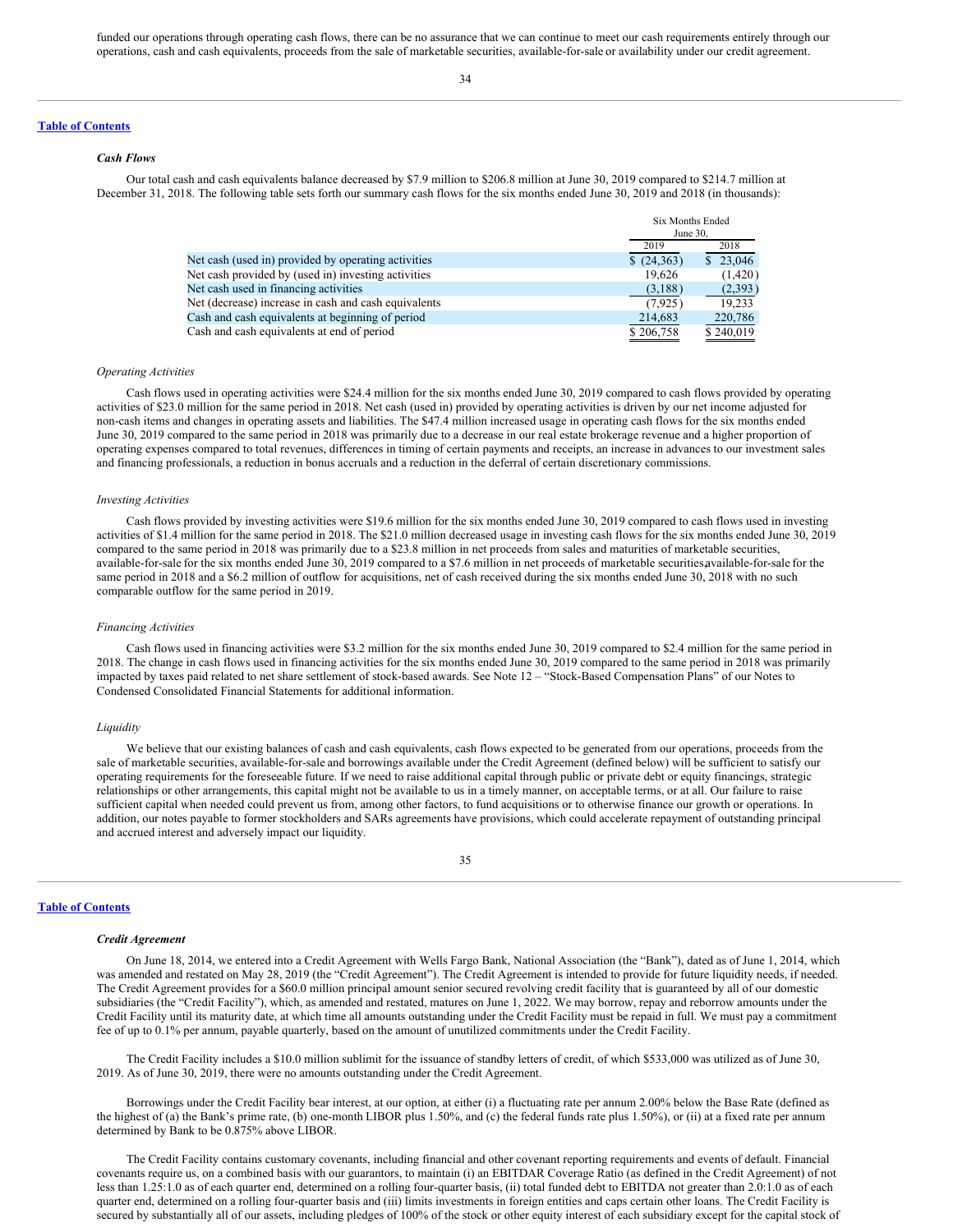a controlled foreign corporation (as defined in the Internal Revenue Code), in which case no such pledge is required.

See Note 15 – "Commitments and Contingencies" of our Notes to Condensed Consolidated Financial Statements for additional information on the Credit Agreement.

#### **Contractual Obligations and Commitments**

There have been no material changes in our commitments under contractual obligations, as disclosed in our Annual Report on Form 10-K for the year ended December 31, 2018 through the date the condensed consolidated financial statements were issued other than an increase of operating lease obligations of \$8.1 million due to new or extended leases and commitments of \$9.8 million to current and prospective investment sales and financing professionals, subject to certain conditions and/or reaching performance goals.

#### **Off Balance Sheet Arrangements**

We do not have any off balance sheet arrangements.

#### **Inflation**

Our commissions and other variable costs related to revenue are primarily affected by real estate market supply and demand, which may be affected by general economic conditions including inflation. However, to date, we do not believe that general inflation has had a material impact upon our operations.

#### **Critical Accounting Policies; Use of Estimates**

We prepare our financial statements in accordance with U.S. GAAP. In applying many of these accounting principles, we make assumptions, estimates and/or judgments that affect the reported amounts of assets, liabilities, revenues and expenses in our condensed consolidated financial statements. We base our estimates and judgments on historical experience and other assumptions that we believe are reasonable under the circumstances. These assumptions, estimates and/or judgments, however, are often subjective and our actual results may change based on changing circumstances or changes in our analyses. If actual amounts are ultimately different from our estimates, the revisions are included in our results of operations for the period in which the actual amounts become known. There were no material changes in our critical accounting policies, as disclosed in in our Annual Report on Form 10-K for the year ended December 31, 2018 except for the following:

#### *Leases*

We utilize operating leases for all our facilities and autos. We determine if an arrangement is a lease at inception.Right-of-use assets ("ROU assets") represent our right to use an underlying asset for the lease term and lease liabilities represent our contractual obligation to make lease payments under the lease. Operating leases are included in the operating lease ROU assets, non-current, and operating lease liabilities, current and non-current, captions in the condensed consolidated balance sheets.

36

#### **Table of [Contents](#page-1-0)**

Operating lease ROU assets and liabilities are recognized on the commencement date based on the present value of lease payments over the lease term. Lease agreements may contain periods of free rent or reduced rent, predetermined fixed increases in the minimum rent and renewal or termination options, all impacting the determination of the lease term and lease payments to be used in calculating the lease liability. Certain facility leases provide for rental escalations related to increases in the lessors' direct operating expenses. We use the implicit rate in the lease when determinable. As most of our leases do not have a determinable implicit rate, we use a derived incremental borrowing rate based on borrowing options under our credit agreement. We apply a spread over treasury rates for the indicated term of the lease based on the information available on the commencement date of the lease. We typically lease general purpose built-out office space, which reverts to the lessor upon termination of the lease. Any payments for completed improvements, determined to be owed by the lessor, net of incentives received, are recorded as an increase to the ROU asset and considered in the determination of the lease cost.

We have lease agreements with lease and non-lease components, which are accounted for as a single lease component. Lease cost is recognized on a straight-line basis over the lease term. Variable lease payments consist of common area costs, insurance, taxes and other lease related costs, which are determined principally based on billings from landlords.

#### **Recent Accounting Pronouncements**

For information regarding recent accounting pronouncements, see Note 2 - "Accounting Policies and Recent Accounting Pronouncements" of our Notes to Condensed Consolidated Financial Statements. The accounting pronouncement related to leases had a material impact on our condensed consolidated balance sheets but did not have a material impact on our condensed consolidated statements of net and comprehensive income. Although we do not believe any of the other accounting pronouncements listed in that note will have a significant impact on our business, we are still in the process of determining the impact some of the new pronouncements may have on our condensed consolidated financial statements.

#### <span id="page-24-0"></span>**Item 3. Quantitative and Qualitative Disclosures About Market Risk**

We maintain a portfolio of investments in a variety of fixed and variable debt rate securities, including U.S. government and federal agency securities, corporate debt securities, asset backed securities and other. As of June 30, 2019, the fair value of investments in marketable securities, available-for-sale was \$199.2 million. The primary objective of our investment activity is to maintain the safety of principal, and to provide for future liquidity requirements while maximizing yields without significantly increasing risk. While some investments may be securities of companies in foreign countries, all investments are denominated and payable in U.S. Dollars. We do not enter into investments for trading or speculative purposes. While our intent is not to sell these investment securities prior to their stated maturities, we may choose to sell any of the securities for strategic reasons including, but not limited to, anticipated capital requirements, anticipation of credit deterioration, duration management and because a security no longer meets the criteria of our investment policy. We do not use derivatives or similar instruments to manage our interest rate risk. We seek to invest in high quality investments. The weighted average rating (exclusive of cash and cash equivalents) was AA+ as of June 30, 2019. Maturities are maintained consistent with our short-, medium- and long-term liquidity objectives.

Currently, our portfolio of investments predominantly consists of fixed interest rate debt securities; however, a portion of our investment portfolio may consist of variable interest rate debt securities. Our investments in fixed interest rate debt securities are subject to market risk. Changes in prevailing interest rates may adversely or positively impact their fair market value should interest rates generally rise or fall. Accordingly, we also may have interest rate risk with variable interest rate debt securities as the income produced may decrease if interest rates fall. The following table sets forth the impact on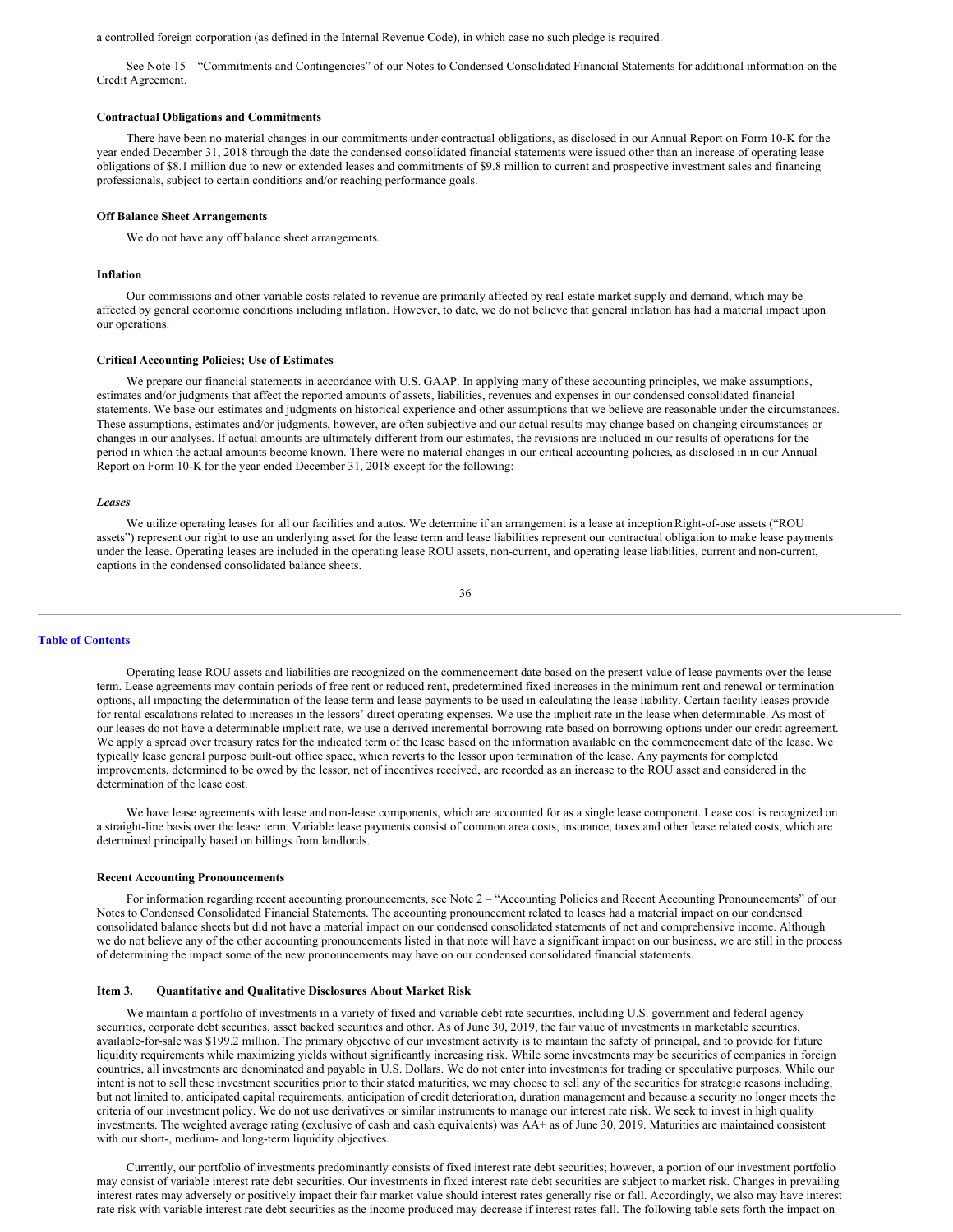the fair value of our investments as of June 30, 2019 from changes in interest rates based on the weighted average duration of the securities in our portfolio (in thousands):

|                          | Approximate Change in<br>Fair Value of Investments |         |  |
|--------------------------|----------------------------------------------------|---------|--|
| Change in Interest Rates | Increase (Decrease)                                |         |  |
| 2% Decrease              |                                                    | 5.024   |  |
| 1% Decrease              |                                                    | 2,556   |  |
| 1% Increase              |                                                    | (2,555) |  |
| 2% Increase              |                                                    | (5,109) |  |

Due to the nature of our business and the manner in which we conduct our operations, we believe we do not face any material interest rate risk with respect to other assets and liabilities, equity price risk or other market risks. The functional currency of our Canadian operations is the Canadian dollar. We are exposed to foreign currency exchange rate risk for the settlement of transactions of the Canadian operations as well as unrealized translation adjustments. To date, realized foreign currency exchange rate gains and losses have not been material.

37

#### **Table of [Contents](#page-1-0)**

#### <span id="page-25-0"></span>**Item 4. Controls and Procedures**

#### **Evaluation of Disclosure Controls and Procedures**

As of June 30, 2019, our management, with the participation of our Chief Executive Officer and Chief Financial Officer, evaluated the effectiveness of our disclosure controls and procedures defined in Rules 13a-15(e) and 15d-15(e) under the Exchange Act. Based upon that evaluation, our Chief Executive Officer and Chief Financial Officer concluded that, as of June 30, 2019, our disclosure controls and procedures were effective in ensuring that material information required to be disclosed by us in the reports that we file or submit under the Exchange Act is recorded, processed, summarized and reported within the time periods specified in the Securities and Exchange Commission's rules and forms, including ensuring that such material information is accumulated by and communicated to our management, including our Chief Executive Officer and Chief Financial Officer, as appropriate to allow timely decisions regarding required disclosure.

The design of any system of control is based upon certain assumptions about the likelihood of future events, and there can be no assurance that any design will succeed in achieving its stated objectives under all future events, no matter how remote, or that the degree of compliance with the policies or procedures may not deteriorate. Because of its inherent limitations, disclosure controls and procedures may not prevent or detect all misstatements. Accordingly, even effective disclosure controls and procedures can only provide reasonable assurance of achieving their control objectives.

#### **Changes in Internal Control over Financial Reporting**

There were no changes in our internal control over financial reporting during the quarter ended June 30, 2019 that have materially affected, or are reasonably likely to materially affect, our internal control over financial reporting.

38

#### **Table of [Contents](#page-1-0)**

#### **PART II. OTHER INFORMATION**

#### <span id="page-25-2"></span><span id="page-25-1"></span>**Item 1. Legal Proceedings**

We are involved in claims and legal actions arising in the ordinary course of our business, some of which involve claims for damages that are substantial in amount. Most of these litigation matters are covered by insurance which contain deductibles, exclusions, claim limits and aggregate policy limits. Such litigation and other proceedings may include, but are not limited to, actions relating to commercial relationships, standard brokerage disputes like the alleged failure to disclose physical or environmental defects or property expenses or contracts, the alleged inadequate disclosure of matters relating to the transaction like the relationships among the parties to the transaction, potential claims or losses pertaining to the asset, vicarious liability based upon conduct of individuals or entities outside of our control, general fraud claims, conflicts of interest claims, employment law claims, including claims challenging the classification of our sales professionals as independent contractors, claims alleging violations of state consumer fraud statutes and intellectual property. While the ultimate liability for these legal proceedings cannot be determined, we review the need for our accrual for loss contingencies quarterly and record an accrual for litigation related losses where the likelihood of loss is both probable and estimable. We do not believe, based on information currently available to us, that the final outcome of these proceedings will have a material adverse effect on our consolidated financial position, results of operations or cash flows.

#### **Item 1A. Risk Factors**

<span id="page-25-3"></span>There have been no material changes from the risk factors described in our Annual Report on Form10-K for the year ended December 31, 2018.

#### **Item 2. Unregistered Sales of Equity Securities and Use of Proceeds**

<span id="page-25-4"></span>None.

#### **Item 3. Defaults Upon Senior Securities**

<span id="page-25-5"></span>None.

#### **Item 4. Mine Safety Disclosures**

<span id="page-25-6"></span>Not Applicable.

#### **Item 5. Other Information**

<span id="page-25-7"></span>None.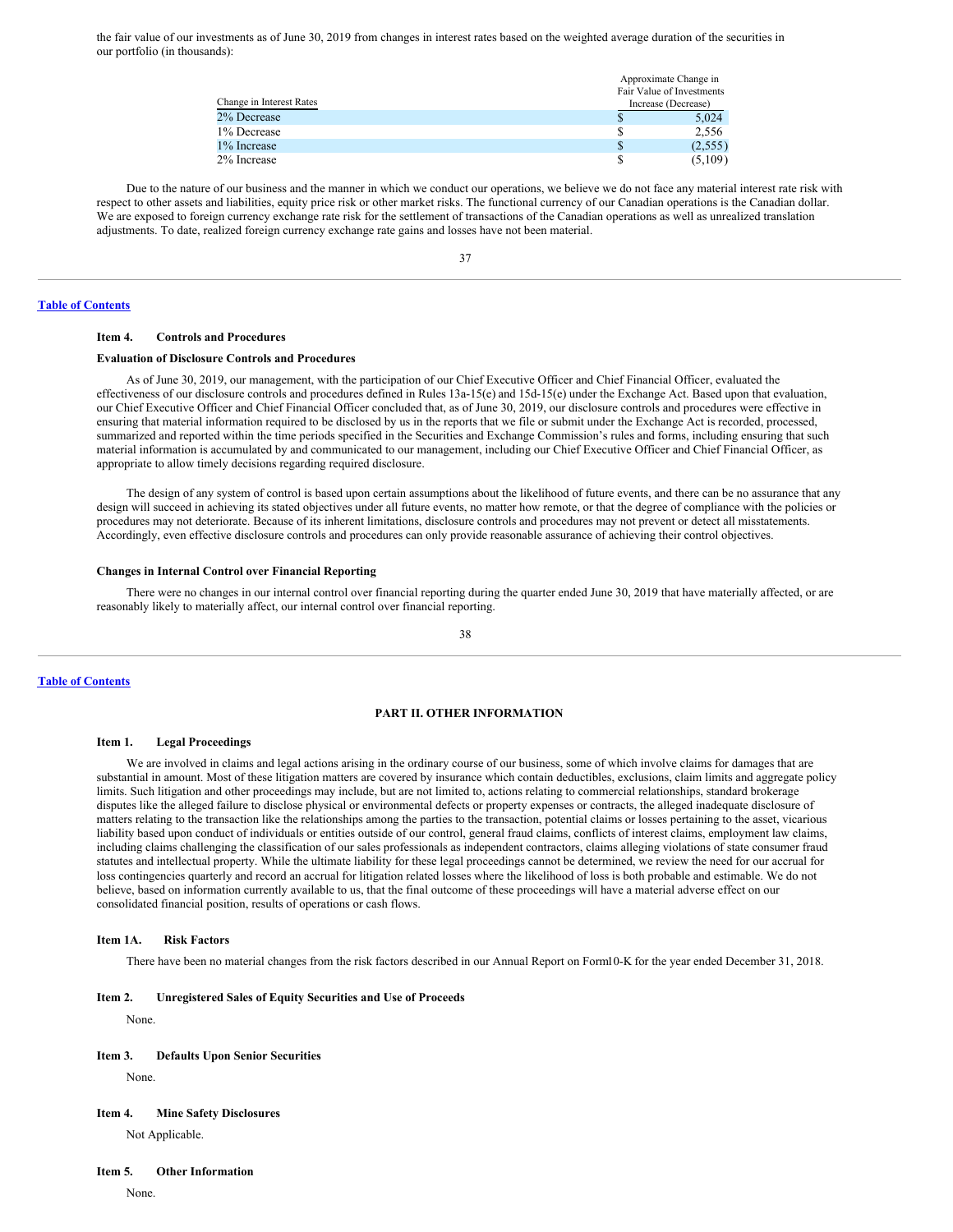#### **Table of [Contents](#page-1-0)**

<span id="page-26-0"></span>

| Item 6.          | <b>Exhibits</b>                          |                                                                                                                                                                                                                                                     |
|------------------|------------------------------------------|-----------------------------------------------------------------------------------------------------------------------------------------------------------------------------------------------------------------------------------------------------|
|                  | Exhibit<br>No.                           | Description                                                                                                                                                                                                                                         |
|                  | 10.22                                    | Amended and Restated Credit Agreement, between the Company and Wells Fargo Bank, National Association dated<br>May 28, 2019 (incorporated by reference to Exhibit 10.1 to the registrant's Current Report on Form 8-K filed on June 3,<br>$2019$ ). |
|                  | $31.1*$                                  | Certification of Chief Executive Officer pursuant to Rule 13a-14(a) under the Exchange Act, as adopted pursuant to<br>Section 302 of the Sarbanes-Oxley Act of 2002.                                                                                |
|                  | $31.2*$                                  | Certification of Chief Financial Officer pursuant to Rule 13a-14(a) under the Exchange Act, as adopted pursuant to<br>Section 302 of the Sarbanes-Oxley Act of 2002.                                                                                |
|                  | $32.1**$                                 | Certifications of Chief Executive Officer and Chief Financial Officer pursuant to Rule 13a-14(b) under the Exchange Act<br>and 18 U.S.C. Section 1350, as adopted pursuant to Section 906 of the Sarbanes-Oxley Act of 2002.                        |
|                  | $101.$ INS*                              | XBRL Instance Document - the instance document does not appear in the Interactive Data File because its XBRL tags are<br>embedded within the Inline XBRL document.                                                                                  |
|                  | $101.SCH*$                               | <b>XBRL Taxonomy Extension Schema Document</b>                                                                                                                                                                                                      |
|                  | $101.CAL*$                               | XBRL Taxonomy Calculation Linkbase Document                                                                                                                                                                                                         |
|                  | $101.DEF*$                               | XBRL Taxonomy Extension Definition Document                                                                                                                                                                                                         |
|                  | $101.LAB*$                               | XBRL Taxonomy Label Linkbase Document                                                                                                                                                                                                               |
|                  | 101.PRE*                                 | XBRL Taxonomy Presentation Linkbase Document                                                                                                                                                                                                        |
| $\star$<br>$* *$ | Filed herewith.<br>Furnished, not filed. |                                                                                                                                                                                                                                                     |

**Table of [Contents](#page-1-0)**

40

#### **SIGNATURES**

<span id="page-26-1"></span>Pursuant to the requirements of the Securities Exchange Act of 1934, the registrant has duly caused this report to be signed on its behalf by the undersigned thereunto duly authorized.

#### **Marcus & Millichap, Inc.**

Date: August 9, 2019 By: /s/ Hessam Nadji

Hessam Nadji President and Chief Executive Officer (Principal Executive Officer)

Date: August 9, 2019 By: /s/ Martin E. Louie

Martin E. Louie Chief Financial Officer (Principal Financial Officer)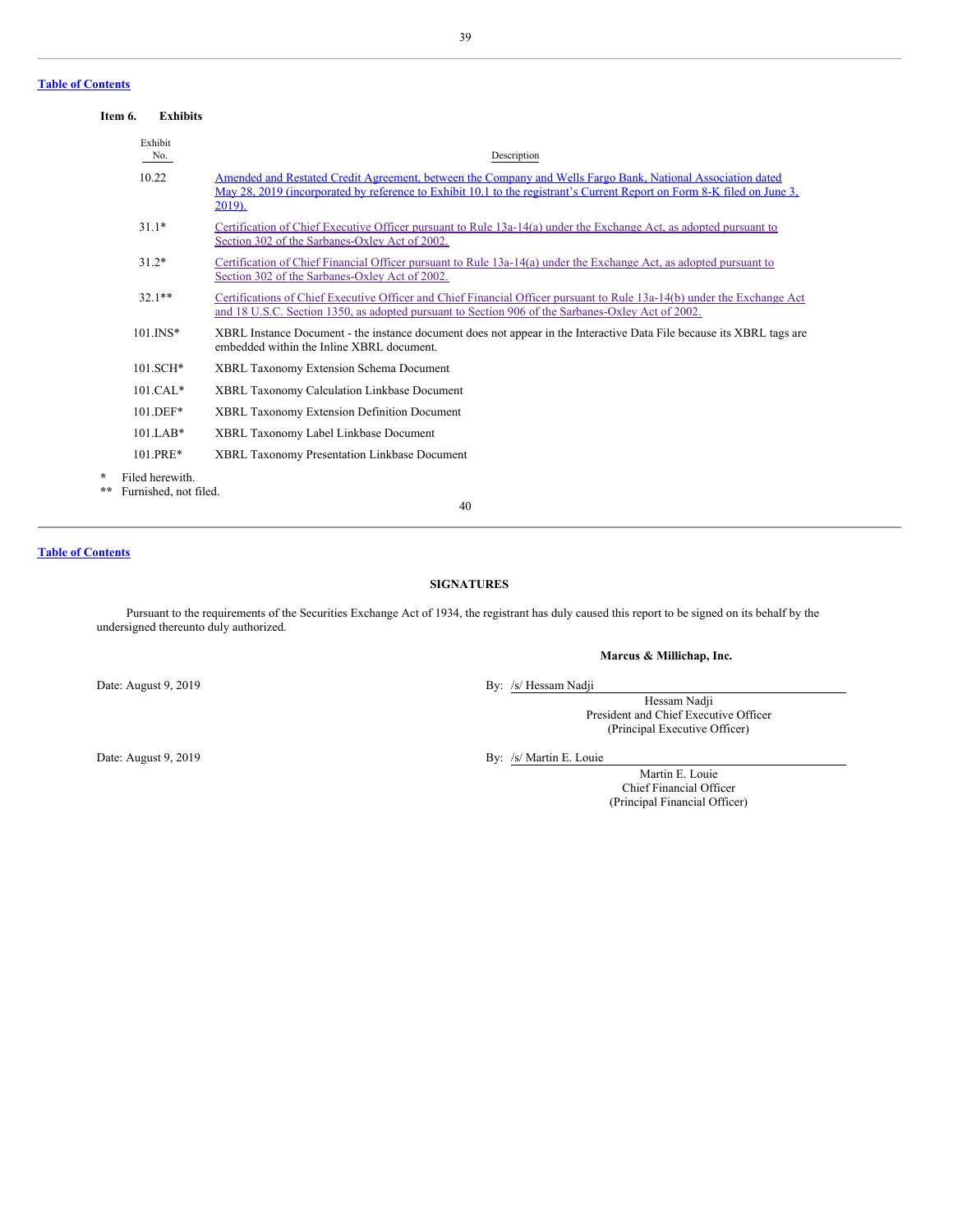#### **Certification of Chief Executive Officer of Marcus & Millichap, Inc. pursuant to Rule 13a-14(a) under the Exchange Act, as adopted pursuant to Section 302 of the Sarbanes-Oxley Act of 2002**

<span id="page-27-0"></span>I, Hessam Nadji, certify that:

- 1. I have reviewed this quarterly report on Form10-Q of Marcus & Millichap, Inc.;
- 2. Based on my knowledge, this report does not contain any untrue statement of a material fact or omit to state a material fact necessary to make the statements made, in light of the circumstances under which such statements were made, not misleading with respect to the period covered by this report;
- 3. Based on my knowledge, the financial statements, and other financial information included in this report, fairly present in all material respects the financial condition, results of operations and cash flows of the registrant as of, and for, the periods presented in this report;
- 4. The registrant's other certifying officer(s) and I are responsible for establishing and maintaining disclosure controls and procedures (as defined in Exchange Act Rules 13a-15(e) and 15d-15(e)) and internal control over financial reporting (as defined in Exchange Act Rules  $13a-15(f)$  and  $15d-15(f)$  for the registrant and have:
	- a) Designed such disclosure controls and procedures, or caused such disclosure controls and procedures to be designed under our supervision, to ensure that material information relating to the registrant, including its consolidated subsidiaries, is made known to us by others within those entities, particularly during the period in which this report is being prepared;
	- b) Designed such internal control over financial reporting, or caused such internal control over financial reporting to be designed under our supervision, to provide reasonable assurance regarding the reliability of financial reporting and the preparation of financial statements for external purposes in accordance with generally accepted accounting principles;
	- c) Evaluated the effectiveness of the registrant's disclosure controls and procedures and presented in this report our conclusions about the effectiveness of the disclosure controls and procedures, as of the end of the period covered by this report based on such evaluation; and
	- d) Disclosed in this report any change in the registrant's internal control over financial reporting that occurred during the registrant's most recent fiscal quarter (the registrant's fourth fiscal quarter in the case of an annual report) that has materially affected, or is reasonably likely to materially affect, the registrant's internal control over financial reporting; and
- 5. The registrant's other certifying officer(s) and I have disclosed, based on our most recent evaluation of internal control over financial reporting, to the registrant's auditors and the audit committee of the registrant's board of directors (or persons performing the equivalent functions):
	- a) All significant deficiencies and material weaknesses in the design or operation of internal control over financial reporting which are reasonably likely to adversely affect the registrant's ability to record, process, summarize and report financial information; and
	- b) Any fraud, whether or not material, that involves management or other employees who have a significant role in the registrant's internal control over financial reporting.

Date: August 9, 2019 /s/ Hessam Nadji

Hessam Nadii President and Chief Executive Officer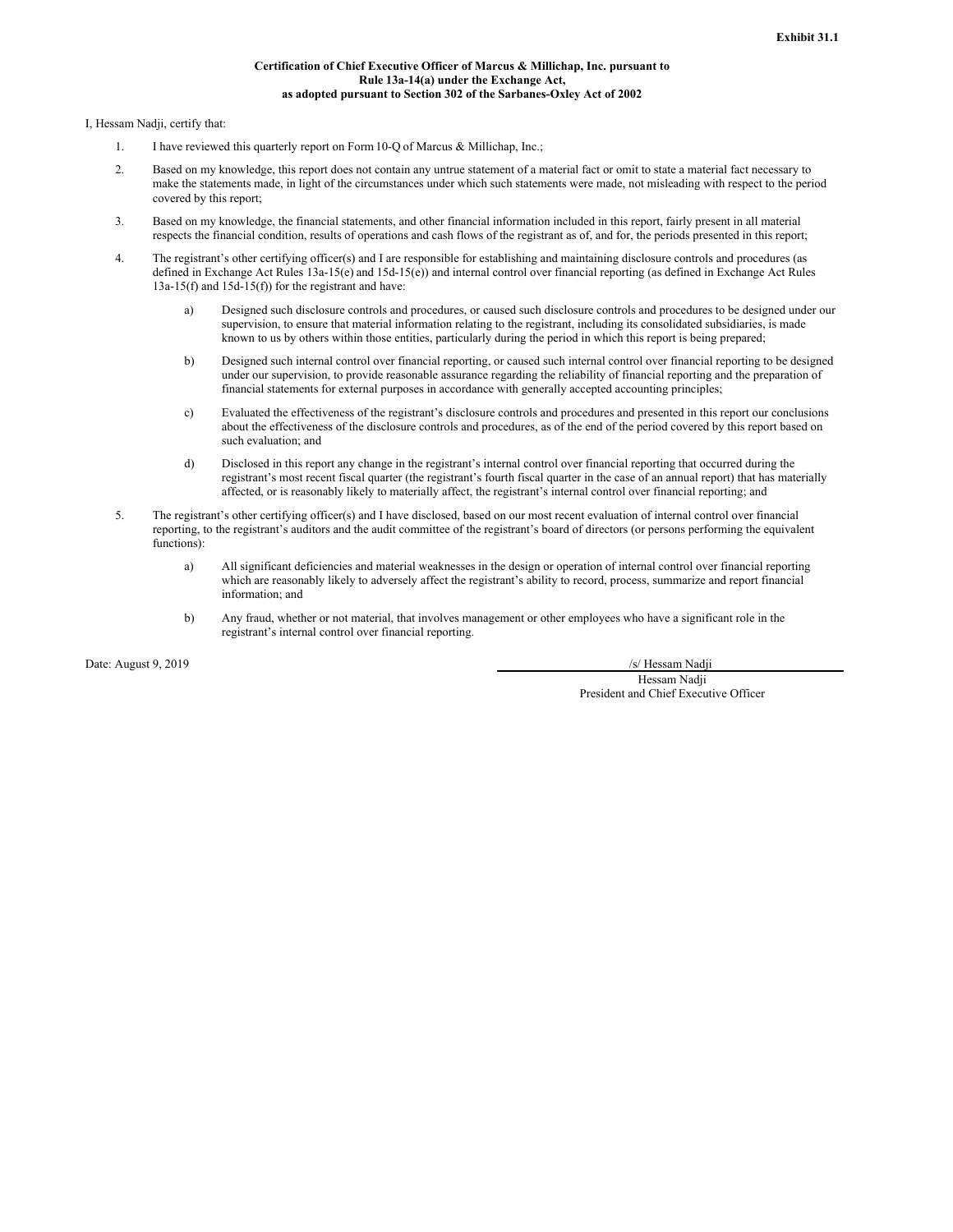#### **Certification of Chief Financial Officer of Marcus & Millichap, Inc. pursuant to Rule 13a-14(a) under the Exchange Act, as adopted pursuant to Section 302 of the Sarbanes-Oxley Act of 2002**

<span id="page-28-0"></span>I, Martin E. Louie, certify that:

- 1. I have reviewed this quarterly report on Form10-Q of Marcus & Millichap, Inc.;
- 2. Based on my knowledge, this report does not contain any untrue statement of a material fact or omit to state a material fact necessary to make the statements made, in light of the circumstances under which such statements were made, not misleading with respect to the period covered by this report;
- 3. Based on my knowledge, the financial statements, and other financial information included in this report, fairly present in all material respects the financial condition, results of operations and cash flows of the registrant as of, and for, the periods presented in this report;
- 4. The registrant's other certifying officer(s) and I are responsible for establishing and maintaining disclosure controls and procedures (as defined in Exchange Act Rules 13a-15(e) and 15d-15(e)) and internal control over financial reporting (as defined in Exchange Act Rules  $13a-15(f)$  and  $15d-15(f)$  for the registrant and have:
	- a) Designed such disclosure controls and procedures, or caused such disclosure controls and procedures to be designed under our supervision, to ensure that material information relating to the registrant, including its consolidated subsidiaries, is made known to us by others within those entities, particularly during the period in which this report is being prepared;
	- b) Designed such internal control over financial reporting, or caused such internal control over financial reporting to be designed under our supervision, to provide reasonable assurance regarding the reliability of financial reporting and the preparation of financial statements for external purposes in accordance with generally accepted accounting principles;
	- c) Evaluated the effectiveness of the registrant's disclosure controls and procedures and presented in this report our conclusions about the effectiveness of the disclosure controls and procedures, as of the end of the period covered by this report based on such evaluation; and
	- d) Disclosed in this report any change in the registrant's internal control over financial reporting that occurred during the registrant's most recent fiscal quarter (the registrant's fourth fiscal quarter in the case of an annual report) that has materially affected, or is reasonably likely to materially affect, the registrant's internal control over financial reporting; and
- 5. The registrant's other certifying officer(s) and I have disclosed, based on our most recent evaluation of internal control over financial reporting, to the registrant's auditors and the audit committee of the registrant's board of directors (or persons performing the equivalent functions):
	- a) All significant deficiencies and material weaknesses in the design or operation of internal control over financial reporting which are reasonably likely to adversely affect the registrant's ability to record, process, summarize and report financial information; and
	- b) Any fraud, whether or not material, that involves management or other employees who have a significant role in the registrant's internal control over financial reporting.

Date: August 9, 2019 /s/ Martin E. Louie

Martin E. Louie Chief Financial Officer